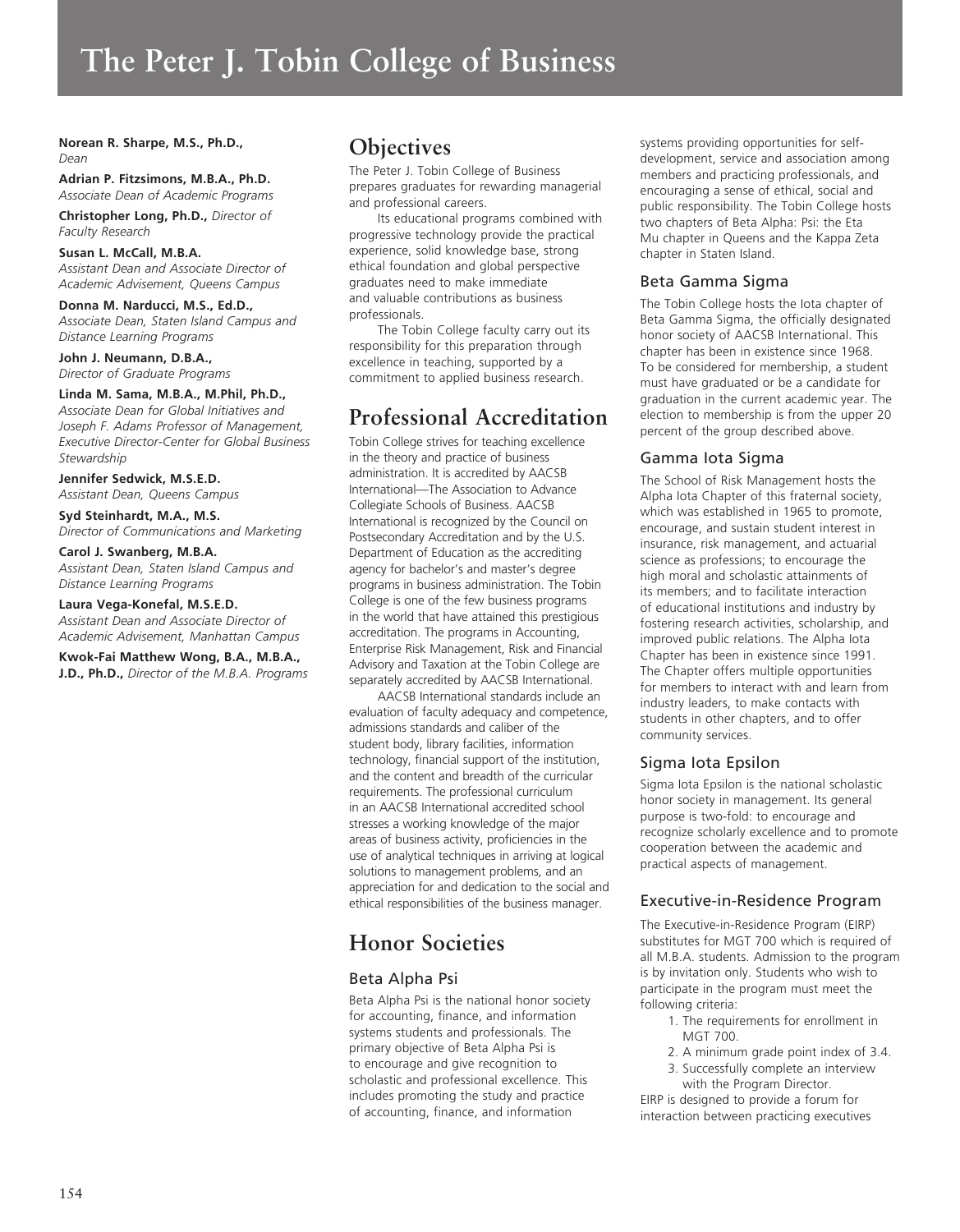and the business student to improve student analytical, written and oral communication skills; provide practical insights into issues examined in previous coursework; and enable students to develop effective strategic and business plans.

Students, after meeting with participating executives, work in teams to develop strategic and/or business plans which are then presented to company executives. Participating executives have included the chief executive officers, chief financial officers, senior partners, marketing vice presidents, etc.

# Applied Finance Institute (AFI)

Select students are invited to apply for candidacy into the Applied Finance Fellows Program of the AFI. The mission of the AFI is to promote the activities of the Tobin College that are related to the practice of finance for the benefit of our finance students. AFI provides a focal point, encouraging an applied and experiential learning environment, relevant to the practice of finance, in order to prepare Tobin finance students for successful careers. Successful completion of the AFI requirements results in becoming a Fellow of the AFI.

# Student Managed Investment Fund

The Student Managed Investment Fund (SMIF) was established as part of the graduate curriculum in Fall 2002. In this program funds are invested by students in listed securities of their choosing under the supervision of faculty and advisory alumni. SMIF provides students with practical experience in asset and portfolio management, equipping them to become immediate contributors to trading or portfolio management activities upon completion of their degree program.

Students interested in taking FIN 684 should contact the Chair of the Economics and Finance department to schedule an interview.

# Global Destination Courses

Global Destination Courses (GDCs) are designed to provide students with international travel opportunities that expose them to global business practices. The courses combine a rigorous educational component, with an experiential field trip to a global destination. The course component typically runs during the Fall or Spring semester with travel during the Winter (January) or Spring (May) Intersessions or during Spring Break. Course destinations are designed to match a location with the academic course content and includes a number of site visits to meet with and discuss practical business operations with senior executives as well as cultural activities to all the students to understand and appreciate different cultures.

GDCs are open to students from all campuses who must submit an application for approval prior to registration.

# Analytics Lab

The Analytics Lab is a facility whose goal is to enhance the educational and research missions of the Tobin College. The room is equipped with state-of-the-art databases and analytical software tools including Bloomberg and FactSet, 3 LCD screens, a securities markets tracker, 3 overhead projectors, a six time-zone clock, a fully-functional audiovisual podium and a room-length whiteboard projection surface. Its dual-purpose design allows the Lab to serve either as a classroom or as a business research worklab. Professors can bring their students in for selected class sessions which are enhanced by the Lab's features, or they can leverage the Lab's tools to create coursework that provides students with real-world problems and situations to better develop their business critical-thinking skills.

# Internship Program

Approval for internship must be sought prior to the start of the semester. Only new internship opportunities qualify for internship credit. In addition, a research project is required. The equivalent of a full semester's coursework must be completed prior to enrolling in an internship. Students must also be in good academic standing to participate in an internship.

# Thesis

The master's thesis integrates academic knowledge and technical skills by employing them in a research task. It aims to widen and deepen the student's understanding of the broad problems of business by systematic investigation and explanation. The thesis itself takes the form of a written report on a faculty-supervised research undertaking. It provides an opportunity to plan and execute a research study while responding creatively to an intellectual challenge determined by the student's own interest.

The three-credit thesis option is recommended by the Tobin College for students with a cumulative graduate index of 3.7 or better or who seek to explore select subject matter of their specialization in great length. The student choosing the thesis option should contact the Chairperson of the supervised research area of specialization once he/she has gained a commitment from a fulltime faculty member to act as his/her mentor.

# Honor and Distinction

The M.B.A. "with honors" or the M.S. "with honors" is awarded to students who have completed their degrees with an overall cumulative graduate point average of 4.0. Students who complete their M.B.A. or M.S. degrees with an overall cumulative graduate grade point average of 3.8 or 3.9 receive "with distinction" on their transcript.

# Time Limitation

In general, courses are on a cycle of two years for the master's degree. Students who are unable to devote their full time to graduate study may extend the time for completing the degree beyond this two-year span. However, all requirements for the degree must be completed within five years.

# Maintaining Matriculation

Graduate students not registered for courses during a semester must maintain matriculation in order to return to the program for their remaining courses. A fee of \$100 per semester is required to maintain matriculation. A student may only maintain matriculation for two consecutive semesters. Thereafter, a student must reapply to the program.

# Student Learning Approaches

*Fully In-Person Courses:* These are the traditional classes, with each in-person session taking place in the same classroom over the course of the semester. The Tobin College expects full attendance from all enrolled students and as such the College does not have an allowable excuse policy. International students must be enrolled in a minimum of nine credits, of which, six credits must be fully in-person (in-class) courses or in hybrid courses. Students receiving government loans must be enrolled in a minimum of six credits.

*Hybrid Courses:* These courses come in two forms: (a) rotating courses or (b) traditional hybrid courses. In the rotating course model, the faculty member will teach each session in person, but the student will attend either in person or online as part of a 2- or 3-week rotation (i.e., the student will either spend 1 week in person/1 week online, or 1 week in person/2 weeks online). During the "online" weeks, the student will participate in the class via a live stream and/or by viewing a recorded session. In the traditional hybrid model, the faculty member and all students will meet in person one day a week and online for a second weekly session.

*Fully Online Courses:* These courses also come in two forms: (a) synchronous and (b) asynchronous. In the synchronous format, the faculty member will live stream the course at the day and time scheduled to the entire class, while also recording lectures/sessions for future reference. During the height of the pandemic, many courses were offered online in synchronous mode. In the asynchronous format, the student will not need to log on at a specific date and time. Instead, the student will complete assignments in accordance with a schedule provided by the faculty member. Any lectures or other materials will be recorded so that the student can listen to/ view them in keeping with class expectations.

THE PETER J. TOBIN COLLEGE OF BUSINESS **The Peter J. Tobin College of Business**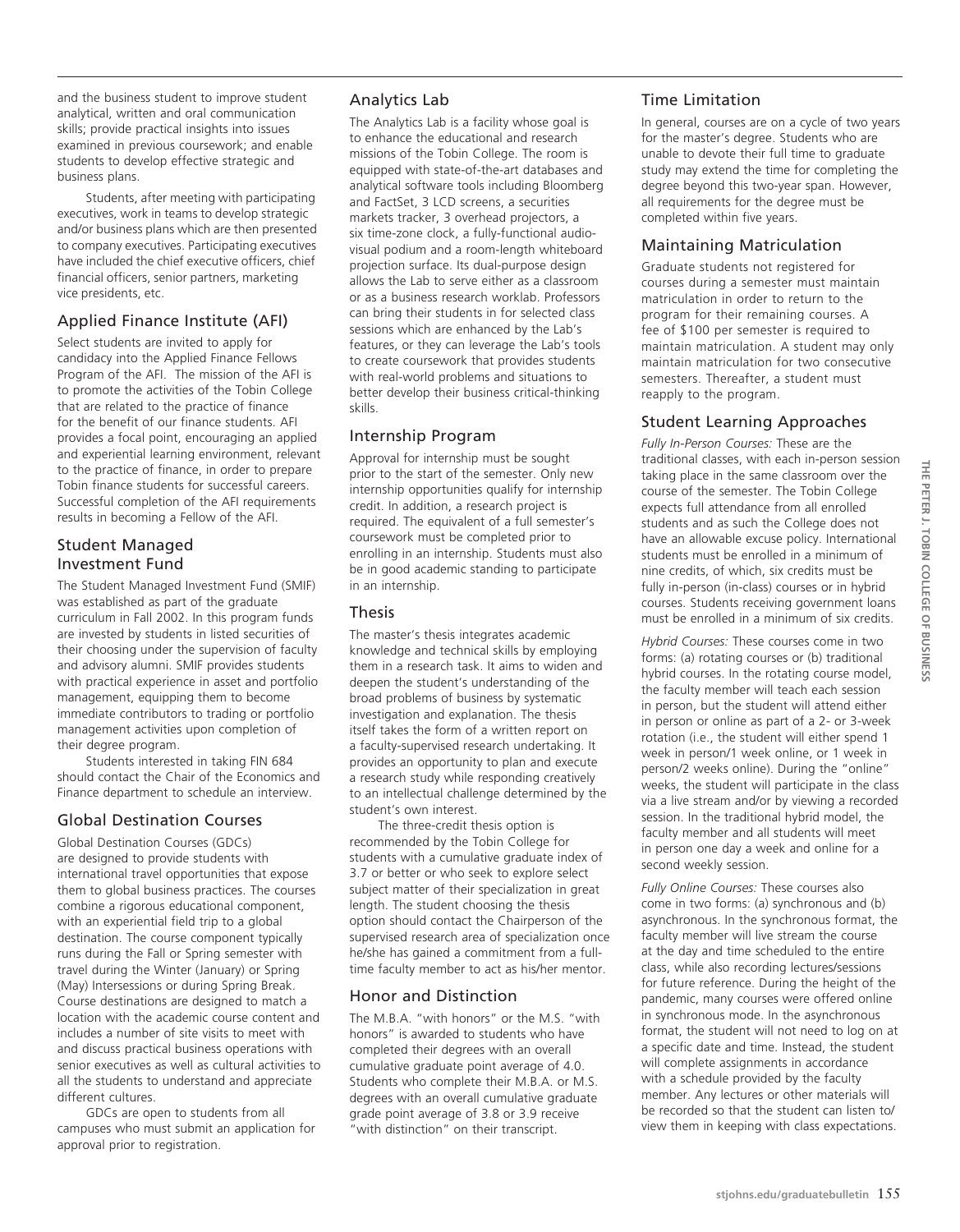The Tobin College delivers the M.S. in Accounting, the M.S. in Taxation and the M.B.A. in Business Administration programs in asynchronous learning mode so that students have access to course materials flexibly and on their own schedules using an electronic platform and using the latest online tools. Students are not required to meet together at the same time.

All graduate students, experience the same curricula whether it is taught in a fully in-person course, a hybrid course, or a fully online course, are mentored by the same full-time faculty, and graduate with the same valued degrees.

Graduate students who are accepted into an on campus graduate program must register for and complete 51% or more of their coursework in on campus classes. On campus students who wish to take online classes must contact their Academic Advisor for registration.

# Incomplete Grades

All "INC" grades must be completed without exception as follows: spring and summer semester INC grades must be completed by October 15th during the next fall semester; and fall semester grades must be completed by March 15th during the next spring semester. If a student receives an "INC" in their last course, then conferral date of degree will be the next conferral after the INC has been completed. Unresolved INC grades permanently remain on transcripts as INC, but do not impact the student's GPA.

# Graduate Assistantships

The Tobin College offers a number of highly competitive graduate assistantships to new incoming students whose applications display high levels of academic achievement. Applicants must pursue full time study (9+ credits each semester) to be eligible to apply for Graduate Assistantships. Those selected are placed with faculty or administrative offices for 15-20 hours weekly in exchange for a partial or full tuition coverage and a possible stipend. Interested students must submit the GA application and essay for consideration.

# **Scholarships**

Scholarships are available through the Tobin College of Business for high achieving individuals. These scholarships range from \$5,000 to \$10,000. Students selected for these scholarships will be notified directly by their program director. Students accepted to the MS ERM and MS RMRA are eligible to apply for the ILOTY fellowship, a full tuition fellowship which is designed for highachieving students. More information can be found at www.stjohns.edu/ILOTY.

# GSRM Apprenticeship Program

The Ellen Thrower Center for Career Services at the Maurice R. Greenberg School of Risk Management, Insurance and Actuarial Science (SRM) administers the SRM Apprenticeship Program, providing a structured internship experience that allows students to apply their classroom knowledge to paid professional work with major employers in the insurance and financial services industry.

The GSRM Apprenticeship Program is a selective, competitive program open to graduate students majoring in Actuarial Science, Enterprise Risk Management or Risk Management and Insurance with a minimum cumulative index of 3.0. Students complete work periods of not less than two consecutive academic semesters which may begin during fall, spring or summer. Work schedules may include full-time (35 hours/week) employment during summer and part-time (15-20/week) during spring and fall semesters. Upon successful conclusion of the Apprenticeship Program, participation is noted on the student's academic transcript.

# Curriculum Practical Training (CPT) for F-1 International **Students**

Students enrolling in internship courses have the opportunity to do for-credit internships in their areas of concentration. These internships enable our graduate students to apply the skills and knowledge developed through rigorous study in challenging positions offered by several multi-national corporations headquartered in New York City. CPT is only available prior to the completion of your degree program and you must have an internship offer at the time of application. For further information, international students should contact the International Student and Scholar Services Office (ISSSO).

# Optional Practical Training (OPT) for F-1 International Students

International Students in F1 status can apply for OPT three months prior to degree conferral and up to two months after. This allows students to stay and work in the United States for a period of one year. Further information is available from the International Student & Scholar Services Office (ISSSO),

# **STEM**

Students who are enrolled in graduate programs in science, technology, engineering, and mathematics disciplines, collectively known as STEM, are eligible for additional years of U.S. work experience.

# Academic Warning and Probation

A student in the Tobin College is expected to achieve an index of at least 3.0 ("B")

grade point average for all work carried each semester and to maintain a 3.0 cumulative grade point average for all work completed/ carried in the Tobin College.

A graduate student in the Tobin College will be placed on academic probation if his/ her cumulative grade point average falls below the 3.0 GPA requirement. Failure to show adequate progress toward good academic standing may result in academic dismissal.

# **Programs of Study**

# **Queens campus:**

Accounting (M.B.A. or M.S.) Business Administration (M.B.A. or A.C.) Business Analytics (M.B.A. or M.S.) Educational Leadership (M.B.A.) Entrepreneurship and Innovation (M.B.A. or M.S.) Finance (M.B.A. or A.C.) Global Management (M.S.) Healthcare Systems (M.B.A.) Information Systems (M.B.A.) Interdisciplinary Business (M.B.A.) Internal and Information Technology Audit (A.C.) International Business (M.B.A.) Investment Analysis (M.B.A.) Marketing Management (M.B.A.) Risk and Financial Advisory (M.B.A. or M.S.) Risk Management (A.C.) Strategic Management (M.B.A.) Sustainability (M.B.A.) Taxation (M.B.A. or M.S.)

# **Staten Island campus:**

Accounting (M.S.)

# **Manhattan campus:**

Actuarial Science (M.S.) Business Administration (A.C.) Enterprise Risk Management (M.B.A. or M.S.) Finance (M.B.A. or M.S. or A.C.) Financial Technology (FinTech) (M.B.A.) Global Management (M.S.) Internal and Information Technology Audit  $(A \cap)$ Interdisciplinary Business (M.B.A.) Real Estate (M.B.A.) Risk Management (A.C.) Risk Management and Insurance (M.B.A.) Risk Management and Risk Analytics (M.S.)

# **Online Learning:**

Accounting (M.B.A. or M.S.) Business Administration (A.C.) Business Analytics (M.B.A.) Global Management (M.S.) Internal and Information Technology Audit  $(A \cap C)$ Interdisciplinary Business (M.B.A.) Marketing Management (M.B.A.)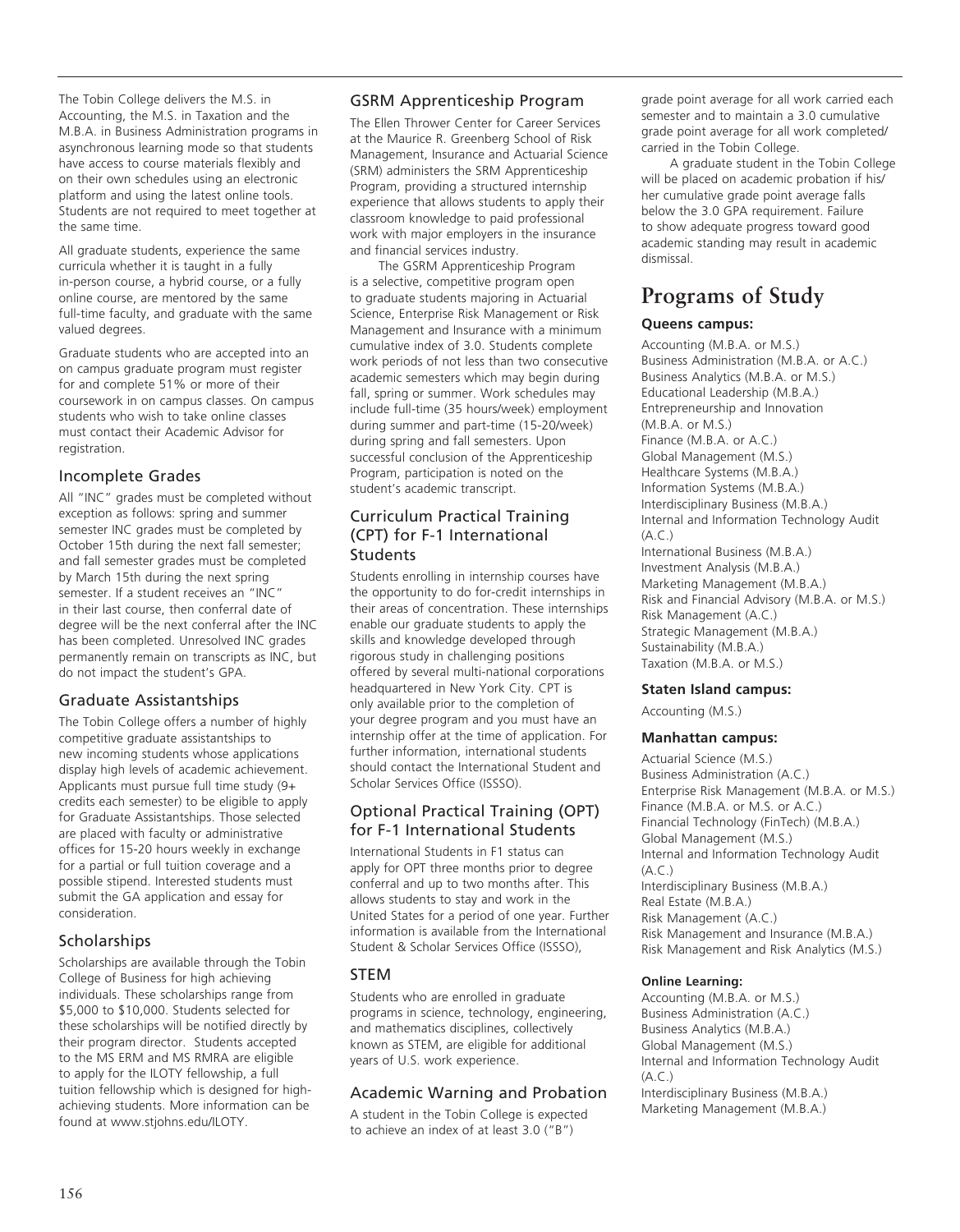Strategic Management (M.B.A.) Risk Management (A.C.) Risk Management and Insurance (M.B.A.) Taxation (M.B.A. or M.S.)

# Academic Admission

Admission to the A.C., M.B.A. or M.S. programs are open only to applicants holding bachelor's degree from accredited institutions who show promise of success in graduate business studies.

In order for an application to be considered, the applicant should submit the following to the Office of Graduate Admissions:

- A completed application form
- Official transcripts from all colleges and universities previously attended (foreign documents must be accompanied by a certified English translation)
- Results of the Graduate Management Admission Test (GMAT) or Graduate Record Examination (GRE) *Note*: All applicants to the A.C programs, and applicants to the M.S. programs in: Accounting, Enterprise Risk Management, Risk and Financial Advisory, or Taxation, who have completed the uniform CPA examination or a similar examination, are waived from the GMAT/ GRE requirement.
- Two letters of recommendation
- A written statement outlining the applicant's objectives for seeking admission and future plans in relation to graduate business study
- Résumé
- An official TOEFL or IELTS score report is required of applicants whose native language is not English. Students found to be deficient in the English language may be required to complete a University sponsored English placement exam prior to the start of their studies and may be required to take English classes while they begin their graduate studies.
- Students with degrees that were obtained from foreign universities are required to have their coursework reviewed by a faculty member involved in the program and/or specified external reviewer to ensure that the contents covered in such coursework is appropriate.
- Professional experience in business, government, or not-for-profit is recommended but not required.

# English Language Requirements

International students entering the Tobin College with an F-1 or J-1 visa not meeting minimum required scores for the TOEFL or IELTS must take the English Language Placement Test. If they are found to be deficient in the above, they must successfully complete the ESL (written and speech) program prior to beginning the second year of their graduate program. The exam is administered by The Language Connection.

# Program Updates and Revisions

In an effort to enhance the academic experience and outcome for our students, The Tobin College continuously reviews program requirements and course offerings and may make revisions when necessary. Please consult with your academic advisor or visit our website for updates on our programs.

# **M.B.A. in Accounting**

The M.B.A. in Accounting prepares students to leverage their education and skills to become tomorrow's leaders. This two-year, 57 credit program is intended to provide students with broad business knowledge and prepare them for cross-functional decision making. The M.B.A. in Accounting and the 69 credit combined M.B.A in Business Administration and M.S. in Accounting programs are designed to fulfill the business and accounting education requirements to sit for the Uniform CPA Examination. Undergraduate business majors should also consider the M.S. in Accounting program. Students can combine the M.B.A. in Accounting with the M.S. in Taxation (M.S.T.) to reduce the total number of courses required for each degree.

The M.B.A. in Accounting program and its concentrations have been endorsed by such professional organizations as the Institute of Internal Auditors (IIA) through its Internal Audit Educational Partnership (IAEP), the Association of Certified Fraud Examiners (ACFE); the Institute of Management Accountants (IMA); the Information Systems Audit and Control Association (ISACA) as having a model curriculum; and the Association of Certified Chartered Accountants (ACCA). All graduate accouting programs are separately accredited by the AACSB-International – The Association to Advance Collegiate Schools of Business. St. John's is one of 190 universities worldwide that has achieved that distinction.

# **Curriculum M.B.A. in Accounting**

# **(57 credits – 19 courses)**

# **Business Curriculum (24 credits)**

| <b>BUA 602</b><br>ECO 606<br><b>FIN 607</b><br>LAW 600 | <b>Business Analytics</b><br>Industrial Economics<br>Financial Management<br>Law, Ethics and the Principled |
|--------------------------------------------------------|-------------------------------------------------------------------------------------------------------------|
|                                                        | Path in Business                                                                                            |
| MGT 601                                                | Managing for Global Success                                                                                 |
| <b>MKT 600</b>                                         | Decisions in Marketing                                                                                      |
|                                                        | Management                                                                                                  |
| RMI/ERM 601                                            | Risk Management or                                                                                          |
|                                                        | Foundations of Enterprise Risk                                                                              |
|                                                        | Management                                                                                                  |
| <b>MGT 700</b>                                         | Seminar in Business Policy                                                                                  |
| <b>Professional Curriculum (33 credits)</b>            |                                                                                                             |

ACC 615\*† Financial Reporting: Concepts and Applications

| ACC 620†        | Global Managerial Accounting I    |
|-----------------|-----------------------------------|
| ACC 622         | Global Managerial Accounting<br>Ш |
| ACC 630*†       | Financial Reporting: Specialized  |
|                 | Topics                            |
| <b>ACC 638†</b> | <b>Business Entities and</b>      |
|                 | Combinations                      |
| ACC 639†        | Governments and Not-for-          |
|                 | Profits                           |
| AIS 623†        | Auditing: Concepts and            |
|                 | Applications                      |
| AIS 624         | Information Technology            |
|                 | Auditing                          |
| AIS 625         | Accounting Ethics and             |
|                 | Professionalism                   |
| TAX 610         | Individual Tax Planning           |
| TAX 635         | Business Tax Planning             |
|                 |                                   |

- *\* Requires one-hour workshop*
- *† Undergraduate accounting majors may request permission to waive certain courses and/or select substitute courses from the list of accountancy electives.*

# Additional Concentration for M.B.A. in Accounting

The Tobin College allows students to select a second three-course (nine credits) concentration in the M.B.A. in Accounting program. The additional concentration allows a student to select a concentration offered by in the M.S. Accounting or by another business department.

# **Master of Business Administration (M.B.A.) in Business Administration**

The M.B.A. in Business Administration is a 36-credit program that uses case studies, realworld projects and an experiential capstone course to transcend the normal classroom experience, while giving students a global perspective and connecting them with alumni and corporate executives. This M.B.A. degree can be completed on full-time residence or on a part-time basis, in order to enable students to continue their full-time career while taking courses in the evening.

During the program, students may enroll in one of the following concentrations: business analytics, educational leadership, enterprise risk management, entrepreneurship and innovation, finance, FinTech, healthcare systems, information systems, international business, investment analysis, marketing management, real estate, risk and financial advisory, risk management and insurance, strategic management, sustainability, or taxation. Students can choose any three graduate courses offered by the Tobin College instead of a concentration. Students who enroll in at least 9 credits are considered fulltime students.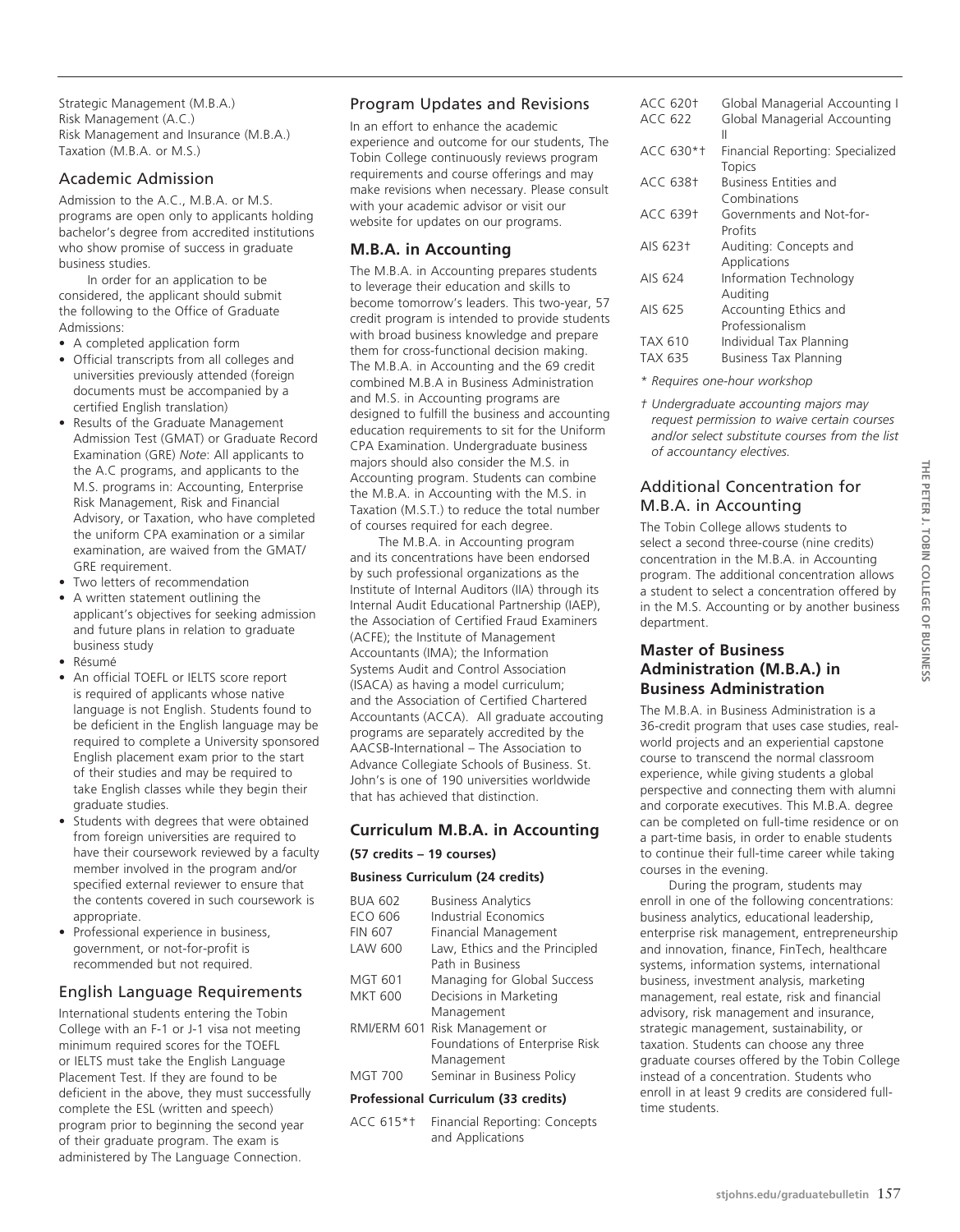# **Curriculum for M.B.A. Program**

# **Required Core Courses: 24 credits \***

| <b>ACC 602</b> | Global Financial and Managerial  |
|----------------|----------------------------------|
|                | Reporting                        |
| <b>BUA 602</b> | <b>Business Analytics</b>        |
| ECO 606        | Industrial Economics             |
| <b>FIN 607</b> | Financial Management             |
| LAW 600        | Law, Ethics & Principled Path in |
|                | <b>Business</b>                  |
| <b>MGT 601</b> | Managing for Global Success      |
| <b>MKT 600</b> | Decisions in Marketing           |
|                | Management                       |
| RMI 601        | Risk Management                  |

\* Undergraduate business majors are expected to replace two required core courses with advanced level courses in that discipline. One advanced level course must be in the undergraduate major.

#### **Concentration Courses: 9 credits**

#### **Three courses from your area of concentration.**

#### **Capstone Course: 3 credits**

MGT 700 Seminar in Business Strategy

# Concentration for M.B.A. Program

The Tobin College allows students to select a three-course (nine credits) concentration in the M.B.A. program or to select, interdisciplinary business, if they wish to pursue advanced courses in more than one discipline to achieve a breath of competencies. A student may also select a second or additional concentration offered by a second business department. The list of concentrations for the M.B.A. program are as follows:

# Business Analytics

The Business Analytics concentration develops professionals in the emerging field of integrating statistical analysis, data mining, predictive modeling, business intelligence and optimization methodologies with the state of the art information technology tools to automate or support decision-making activities in the fast-changing economy. The Business Analytics concentration provides students with a combination of technical and managerial coursework needed for dealing with future challenges in the technology and data-driven global environment.

# **Concentration Courses:**

# **Required**

| <b>BUA 631</b> | Prescriptive Analytics      |
|----------------|-----------------------------|
| <b>BUA 633</b> | Predictive Analytics and    |
|                | <b>Business Forecasting</b> |

# **Elective: Choose one:**

| <b>BUA 609</b> | Advanced Managerial Statistics |
|----------------|--------------------------------|
| <b>BUA 635</b> | Big Data and Data Mining       |
| <b>BUA 699</b> | Business Analytics Internship  |

| BUA 900 | <b>Business Analytics Thesis</b> |
|---------|----------------------------------|
| IS 645  | Database Management              |
| IS 650  | Seminar in BUA/IS                |

# Educational Leadership

The Educational Leadership concentration prepares professionals to enhance their knowledge and skills in current trends and research in education with a view to becoming administrative and policy leaders in the field of education. This concentration provides educational leaders with a combination of technical and managerial coursework needed for dealing with future challenges in education.

# **Concentration Courses: Select three:**

| <b>EDU 5103</b> | Educational Governance and     |
|-----------------|--------------------------------|
|                 | Policy Issues                  |
| <b>EDU 5571</b> | Administrative Leadership and  |
|                 | Planned Change                 |
| <b>EDU 5741</b> | Finance in Education           |
| <b>EDU 5761</b> | School Based Business          |
|                 | Administration for             |
|                 | Administration and Supervision |
|                 |                                |

# Enterprise Risk Management

The Enterprise Risk Management (ERM) concentration reinforces the need for risk, uncertainty, and volatility to be managed at the strategic, financial, reputational, and operational levels of the organization. ERM has become the new global standard for how to run a business and to develop critical holistic thinking about business problems. Risk intelligence is the goal of many organizations and ERM has become a core capability and competence for effective leadership. Rating agencies, regulators, and investors all are pushing for better enterprise risk management by organizations and their boards of directors. The goal of an ERM process is to create, protect, and enhance the value of the organization.

# **Concentration Courses:**

#### **Required**

| ERM 601                   | Foundations of Enterprise Risk                                      |
|---------------------------|---------------------------------------------------------------------|
|                           | Management None                                                     |
| ERM 603                   | Culture, Leadership, and                                            |
|                           | Governance Risk                                                     |
| Choose One:               |                                                                     |
| ERM 602<br><b>ERM 705</b> | Operational Risk Management<br>Strategic Risk Analysis and<br>Tools |

# Finance

The Finance Concentration provides students with the expertise to make educated financial decisions. Our graduates learn the knowledge and skills needed to evaluate projects and investments and to execute decisions based on their valuations. Students are invited to meet with the Chair of the Department of Economics and Finance to discuss course selections.

# **Concentration Courses: Select three:**

**Any three finance electives above FIN 607.**

# Financial Technology (FinTech)

The FinTech (financial technology) concentration enables our graduates to apply technology in managing the financial aspects of their business, and to combine an expertise in computing technology, financial theory, risk assessment, ethical and regulatory constraints, and business skills to examine innovative approaches to financing and investing markets and transactions. The FinTech concentration allows our graduates to focus on the application of programming, business analytics, data science, strategy and risk in financial services and enhances their understanding of the rapidly evolving financial markets.

## **Concentration Courses: Select three:**

FIN 639 Introduction to Financial **Technology** FIN 669 Advanced Financial Technology One Financial Technology Related Course

# Healthcare Systems

The Health Care Systems concentration equips students with the necessary tools to achieve and manage integrated approaches to health care—approaches that enable students to look at operational, policy, technology, and legal issues in health care from a holistic perspective. The program offers both medical and nonmedical professionals opportunities to develop advanced organizational and technical skills, effectively positioning students to assume leadership positions within the evolving ecosystem of the US health care stakeholders and health-related professions.

# **Concentration Courses: Select three:**

- HCA 320 Management and Leadership in Health Care Organizations (Collins College of Professional Studies)
- PAS 282 Health Care Systems and Health Policy (College of Pharmacy and Health Sciences)
- HCI 520 Medical and Health Informatics (Collins College of Professional Studies)
- HCA 321 Legal and Ethical Aspects of Health Systems (Collins College of Professional Studies)

# Information Systems (IS)

The Information Systems concentration provides students with a moderately technical yet comprehensive and professional understanding of the modern systems approach to business information systems. The concentration prepares the student as an administrator who will be knowledgeable in the latest applications of Information Technology so that he or she may assume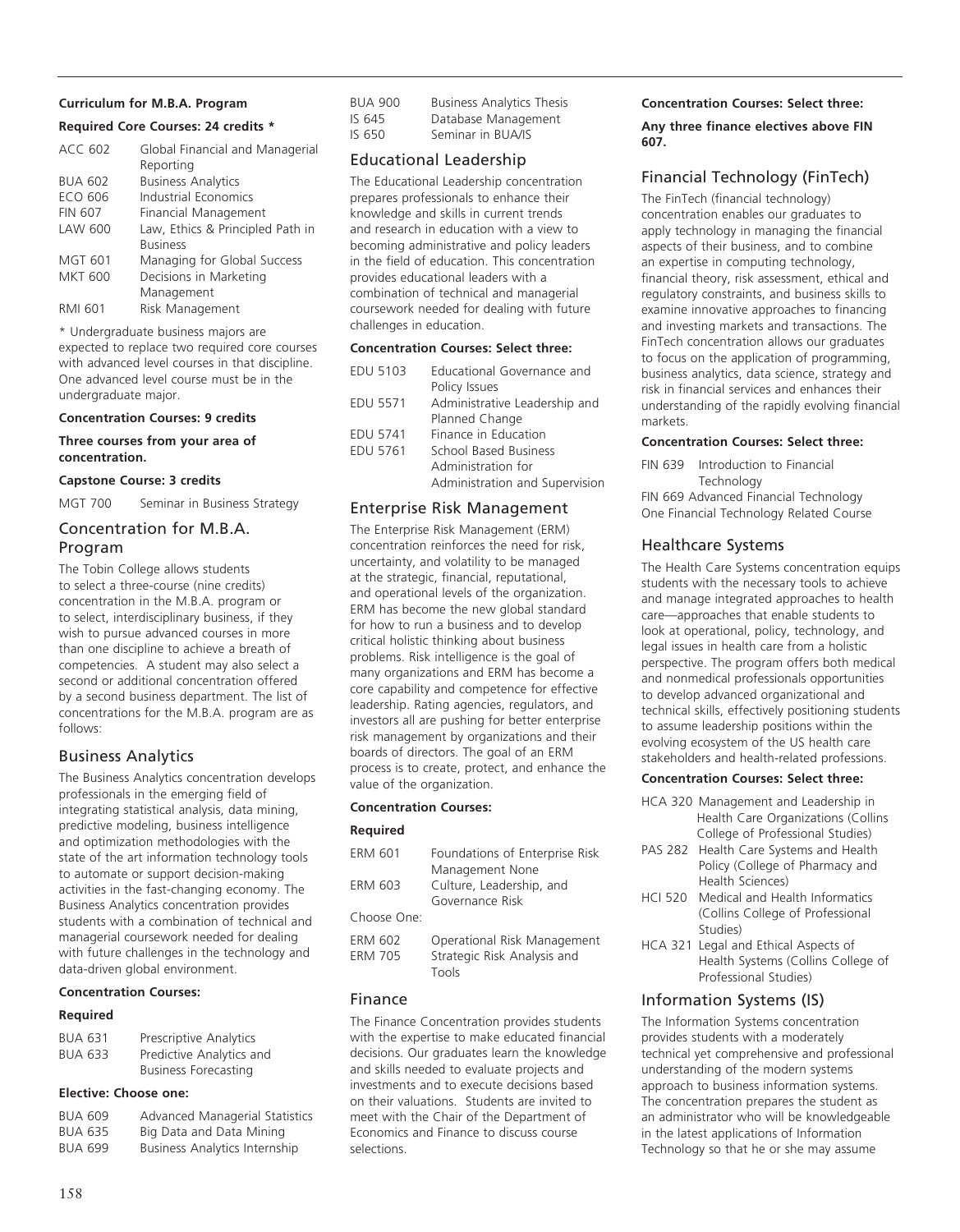a prominent role in directing and improving the management process. The curriculum emphasis is placed on learning the wide spectrum of emerging technologies, and its role as catalyst to achieve strategic and competitive advantage in the global market.

# **Concentration Courses: Select three:**

#### **Required**

| IS 645 | Database Management                |
|--------|------------------------------------|
| IS 647 | <b>Business Data Communication</b> |
|        | and Networks for Business          |

### **Elective: Select one:**

| Advanced Computer                  |
|------------------------------------|
| <b>Applications for Business</b>   |
| Applied Computer Languages         |
| Systems Analysis and Design        |
| <b>Computer Simulation Methods</b> |
| Seminar in BUA/IS                  |
| CIS Internship                     |
| Big Data and Data Mining           |
|                                    |

# International Business

This International Business concentration is for students interested in a general approach to international business education. Students wishing to supplement their education with an international dimension or seeking to add business education to a background in language, liberal arts, government and politics, law or international studies may benefit from this degree. Students whose career goals include working abroad or with a global firm may choose this learning experience.

#### **Concentration Courses: Select three:**

| <b>ACC 654</b> | International Financial          |
|----------------|----------------------------------|
|                | Reporting I                      |
| <b>ACC 655</b> | International Financial          |
|                | Reporting II                     |
| <b>ACC 656</b> | Analysis of Foreign Financial    |
|                | Statements                       |
| ECO 605        | International Trade and          |
|                | Investment                       |
| <b>FIN 635</b> | Capital and Money Markets        |
| <b>FIN 643</b> | International Corporate Finance  |
| <b>FIN 651</b> | <b>Bank Financial Management</b> |
| <b>FIN 700</b> | Seminar in Finance               |
| LAW 652        | International Business Law and   |
|                | Negotiation                      |
| <b>MGT 670</b> | Contemporary Issues in           |
|                | Management                       |
| <b>MGT 652</b> | Seminar in International         |
|                | Management                       |
| <b>MGT 654</b> | Global Information Systems       |
| <b>MGT 659</b> | International Business Policy    |
| <b>MGT 662</b> | International Human Resource     |
|                | Management                       |
| <b>MKT 624</b> | Global Brand Marketing           |
| MKT 626        | Global Marketing Management      |
|                | Seminar                          |
| <b>MKT 628</b> | Comparative Marketing Systems    |
|                | and Research                     |
| <b>MKT 633</b> | Marketing in East Asia           |

| MKT 635        | Strategic Internet Marketing     |
|----------------|----------------------------------|
| <b>MKT 701</b> | Seminar in Current International |
|                | <b>Marketing Topics</b>          |
| MKT 702        | International Marketing          |
|                | Seminar Abroad                   |
| TAX 651        | International Taxation I         |
|                |                                  |

For a complete listing of approved courses, please contact the Advisement office.

## Investment Analysis

The Investment Analysis concentration caters to students who want to deepen their knowledge of investment management, as well as, for professionals outside the investment management industry who want to gain the knowledge, skills, and competencies for tackling investment problems. Students are invited to meet with the Chair of the Department of Economics and Finance to discuss course selections.

#### **Concentration Courses: Select three:**

| <b>FIN 634</b> | <b>Investment Analysis</b>    |
|----------------|-------------------------------|
| <b>FIN 635</b> | Capital and Money Markets     |
| <b>FIN 638</b> | <b>Fixed Income Analytics</b> |
| <b>FIN 642</b> | Real Estate Finance and       |
|                | Investments                   |
| <b>FIN 651</b> | Bank Financial Management     |
| <b>FIN 664</b> | Advanced Investment Analysis  |
| <b>FIN 668</b> | <b>Financial Derivatives</b>  |
| <b>FIN 674</b> | Investment Banking and        |
|                | <b>Brokerage</b>              |
| <b>FIN 684</b> | Asset Management (SMIF)       |
|                |                               |

# Marketing Management

The Marketing Management concentration develops professional marketing executives by equipping current and prospective practitioners with a broad, integrated understanding of the role of marketing within a business firm, the economy, society and the world. Emphasis is placed on creating sensitivity to the rapidly changing demands of a marketing manager's environment. The role of marketing in the strategic interpretation and management of demand has become more crucial to the profitable operation and growth of business firms.

## **Concentration Courses: Select three:**

# **Required**

MKT 601 Marketing Research Seminar

## **Elective: Select two:**

| MKT 603        | Dynamics of Consumer         |
|----------------|------------------------------|
|                | Motivation and Behaviors     |
| MKT 623        | Contemporary Marketing       |
|                | Strategies                   |
| <b>MKT 624</b> | Global Brand Marketing       |
| MKT 626        | Global Marketing Management  |
|                | Seminar                      |
| <b>MKT 630</b> | Marketing of Services        |
| MKT 699        | Marketing Internship         |
| <b>MKT 700</b> | Marketing Seminar on Special |
|                | <b>Interest Topics</b>       |
|                |                              |

MGT 645 Management of Creativity and Innovation

# Real Estate

The Real Estate concentration provides tomorrow's real estate investment and finance analysts with strong technical and quantitative skills and is designed for individuals who want to learn about real estate finance and investment, financial analysis, and strategic development. The Real Estate concentration uses best practice tools and technology to enable students to acquire valuable skills in finance, economics, and decision-making, thus, giving them a unique, competitive edge in today's real estate and debt/equity markets. The Real Estate concentration prepares our graduates to begin or continue their careers in mortgage lending, development, equity investment, brokerage and sales, and real estate valuation. Our graduates gain an understanding of the fluctuating real estate markets and differentiate themselves from their peers in this competitive industry. Along with small, engaging classes led by top-tier faculty, the MBA with a Real Estate concentration incorporates experiential learning and a multitude of opportunities for students to interact with industry leaders. The real estate faculty will incorporate their unique insights and professional expertise into course offerings rooted in industry applications and best practices.

# **Required Core:**

LAW 655 Real Estate Law replaces LAW 600 Law, Ethics and the Principled Path in Business

# **Concentration Courses: Select three:**

| ECO 670 Urban Economics                       |
|-----------------------------------------------|
| FIN 671 Real Estate Finance                   |
| FIN 672 Real Estate Valuation and Feasibility |
| FIN 673 Real Estate Investments & Capital     |
| <b>Markets</b>                                |
| FIN 674 Real Estate Development               |
|                                               |

# Risk & Financial Advisory

The Risk & Financial Advisory concentration supplements the M.B.A. with a level of technical competence that will enable our graduates to enter such assurance services as: internal audit, information technology audit, fraud examination, and compliance audit.

#### **Concentration Courses: Select three:**

| AIS 623 | <b>Auditing Problems</b>       |
|---------|--------------------------------|
| AIS 624 | Information Technology         |
|         | Auditing                       |
| AIS 625 | Accounting Ethics and          |
|         | Professionalism                |
| ACC 626 | Forensic Accounting Principles |
| ACC 627 | <b>Business Valuations</b>     |
| AIS 628 | Internal Auditing              |
| AIS 629 | International Auditing         |
| AIS 660 | Fraud Examination I            |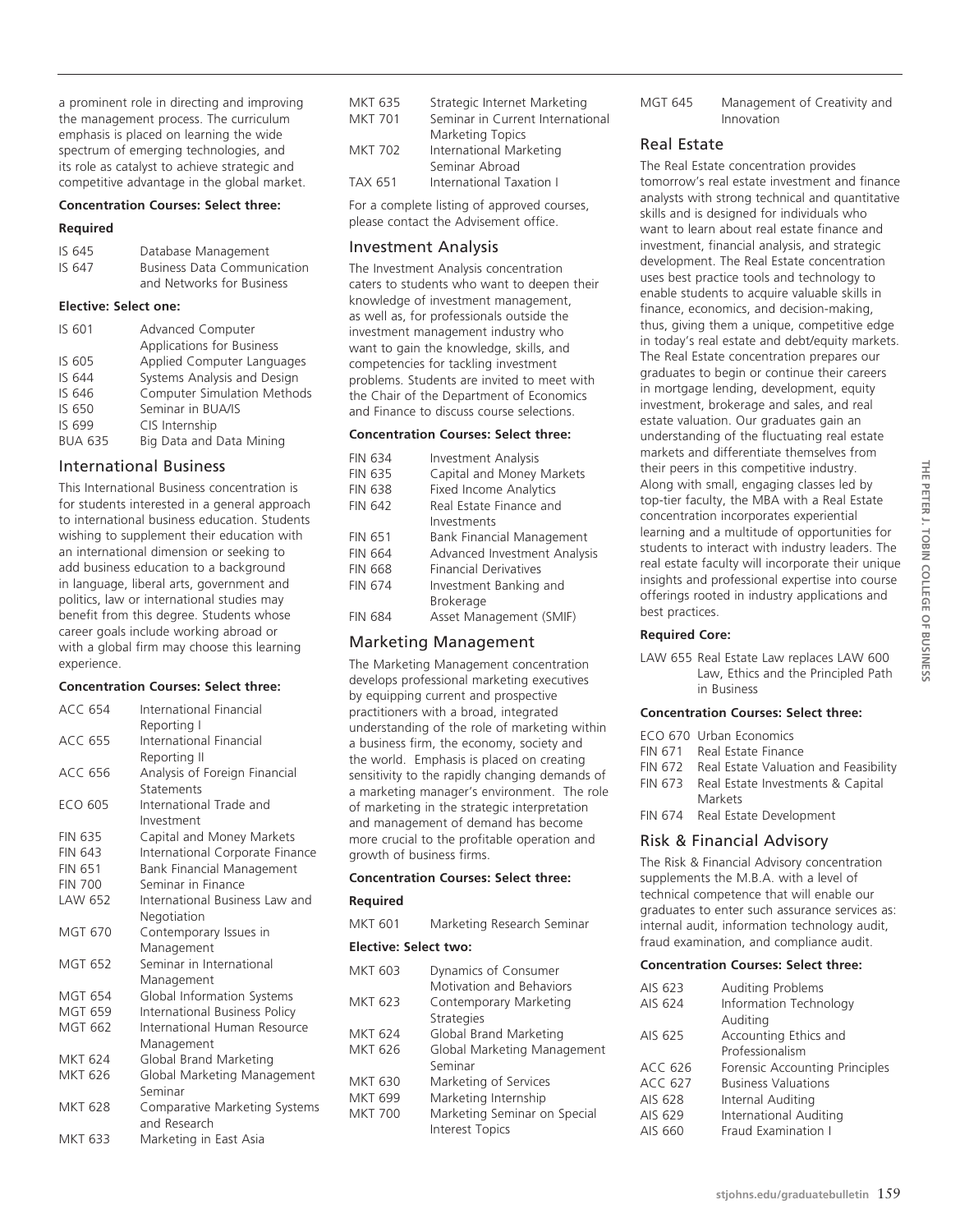| AIS 661 | <b>Fraud Examination II</b>               |
|---------|-------------------------------------------|
| AIS 662 | Accounting Information:                   |
|         | Governance, Risk Management,<br>and Audit |
| AIS 663 | Accounting Information:                   |
|         | Systems Development and                   |
|         | Operations                                |
| AIS 664 | Accounting Information: Cyber             |
|         | Security                                  |
| AIS 665 | Accounting Information:                   |
|         | Protection of Assets                      |
| AIS 667 | Accounting Information:                   |
|         | Enterprise Resource Planning              |

# Risk Management and Insurance

The Risk Management and Insurance concentration enables students to gain a thorough understanding of the theory and practice of risk management and insurance. Students are exposed to the actuarial, financial, legal and economic principles underlying corporate risk management. Available courses explore in depth the functional areas of financial service company management (such as investments, pricing, and underwriting).

# **Concentration Courses: Select three:**

| <b>RMI 602</b> | Risk Research Methods           |
|----------------|---------------------------------|
| RMI 604        | Risk Pricing Simulation         |
| <b>RMI 605</b> | Finance Policy for Insurers     |
| <b>RMI 607</b> | <b>Insurance Operations</b>     |
| <b>RMI 608</b> | Micro insurance                 |
| <b>RMI 609</b> | Property and Liability Re)      |
|                | Insurance                       |
| <b>RMI 610</b> | Life-Health Insurance and       |
|                | <b>Employee Benefits</b>        |
| <b>RMI 611</b> | Cases in Insurance              |
| <b>RMI 613</b> | Graduate Risk Seminar           |
| <b>RMI 614</b> | Risk Funding Tools for Insurers |
| RMI 621        | <b>Risk Project</b>             |
| RMI 660        | Finance for Actuarial Science   |
| <b>RMI 699</b> | Internship                      |

# Strategic Management

The Strategic Management concentration takes an integrated approach to business management and is aimed at those students interested in the general management of the enterprise. The program is designed to provide students with the flexibility to meet their individual needs. Specifically, by choosing an appropriate course from the list of courses listed below, students can acquire expertise in such specialized areas as:

- E-Business Management
- Entrepreneurship
- Human Resource Management
- International Management
- Management Information Systems
- Operations/Supply Management

Students can choose a general approach to strategic management. The Strategic Management concentration is designed to expand the learning experience of our students beyond traditional problem-solving and decision-making methods, to include the examination of the impact of the global business environment, information technology and the social system on the operations of the business firm.

# **Concentration Courses: Select three:**

| <b>MGT 670</b> | Contemporary Issues in<br>Management |
|----------------|--------------------------------------|
| MGT 621        | Decision Support Systems             |
| <b>MGT 622</b> | Theory and Applications of           |
|                | Management Information               |
| <b>MGT 623</b> | Systems<br>Management of Human       |
|                | Resources                            |
| <b>MGT 628</b> | Operations Management and            |
|                | Management Systems                   |
| <b>MGT 631</b> | Leading Modern Organizations         |
| <b>MGT 632</b> | Organizational Theory                |
| <b>MGT 640</b> | Seminar in Entrepreneurship          |
| <b>MGT 645</b> | Management of Creativity and         |
|                | Innovation                           |
| <b>MGT 650</b> | Managing a Web-based                 |
|                | <b>Entrepreneurial Business</b>      |
| <b>MGT 651</b> | Creating an E-Commerce               |
|                | <b>Business</b>                      |
| <b>MGT 652</b> | Seminar in International             |
|                | Management                           |
| MGT 653        | Managing for Sustainability          |
| <b>MGT 654</b> | Global Information Systems           |
| <b>MGT 659</b> | International Business Policy        |
| MGT 661        | Compensation, Training and           |
|                | Development and Labor                |
|                | Relations                            |
| MGT 662        | International Human Resource         |
|                | Management                           |
| MGT 663        | Strategic and Risk Human             |
|                | Resource Management                  |
| <b>MGT 680</b> | Organizational Development:          |
|                | Managing Change                      |
| MGT 685        | Managing and Staffing Virtual        |
|                | Organizations                        |
| MGT 690        | E-commerce Impacts on                |
|                | Organizations                        |
| <b>MGT 699</b> | Management Internship.               |
|                |                                      |

# Sustainability

The Sustainability concentration provides the knowledge and skills to pursue business careers that focus on the environment and the economy. Our graduates are able to transform how organizations do business by formulating and implementing sustainable strategies. The Sustainability concentration challenges our graduates to offer sustainable long-term solutions to a range of critical business issues, and to develop resource and systems solutions that can be implemented by businesses and non-profit organizations.

#### **Concentration Courses: Select three:**

#### **Sustainability Related Courses:**

ACC 681 Sustainability Accounting and Reporting

| ACC 683: | Sustainability: Implementation<br>& Disclosure |
|----------|------------------------------------------------|
| AIS 684  | Sustainability Information:                    |
| MGT 653  | Attestations<br>Managing for Sustainability    |
| MKT 604: | Sustainable Marketing                          |

# Taxation

The Taxation concentration provides the knowledge and skills to become a tax specialist. Students become familiar with the Internal Revenue Code, tax regulations, judicial decisions and Treasury rulings and apply that knowledge to tax problems. Our graduates enter and advance their careers in the profession of public accounting or in corporate management in the tax area.

#### **Taxation Curriculum: Select three:**

| TAX 603<br>TAX 605 | Corporate Taxation<br>Internship in Taxation |
|--------------------|----------------------------------------------|
| TAX 610            | Individual Tax Planning                      |
| TAX 612            | Partnerships and Partners                    |
| TAX 621            | Estates and Gifts                            |
| TAX 631            | Corporate Distributions,                     |
|                    | Liquidations and                             |
|                    | Reorganizations                              |
| TAX 643            | State and Local Income                       |
|                    | Taxation                                     |
| TAX 651            | International Taxation I                     |
| TAX 653            | Global Taxation Systems                      |
| TAX 662            | Real Estate                                  |
| TAX 663            | <b>Financial Products</b>                    |
| TAX 681            | <b>Tax Accounting</b>                        |
| TAX 682            | Special Topics in Taxation                   |
| TAX 683            | Practice and Procedure                       |
| TAX 691            | Tax Research Project                         |

# Interdisciplinary Business

The MBA degree program allows students to select Interdisciplinary Business if they wish to pursue advanced courses in more than one discipline to achieve a breath of competencies.

# STEM M.B.A.

The 45-credit **STEM M.B.A. program** is designed to meet the needs of students who are interested in pursuing analytical and technical management roles across industries. The federal government created the STEM-designated degree program to address the shortage of qualified workers in the STEM field, which is estimated to grow more than a million jobs by 2028. The **STEM M.B.A. program** will make it possible for international graduates to remain in the United States for an additional 24 months (36 months in total) after graduation and receive training through work experience. Along with the required M.B.A. core and capstone courses, the STEM M.B.A. will require students to complete **two concentrations or an additional 18 credit hours** from the following set of STEM concentrations: **Business Analytics, Information Systems, Finance, Financial**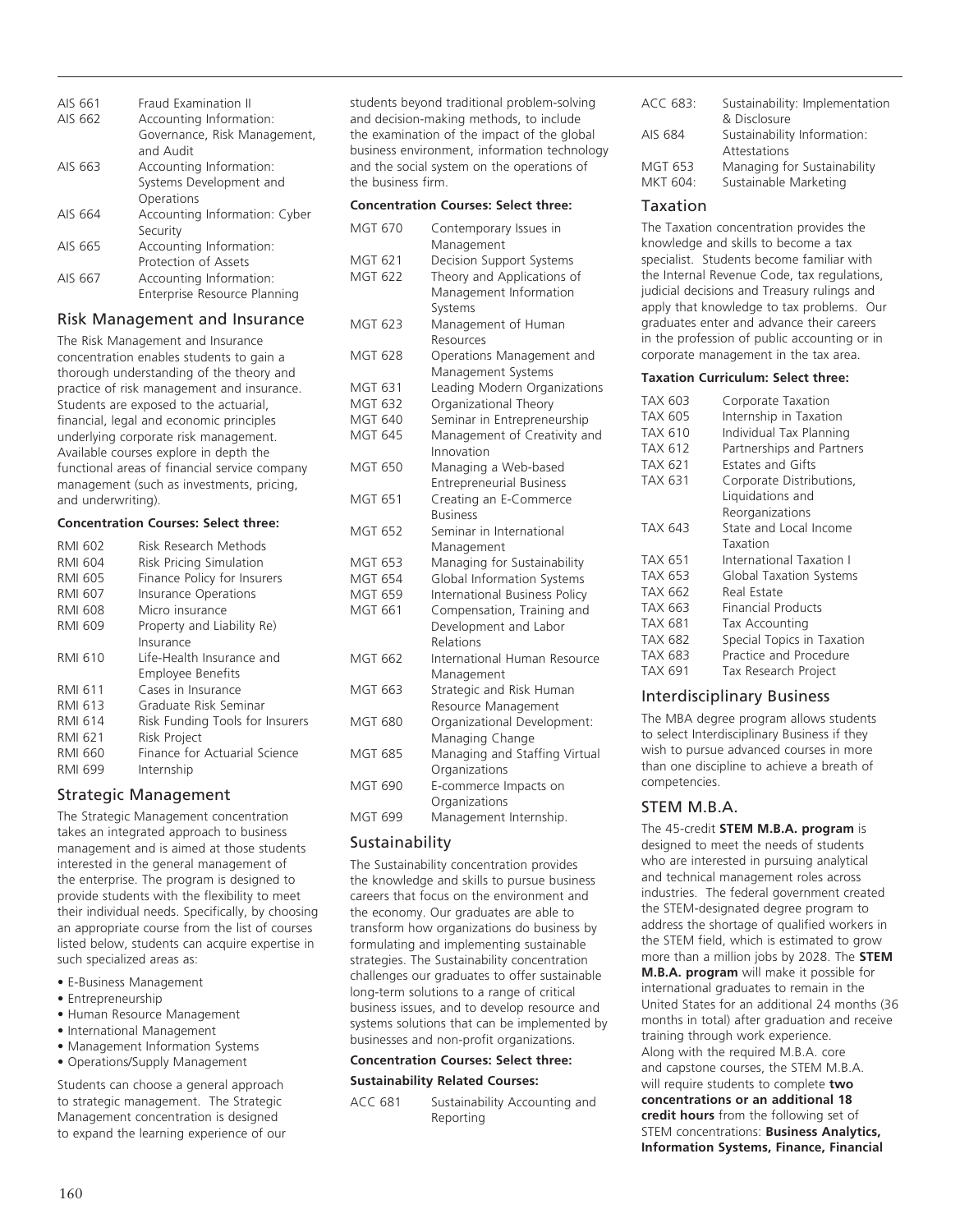# **Technology (FinTech), Risk Management, and Sustainability.**

**Business Analytics:** Select 3 from the following:

| u icholiovving. |                                         |
|-----------------|-----------------------------------------|
| <b>BUA 609</b>  | <b>Advanced Managerial Statistics</b>   |
| <b>BUA 611</b>  | Machine Learning for Business           |
| <b>BUA 631</b>  | Decision Science and                    |
|                 | Spreadsheet Modeling                    |
| <b>BUA 632</b>  | Bayesian Statistics for Business        |
|                 | Decision Making                         |
| BUA 633         | Predictive Analytics and                |
|                 | <b>Business Forecasting</b>             |
| <b>BUA 631</b>  | Decision Science and                    |
|                 | Spreadsheet Modeling                    |
| <b>BUA 632</b>  | <b>Bayesian Statistics for Business</b> |
|                 | Decision Making                         |
| <b>BUA 633</b>  | Predictive Analytics and                |
|                 | <b>Business Forecasting</b>             |
| BUA 634         | Statistical Quality Control for         |
|                 | <b>Business</b>                         |
| <b>BUA 635</b>  | Big Data and Data Mining                |

# **Information Systems:** Select 3 from

the following:

| Advanced Computer                                                      |
|------------------------------------------------------------------------|
| Applications for Business                                              |
| Applied Computer Languages                                             |
| Systems Analysis and Design                                            |
| Database Management                                                    |
| <b>Computer Simulation Methods</b>                                     |
| Data Communications and                                                |
| Networks for Business                                                  |
| Seminar in BUA/IS                                                      |
| <b>Finance:</b> Select 3 from the following:                           |
| <b>Investment Analysis</b>                                             |
| Quantitative Asset Management                                          |
| <b>Financial Derivatives</b>                                           |
| <b>Financial Statistics and</b>                                        |
| Alternative Investments                                                |
| <b>FinTech:</b> Select 3 from the following::                          |
| <b>Fixed-Income Analytics</b>                                          |
| Introduction to Financial                                              |
| Technology.                                                            |
| <b>Financial Derivatives</b>                                           |
| Advanced Financial Technology.                                         |
|                                                                        |
| <b>Risk Management:</b> Select the following:<br>Risk Research Methods |
| Game Theory and Risk                                                   |
| Management                                                             |
| <b>Applications of Analytics</b>                                       |
| and Technology to Risk                                                 |
| Management                                                             |
| Sustainability: Select 3 from the following:                           |
| <b>Environmental Principles</b>                                        |
| Methods of Environmental                                               |
| Analysis & Sustainability                                              |
| Geographic Information                                                 |
| Systems                                                                |
|                                                                        |

PSY 603 Inferential Statistics

127; 127L Statistics for Social Science

SOC/CRM

# Advanced Certificate Programs

The Tobin College offers 15-18-credit Advanced Certificate graduate programs designed for those seeking to strengthen their business acumen. The advanced certificate programs will sharpen your skills in planning, forecasting, decision-making, and implementation through case studies and hands-on exercises. These innovative programs combine classroom and experiential learning to develop the knowledge, skills, and competencies that the market demands. The programs are flexible and can be tailored to allow you to stay on your career track while earning the advanced certificates. All courses are offered during evenings and weekends at our Queens or Manhattan campuses, or online. Students can complete the advanced certificate program within two years parttime and seamlessly continue to pursue their master's degrees. All advanced certificate courses count toward the Master of Business Administration (M.B.A.) degree requirements or count towards specific Master of Science degrees.

Admission is based on a portfolio approach that considers work experience, veteran status and academic background. Prior graduate course work (up to six credits) may be transferred into the program, pending approval. Students gain perspectives on theory and practice from a distinguished faculty comprising professors from St. John's University's Tobin College of Business, and experts from Fortune 100 companies and national and international firms.

# Business Administration

The Advanced Certificate in Business Administration is an 18-credit, graduate program. That is intended to provide broad business knowledge and prepare our graduates for cross-functional decision making.

# **Curriculum for the Advanced Certificate in Business Administration**

#### **Required Courses: 9 credits**

| ACC 602        | Global Financial and        |
|----------------|-----------------------------|
|                | Managerial Reporting        |
| <b>FIN 607</b> | Financial Management        |
| <b>MGT 601</b> | Managing for Global Success |

## **Business Courses: 9 credits**

Three courses (9 credits) from an area of concentration or from any graduate business course offered by the Tobin College of Business. Students must successfully complete all six courses within a three-year period.

### **Finance**

The Advanced Certificate in Finance is a 15-credit, graduate program designed to develop foundational skills in the critical

functions necessary for success in finance. The advanced certificate program will sharpen your skills in evaluating potential projects and develop investment strategies to make valueenhancing decisions in your organization. All advanced certificate courses in Finance may count towards a Master of Business Administration (M.B.A.) with concentrations in Finance, Investment Analysis, or Real Estate, or the Master of Science (M.S.) in Finance.

# **Curriculum for the Advanced Certificate in Finance**

# **Required Courses: 6 credits**

| <b>Finance-Related Courses: 9 credits</b> |                            |
|-------------------------------------------|----------------------------|
| <b>FIN 634</b>                            | <b>Investment Analysis</b> |
| FIN 607                                   | Financial Management       |

Three courses (9 credits) from any graduate finance-related course offered by the Tobin College of Business. Students must successfully complete all five courses within a three-year period.

## **Internal and Information Technology Audit**

The Advanced Certificate in Internal and Information Technology Audit is a 15-credit, graduate program designed to develop foundational skills in the critical functions necessary for success in such advisory services as: internal audit, information technology audit, fraud examination, and compliance audit. Concentrations are available in internal audit, information technology audit and fraud examination. All advanced certificate courses in Internal and Information Technology Audit may count towards a Master of Business Administration with a concentration in Risk and Financial Advisory, the Master of Science in Risk and Financial Advisory, or the Master of Science in Enterprise Risk Management.

## **Curriculum for the Advanced Certificate in Internal and Information Technology Audit**

# **Required Courses: 6 credits**

| AIS 624 | Information Technology |
|---------|------------------------|
|         | Auditing               |
| AIS 628 | Internal Auditing      |

# **Internal and Information Technology Audit-Related Course**

Three courses (9 credits) from any graduate internal audit-related course offered by the Tobin College of Business. Students must successfully complete all five courses within a three-year period.

# **Risk Management**

The Advanced Certificate in Risk Management is a 15-credit graduate program designed to develop foundational skills in the critical functions necessary for success in risk management. Graduates gain perspectives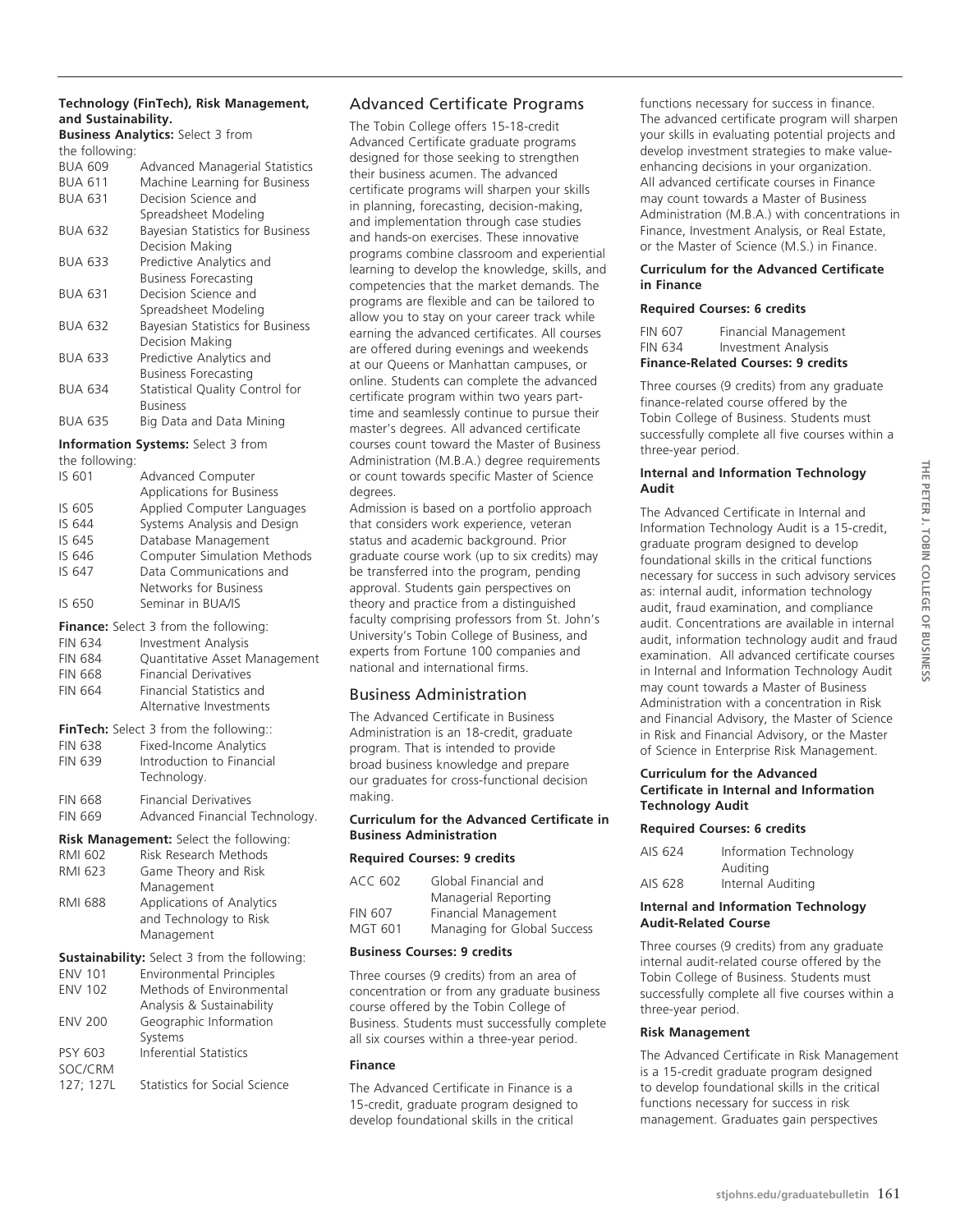on contemporary risk management theory and practice. All advanced certificate courses in Risk Management may count towards a Master of Business Administration (M.B.A.) with concentrations in Risk Management or Enterprise Risk Management or the Master of Science (M.S.) in Enterprise Risk Management, or the M.S. in Risk Management and Risk Analytics.

#### **Curriculum for the Advanced Certificate in Risk Management**

# **Required Courses: 6 credits**

| ERM 601 | Foundations of Enterprise Risk |
|---------|--------------------------------|
|         | Management                     |
| RMI 601 | Risk Management                |

#### **Risk Management-Related Courses: 9 credits**

Three courses (9 credits) from any risk management related course offered by the Tobin College of Business. Students must successfully complete all five courses within a three-year period.

# **Master of Science Programs of Study**

The Tobin College offers several Master of Science (M.S.) programs that range from 30 to 33 credits. The Tobin M.S. programs use experiential and innovative techniques, as well as, discussions, applications, case studies, and real-world projects to transcend the normal classroom experience, while giving students a global perspective and connecting them with alumni and corporate executives. Students may select their M.S. program in the following areas.

# Accounting

This 33-credit program fulfills all of the accounting education requirements to sit for the uniform CPA examination and fulfills the education requirements to be licensed as a certified public accountant (CPA) in the State of New York. Students are expected to have an undergraduate or graduate degree in business or a related field and thus they have already completed 36 credits of business courses. The curriculum is designed to help professionals understand the function of accounting within their organizations and in the global marketplace and to relate sophisticated theoretical concepts to practical applications.

Graduates advance their careers in the accounting profession or in managerial positions in industry, government and notfor-profit organizations. If a student intends to sit for the Certified Public Accountancy examination and become licensed in the State of New York in public accountancy, he or she is required to satisfy additional examination and experience requirements.

# **Accounting Curriculum:**

| ACC 615** | Financial Reporting: Concepts<br>and Applications* |
|-----------|----------------------------------------------------|
| ACC 630** | Financial Reporting: Specialized<br>Topics*        |
| ACC 638** | Business Entities and<br>Combinations              |
| ACC 639** | Government and Not-for-Profit                      |
| ACC 620** | Global Managerial Accounting I                     |
| ACC 622** | Global Managerial Accounting<br>Ш                  |
| AIS 623** | Auditing Problems                                  |
| AIS 624   | Information Technology<br>Auditing                 |
| AIS 625   | Accounting Ethics and<br>Professionalism           |
| TAX 635   | <b>Business Tax Planning</b>                       |
| TAX 610** | Individual Tax Planning                            |

\* Requires a one-hour workshop

\*\* If a student successfully completed undergraduate coursework that is substantially equivalent to TAX 610, ACC 620, ACC 622, AIS 623, ACC 615, ACC 630, ACC 638, or ACC 639, or has completed the uniform CPA examination, then that student must select an alternative concentration or coursework from the Department's list of elective courses. Available accounting concentrations include: Data Analytics, Enterprise Risk Management, Financial Services Reporting, Forensics, Information Systems Audit and Control, Internal Audit, International Financial Reporting, International Taxation, or Taxation.

# Additional Concentration for M.S. in Accounting

The Tobin College allows students to select a second three-course (nine credits) concentration in the M.S. in accounting program. The additional concentration allows a student enrolled in the M.S. in accounting program to specialize in:

# **Data Analytics – Select Three from:**

| AIS 664 | Accounting Information:      |
|---------|------------------------------|
|         | Systems and Processes        |
| AIS 667 | Accounting Information:      |
|         | Enterprise Resource Planning |
|         | (ERP)                        |
| AIS 668 | Accounting Information:      |
|         | Analytics and Forensics      |
| AIS 669 | Accounting Information: Risk |
|         | Assessment and Controls      |
|         |                              |

#### **Enterprise Risk Management – Select Three from:**

| <b>ERM 601</b> | Foundations in Enterprise Risk |
|----------------|--------------------------------|
|                | Management                     |
| <b>ERM 602</b> | Operational Risk Management    |
| <b>ERM 603</b> | Culture, Leadership, and       |
|                | Governance Risk                |

## **Financial Services Reporting – Select Three from:**

| Forensics - Select Three from: |                                |
|--------------------------------|--------------------------------|
| ACC 640                        | <b>SEC Accounting Practice</b> |
|                                | Other Financial Instruments    |
| ACC 635                        | Accounting for Derivatives and |
|                                | Institutions                   |
| ACC 636                        | Accounting for Financial       |
|                                |                                |

| AIS 660 | Fraud Examination I        |
|---------|----------------------------|
| AIS 661 | Fraud Examination II       |
| ACC 626 | Forensic Accounting        |
| ACC 627 | <b>Business Valuations</b> |

#### **Information Systems Audit and Control – Select Three from:**

| AIS 662 | Accounting Information: |
|---------|-------------------------|
|         | Governance and Audit    |
| AIS 663 | Accounting Information: |
|         | Systems Development and |
|         | Operations              |
| AIS 665 | Accounting Information: |
|         | Protection of Assets    |

## **Internal Audit – Select Three from:**

| AIS 628 | Internal Auditing          |
|---------|----------------------------|
| AIS 685 | Advanced Internal Auditing |
| AIS 686 | Developing and Managing an |
|         | Internal Audit Function    |

## **International Financial Reporting – Select Three from:**

| ACC 654 | International Financial       |
|---------|-------------------------------|
|         | Reporting I                   |
| ACC 655 | International Financial       |
|         | Reporting II                  |
| ACC 656 | Analysis of Foreign Financial |
|         | Statements                    |

# Actuarial Science

This 30-credit program provides career preparation to students seeking to become actuaries. Actuaries are professionals who use their strong quantitative skills to evaluate the likelihood of future events, design creative ways to reduce the chance of undesirable events and decrease the impact of undesirable events that do occur. Actuaries use their quantitative skills to place a price on risk. Pricing risk allows insurance companies to provide coverage against loss events, and allows governments to successfully provide social welfare programs and protection against catastrophic risks. The curriculum is designed to enhance critical and analytical thinking, as well as pass professional examinations.

# Actuarial Science Curriculum: **Prerequisite courses (if required)**

**College calculus (six credit hours) and probability (3 credit hours)**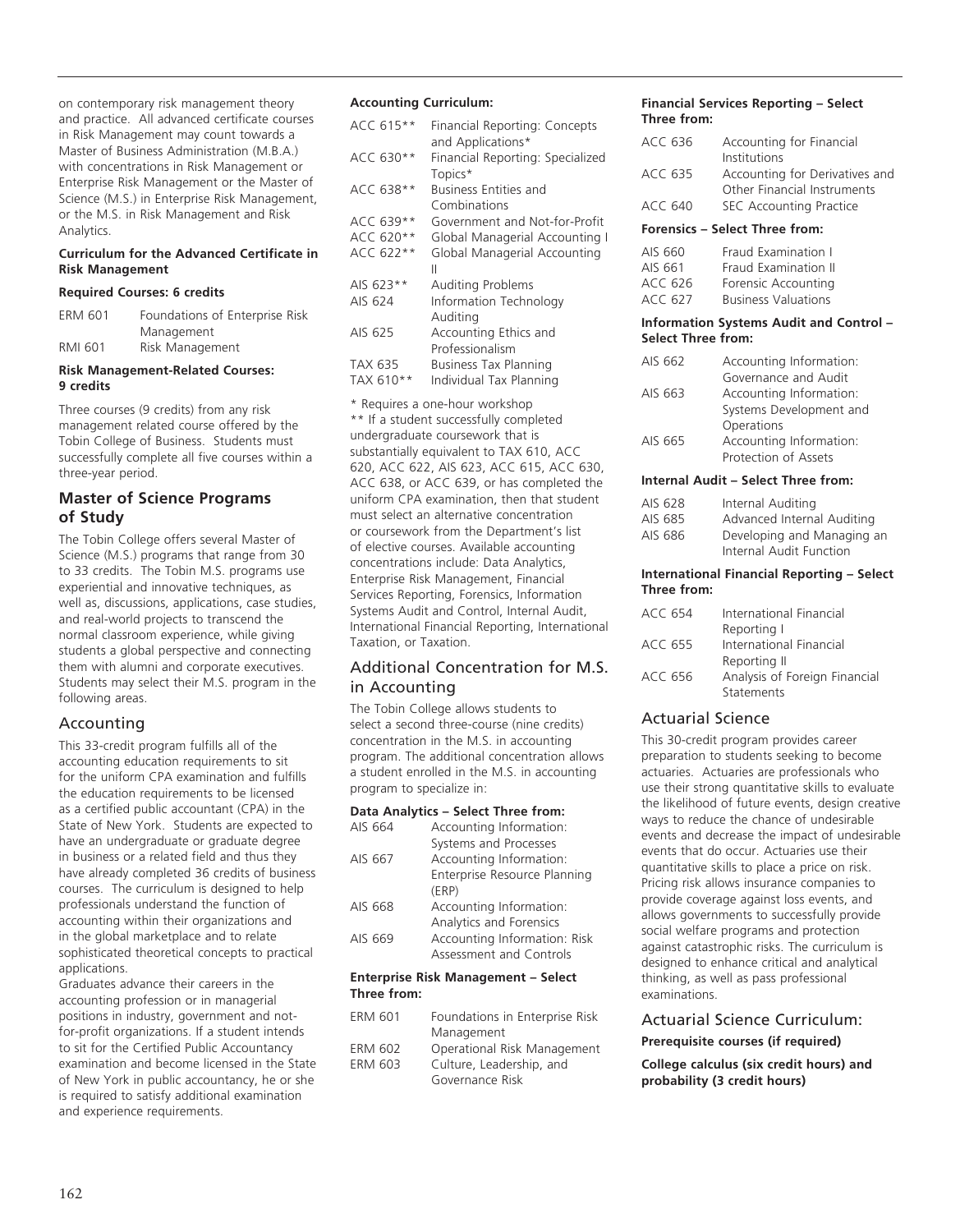# **Required**

| <b>ACT 600</b> | <b>Actuarial Economics</b>     |
|----------------|--------------------------------|
| <b>ACT 601</b> | <b>Financial Mathematics I</b> |
| ACT 602        | Financial Mathematics II       |
| ACT 603        | Actuarial Modeling I           |
| <b>ACT 604</b> | Actuarial Modeling II          |
| <b>ACT 610</b> | <b>Mathematical Statistics</b> |
| <b>ACT 611</b> | Statistics for Risk Modeling   |
| <b>ACT 615</b> | Introduction to Long-Term      |
|                | <b>Actuarial Modeling</b>      |
| RMI 621        | <b>Risk Project</b>            |
| RMI 660        | Finance for Actuarial Science  |
|                |                                |

# Business Analytics

This 30-credit program is designed to enable students to learn how to use data-driven approaches to solve business challenges in the era of big data. Business analytics is at the intersection of statistics, operations research, and computer science. This program offers a broad yet rigorous curriculum in data science (statistics, data mining, computer language, stochastic modeling, econometrics), applied analytics (finance, marketing, operations), and management science (optimization, simulation). The curriculum provides the skills, insight, and capability to transform data into insightful information that will lead to better results, and enables our graduates to understand the role of evidence-based data in decision-making and how to transform data into a powerful and predictive strategic asset that will ultimately drive optimal results. Students learn about the use of analytics in particular functional areas, such as, finance, marketing or operations, as well as, acquiring general knowledge of data analytics and business computing.

# Business Analytics Curriculum: **Required**

| <b>BUA 602</b> | <b>Business Analytics</b>   |
|----------------|-----------------------------|
| <b>BUA 631</b> | Prescriptive Analytics &    |
|                | Spreadsheet Modeling        |
|                | (Co-requisite BUA 602)      |
| <b>BUA 633</b> | Predictive Analytics and    |
|                | <b>Business Forecasting</b> |
| <b>BUA 635</b> | Big Data and Data Mining    |
| IS 605         | Applied Computer Language   |

## **Applied Analytics: Select two courses from the following:**

| <b>BUA 609</b> | <b>Advanced Managerial Statistics</b> |
|----------------|---------------------------------------|
|                | (Prereguisite or co-reguisite         |
|                | <b>BUA 602)</b>                       |
| <b>BUA 632</b> | Bayesian Statistics for Business      |
|                | Decision Making                       |
| <b>CUS 635</b> | Web Data Mining                       |
| <b>CUS 680</b> | Distributed Big Data Analytics I      |
| IS 601         | Advanced Computer                     |
|                | <b>Applications for Business</b>      |
| IS 645         | Database Management                   |
| IS 646         | <b>Computer Simulation Methods</b>    |
|                | for Business                          |

#### **Applied Electives\*: Select two courses from the following:**

| AIS 624        | Information Technology          |
|----------------|---------------------------------|
|                | Auditing                        |
| AIS 668        | Accounting Information:         |
|                | <b>Analytics and Forensics</b>  |
| <b>FIN 639</b> | <b>Foundations in Financial</b> |
|                | Technology                      |
| <b>FIN 669</b> | Advanced Financial Technology   |
| <b>MGT 622</b> | Theory and Applications of      |
|                | Management Information          |
|                | Systems                         |
| <b>MGT 628</b> | Operations Management and       |
|                | Management Systems              |
| MKT 611        | Data Analysis in Marketing      |
|                | Research                        |
| <b>ACT 602</b> | <b>Financial Mathematics</b>    |
| RMI 604        | Risk Pricing Simulation         |
|                |                                 |

\*Some of these courses have a prerequisite.

# **Capstone Course**

BUA 650 Seminar in Business Analytics

# Enterprise Risk Management

This 30-credit program recognizes the interdisciplinary nature of business activity and adopts an enterprise-wide approach to managing the myriad of risks an organization faces. The curriculum reinforces the need for risk to be managed at the strategic, financial, reputational and operational levels of the organization, with well-prepared managers who can guide and build an enterprise risk management process. ERM has become the new global standard for how to run a business and to develop critical holistic thinking about business problems. Risk intelligence is the goal of many organizations. Rating agencies, regulators, and investors all are pushing for better enterprise risk management by organizations and their boards of directors. This program provides an opportunity to study one of the most important business topics in today's business world, in New York City, with several of the world's most renowned risk scholars. While the curriculum is intended to provide rigorous academic and applied content, students may also find the material helpful in preparation for the Financial Risk Management (FRM), Certification in Risk Management Assurance (CRMA) and the Associate in Risk Management - ERM (ARM-E) exams.

# Enterprise Risk Management Curriculum:

# **Required**

| ERM 601 | Foundations of Enterprise Risk |
|---------|--------------------------------|
|         | Management                     |
| ERM 603 | Culture, Leadership, and       |
|         | Governance Risk                |
| ERM 705 | Strategic Risk Analysis and    |
|         | Tools                          |
|         |                                |

| <b>FIN 607</b> | Financial Management   |
|----------------|------------------------|
| <b>FIN 628</b> | Market Risk Management |
| RMI 601        | Risk Management        |
| RMI 602        | Risk Analysis Methods  |
|                |                        |

#### **Elective (9 credits)**

### **Select three Tobin 600 level graduate courses**

# Entrepreneurship and Innovation

This 30-credit program is designed for individuals from varied backgrounds who are focused on creating new ventures, are part of family businesses, are interested in starting or growing their own businesses, or are pursuing successful careers in innovation-related roles within established organizations. This program equips students with the knowledge, skills, and competencies to create businesses in all sectors. Given the complementary strengths of both of the professional schools involved (The Tobin College of Business and the Collins College of Professional Studies), this collaboration has produced a dynamic program with an experiential learning focus. Both colleges offer pedagogical flexibility to meet the demands of the market as it evolves in the context of new technologies.

# **Entrepreneurship and Innovation Curriculum:**

## **Required:**

| <b>INN 200</b> | Invention, Innovation, and Lab<br>to Market |
|----------------|---------------------------------------------|
| <b>MGT 640</b> | Seminar in Entrepreneurship                 |
| MGT 651        | Creating an E-Commerce                      |
|                | <b>Business</b>                             |
| <b>MGT 700</b> | Seminar in Strategic                        |
|                | Management (capstone)                       |

#### **Electives:**

## **Students select three courses offered by the Tobin College of Business:**

| <b>MGT 650</b> | Managing Web-based                        |
|----------------|-------------------------------------------|
|                | Enterprises                               |
| MGT 653        | Managing for Sustainability               |
| MGT 685        | Managing and Staffing Virtual             |
|                | Organizations                             |
| MGT 690        | E-Commerce Impacts on                     |
|                | Organizations                             |
|                | Students select three courses offered by  |
|                | the College of Professional Studies:      |
| <b>INN 100</b> | Foundations in Social<br>Entranrangurchin |
|                |                                           |

|                | Entrepreneurship                |
|----------------|---------------------------------|
| <b>IHM 101</b> | Restaurant Entrepreneurship     |
| <b>INN 320</b> |                                 |
|                | Digital Technologies for Start- |
|                | Up Creation and Launch          |
| <b>INN 322</b> | Information Technology for      |
|                | Small Business Management       |

# Finance

This 30-credit program provides students with the expertise to make educated financial decisions. Our graduates learn the knowledge and skills needed to evaluate projects and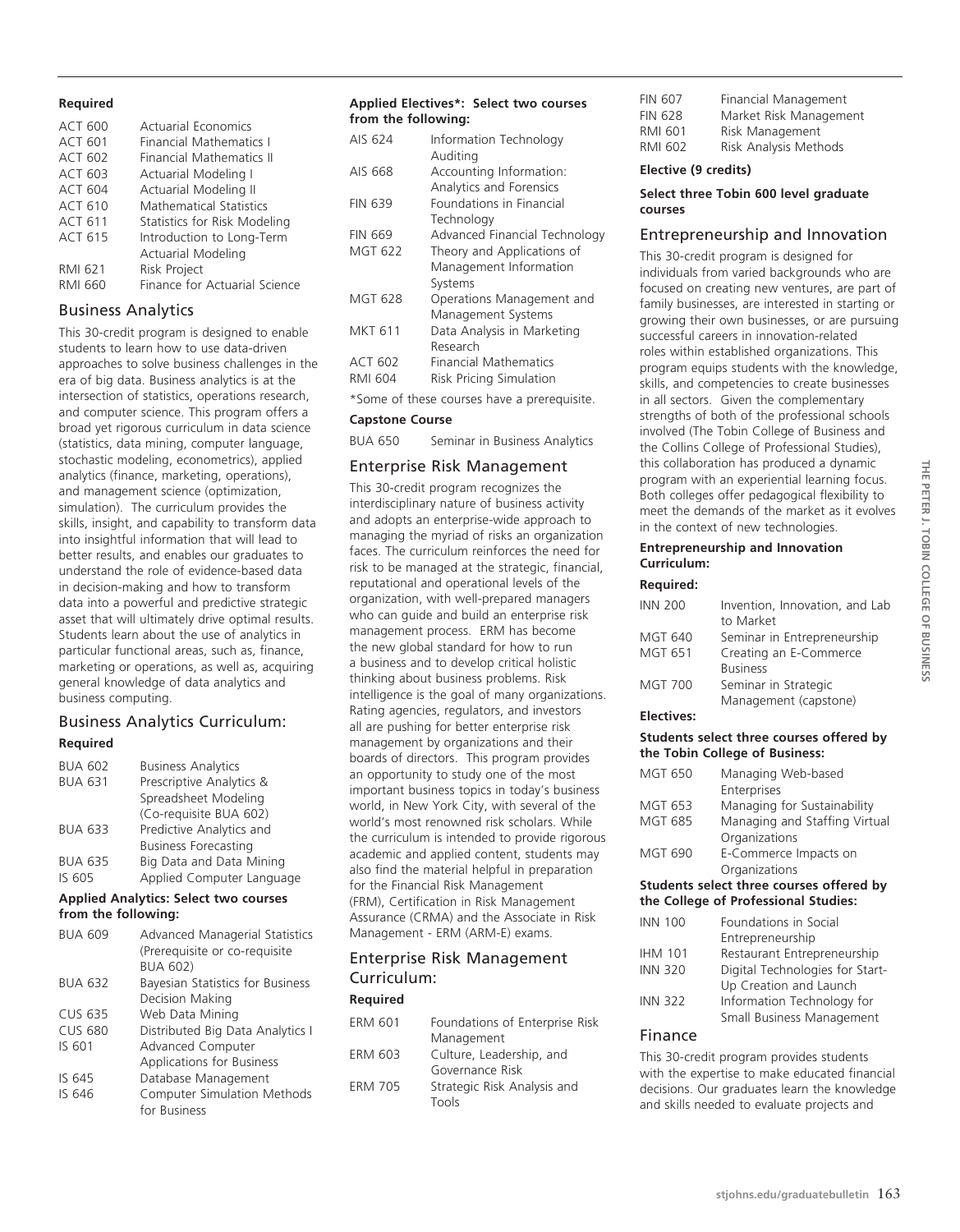investments and to execute decisions based on their valuations. The program caters to students who want to deepen their knowledge of investment management, as well as, for professionals outside the investment management industry who want to gain the knowledge, skills, and competencies for tackling investment problems. The curriculum is designed to cover the body of knowledge to become Chartered Financial Analysts (CFAs), and is a CFA affiliated program.

# Finance Curriculum:

| ACC 600        | Financial Statement Analysis I  |
|----------------|---------------------------------|
| <b>ACC 601</b> | Financial Statement Analysis II |
| <b>ECO 604</b> | Economics Foundation            |
| <b>FIN 607</b> | Financial Management            |
| <b>FIN 625</b> | Ethics and Professionalism for  |
|                | Finance                         |
| <b>FIN 634</b> | <b>Investment Analysis</b>      |
| <b>FIN 638</b> | <b>Fixed-Income Analytics</b>   |
| <b>FIN 664</b> | Advanced Investment Analysis    |
| <b>FIN 665</b> | Portfolio Management            |
| <b>FIN 668</b> | <b>Financial Derivatives</b>    |
|                |                                 |

# Global Management

This 30-credit program prepares students who are motivated to develop and sharpen their management skills, who are interested in leading and managing teams of business and not-for-profit professionals, who are aspiring to organize and run large-scale projects, and who are looking to enhance their careers toward mid-to-advanced level management position for the global marketplace. The curriculum will enable students to further refine their studies and career objectives. Students can choose to concentrate their studies in one of the many management areas, including: international management, supply chain management, human resource management, and management of e-commerce.

# **Global Management Curriculum:**

## **Fundamentals of Management: Choose three out of four:**

| Managing for Global Success                            |
|--------------------------------------------------------|
| Managing Organizational                                |
| Operations                                             |
| Leading Modern Organizations                           |
| Global Sustainability (Managing<br>for Sustainability) |
|                                                        |

#### **Global Management Courses: Choose three out of three:**

| <b>MGT 652</b> | Seminar in International     |
|----------------|------------------------------|
|                | Management                   |
| MGT 662        | International Human Resource |
|                | Management                   |
| <b>MGT 605</b> | Global Sourcing              |
|                |                              |

*Or 2 of the above plus:* International Study (Thesis or GDC) or an internship within a multinational corporation.

### **General Management Electives:**

Three Management electives

| <b>Capstone: Executive in Residence Program</b> |  |
|-------------------------------------------------|--|
| (EIRP) preferred, MGT 659 International         |  |
| Business Strategy, or MGT 700 Seminar in        |  |
| Business Policy.                                |  |

#### **International Cooperation with a Partner University**

In case of international cooperation with a partner university, the partner will offer either: Three global management courses, while the Tobin Department of Management will offer the remaining seven.

Three general management electives, while the Tobin Department of Management will offer the remaining seven.

Three global management electives with one being a thesis while the Tobin Department of Management Department will offer the remaining seven.

# Risk & Financial Advisory

This 30-credit program prepares students who have career interests in internal audit, information systems' audit and control, forensic accounting and fraud examination, compliance audit, litigation support, risk assessment and control, enterprise risk management, controllership, and mergers, acquisitions, and reorganizations. Graduates are prepared to address events that disrupt operations, hinder an organization from reaching its strategic objectives, and determine financial value. While the curriculum is intended to provide rigorous academic and applied content, students will find the competencies helpful in the preparation for the following professional examinations: Certified Fraud Examiner (CFE), Certified Management Accountant (CMA), Certified Internal Auditor (CIA), Certified Information Systems Auditor (CISA), and many more.

# **Concentrations and Endorsements**

The program and concentrations have been endorsed by such professional organizations as the Institute of Internal Auditors (IIA) through its Internal Audit Educational Partnership (IAEP), the Association of Certified Fraud Examiners (ACFE); the Institute of Management Accountants (IMA); and the Association of Certified Chartered Accountants (ACCA). The Information Systems Audit and Control Association (ISACA) recognized the program as aligned to its model curriculum.

# Risk & Financial Advisory Curriculum:

# **Required (12 credits)**

| AIS 628 | Internal Auditing      |
|---------|------------------------|
| AIS 624 | Information Technology |
|         | Auditing               |
| AIS 660 | Fraud Examination I    |
|         |                        |

| AIS 625 | Accounting Ethics and      |
|---------|----------------------------|
|         | Professionalism (capstone) |

### **Electives (18 credits)**

| ACC 626<br>AIS 661 | Forensic Accounting Principles<br><b>Fraud Examination II</b> |
|--------------------|---------------------------------------------------------------|
| AIS 662            | Accounting Information:                                       |
|                    | Governance and Audit                                          |
| AIS 663            | Accounting Information:                                       |
|                    | Systems Development and                                       |
|                    | Operations                                                    |
| AIS 664            | Accounting Information:                                       |
|                    | Cyber-Security                                                |
| AIS 665            | Accounting Information:                                       |
|                    | Protection of Assets                                          |
| AIS 667            | Accounting Information:                                       |
|                    | Enterprise Resource Planning                                  |
| AIS 668            | Accounting Information:                                       |
|                    | Analytics and Forensics                                       |
| AIS 669            | Accounting Information:                                       |
|                    | <b>IT Risks and Controls</b>                                  |
| AIS 685            | Advanced Internal Auditing                                    |
| AIS 686            | Developing and Managing the                                   |
|                    | Internal Audit Function                                       |
| <b>ERM 601</b>     | Foundations of Enterprise Risk                                |
|                    | Management                                                    |
| <b>ERM 602</b>     | Operational Risk Management                                   |
| <b>ERM 603</b>     | Culture, Leadership, and                                      |
|                    | Governance Risk                                               |

# Risk Management and Risk Analytics

This 30-credit program focuses on insurance as a tool of risk management. The curriculum is designed to enable graduates to finance corporate risk, within the realities of the firm's environment, in a way that preserves/enhances firm value. Graduates develop the ability to solve challenges and resolve dilemmas faced by the risk and insurance industry and effectively communicate recommendations and develop and integrate knowledge and skills through a variety of learning tools. Our graduates are able to work effectively as financial economists in the risk and insurance industry.

# Risk Management and Risk Analytics Curriculum:

# **Required (18 credits)**

| RMI 601        | Risk Management                |
|----------------|--------------------------------|
| <b>ERM 601</b> | Foundations of Enterprise Risk |
|                | Management                     |
| RMI 602        | Risk Analysis Methods          |
| RMI 622        | Dimensions of Risk Leadership: |
|                | <b>Executive Perspectives</b>  |
| RMI 623        | Game Theory and Risk           |
|                | Management                     |
| RMI 688        | Applications of Analytics and  |
|                | Technology to Insurance        |

# **Electives (12 credits)**

Students must take four elective courses offered by the Tobin College at the 600 level or higher. At least two of the four electives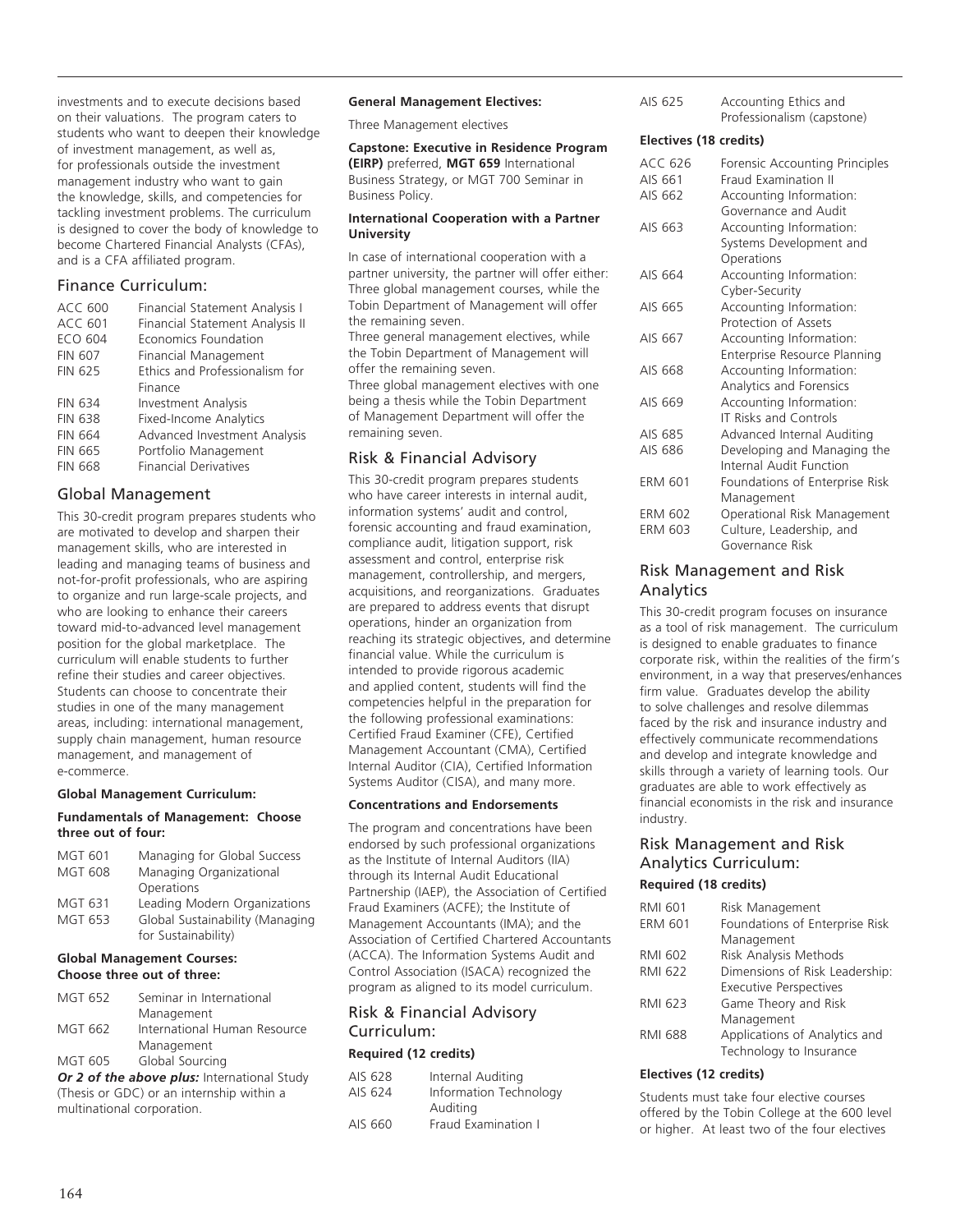must be ACT, ERM or RMI courses or from the following business analytics courses: BUA 632: Bayesian Statistics for Business Decision Making; BUA 633: Predictive Analytics and Business Forecasting; or BUA 635: Big Data and Data Mining. All four electives may be ACT, ERM or RMI courses

# Taxation

This 31-credit program provides a comprehensive and in-depth knowledge of the Internal Revenue Code, tax regulations, judicial decisions and Treasury rulings. The tax curriculum focuses on the technical area of taxation so that graduates are able to enter and advance their careers as tax specialists in the profession of public accounting or to enter corporate management in the tax area. This program equips our graduates to conduct tax research, facilitate tax compliance and develop tax-planning strategies.

# Taxation Curriculum: **Required (13 credits)**

| <b>TAX 600</b> | Tax Research and Writing                  |
|----------------|-------------------------------------------|
| <b>TAX 603</b> | Corporate Taxation                        |
| <b>TAX 612</b> | Partnerships and Partners                 |
| <b>TAX 683</b> | Practice and Procedure                    |
| TAX 691        | Tax Research Project                      |
|                | <b>Professional Electives (9 credits)</b> |
| <b>TAX 605</b> | Internship in Taxation                    |
| <b>TAX 610</b> | Individual Tax Planning                   |
| TAX 611        | Tax Planning for High Net-                |
|                | Worth Individuals                         |
| TAX 621        | Estates and Gifts                         |
| <b>TAX 622</b> | Income Taxation of Trusts and<br>Estates  |
| <b>TAX 631</b> | Corporate Distributions,                  |
|                | Liquidations and                          |
|                | Reorganizations                           |
| <b>TAX 632</b> | Consolidated Federal Income               |
|                | <b>Tax Returns</b>                        |
| TAX 641        | Interstate Commerce                       |
| <b>TAX 642</b> | Sales, Use and Property Taxation          |
| TAX 643        | State and Local Income Taxation           |
| <b>TAX 651</b> | International Taxation I                  |
| <b>TAX 653</b> | <b>Global Taxation Systems</b>            |
| <b>TAX 654</b> | Transfer Pricing                          |
| TAX 661        | Compensations, Benefits and               |
|                | Retirement Plans                          |
| <b>TAX 662</b> | Real Estate                               |
| TAX 663        | <b>Financial Products</b>                 |
| <b>TAX 664</b> | Intellectual Property                     |
| <b>TAX 671</b> | Taxation-Related Issues for Tax-          |
|                | <b>Exempt Institutions</b>                |
| <b>TAX 672</b> | Specialized Industries                    |
| <b>TAX 674</b> | Depository and Lending                    |
|                | Institutions I                            |
| TAX 675        | Depository and Lending                    |
|                | Institutions II                           |
| <b>TAX 676</b> | Insurance Companies I                     |
| <b>TAX 677</b> | Insurance Companies II                    |
| <b>TAX 681</b> | Tax Accounting                            |
| <b>TAX 682</b> | Special Topics in Taxation                |

# **General Electives (9 credits)**

The student may able to select three 600 level graduate courses. The three graduate electives could be used to meet core requirements or to advance their studies and explore specialized tax area(s) or to diversify their knowledge into accounting, enterprise risk management, or another business-related field(s).

# **Graduate Dual Degree Programs of Study**

# **J.D. / M.B.A. Programs**

The combined J.D./ M.B.A. is a dual degree program that allows a student to complete nine credit hours of business courses and include them as law school electives. Likewise, the student can use their business-related law school coursework to meet a required course in business law and two business concentration courses for the interdisciplinary M.B.A. For further information on this program, an appointment should be made to meet with an academic advisor.

# **J.D. / M.S. Accounting Program**

The J.D. / M.S. program is a dual degree program for exceptional students in law and accounting leading to the Juris Doctor (J.D.) and the Master of Science (M.S.) in Accounting offered by the School of Law and the Tobin College, respectively. Its purpose is to prepare students for careers in the areas of law and accounting, which require both legal expertise and an in-depth knowledge of the theory and practice of accounting. Applicants for admission to this joint degree program must meet criteria for admission to the School of Law and the Graduate Division of the Tobin College. For further information on this program, an appointment should be made to meet with an academic advisor.

# **M.B.A. Accounting/ M.S. Taxation**

The Department on Accountancy offers a dual degree program leading to an M.B.A. in Accounting and a Master of Science in Taxation. The combination allows the student to complete both programs with a time and cost savings. Please contact the Department Chair or designee for further details.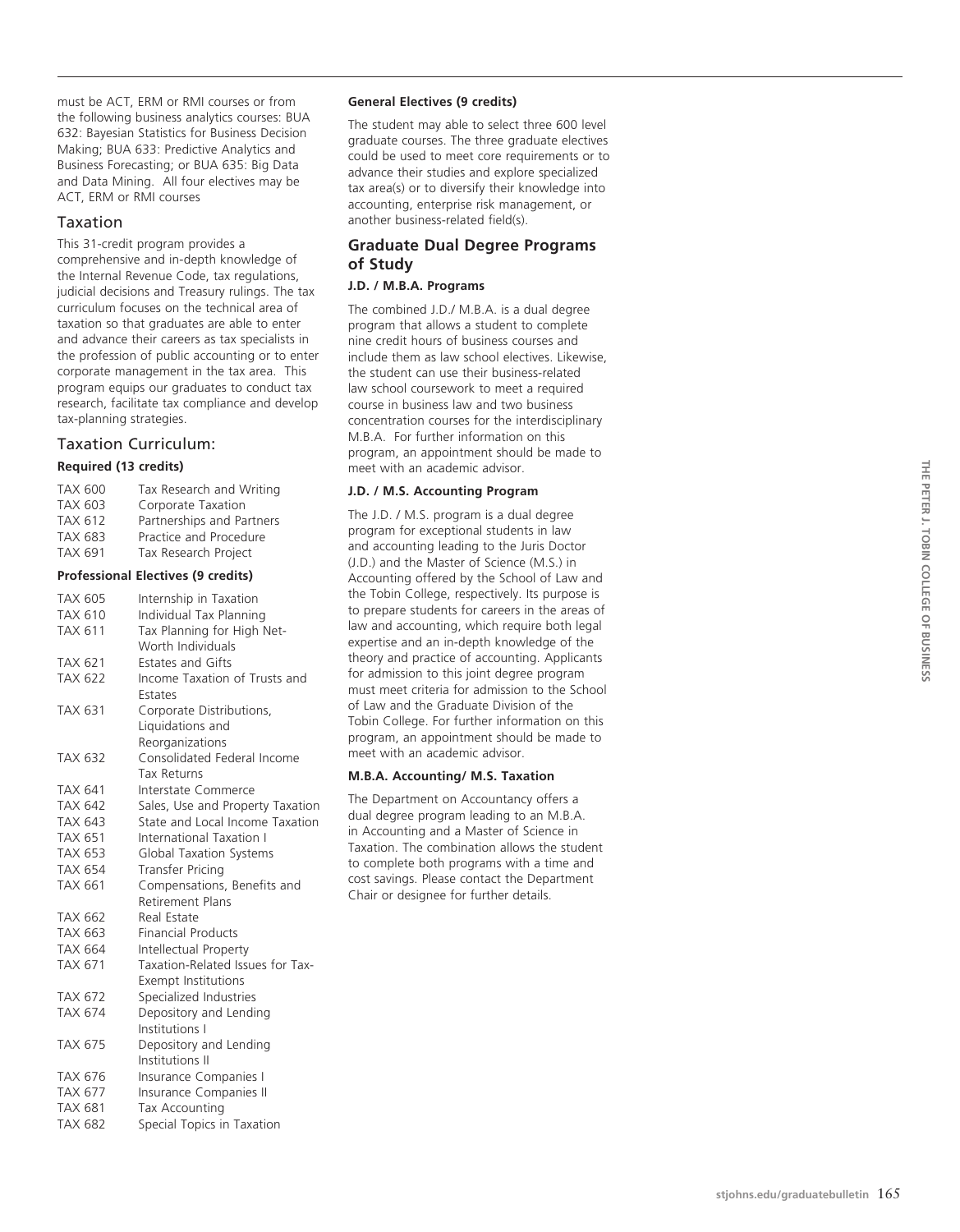# **Courses**

# Department of Accountancy Accounting (ACC)

# **ACC 600 Financial Statement Analysis I**

*Prerequisite: None.* This course examines the basic techniques applied in the analysis of financial statements to evaluate the quality of accounting information. The course considers the appropriateness of accounting policies and estimates and, discusses possible techniques to undo distortions. Because financial statement analysis is essentially a forward-looking process it is important to consider issues involved in forecasting future accounting numbers. *Credit: 3 semester hours.* 

## **ACC 601 Financial Statement Analysis II**

*Prerequisites: ACC 600/equivalent.* The course examines contemporary tools and techniques available for analyzing the financial statements and other data to derive measurements and relationships that are useful in decision-making. Financial analysis is discussed in detail as a screening tool in the selection of investments or merger candidates, a method of forecasting future financial and operating results, and as a means of diagnosing managerial, operating, or other problem areas. *Credit: 3 semester hours.*

## **ACC 602 Global Financial and Managerial Reporting**

*Prerequisite: None.* This course covers financial and managerial accounting principles and concepts that form the basis of the external and internal reporting by business entities. The course employs a case study approach to consider the use of generally accepted accounting principles (GAAP) and Security and Exchange Commission (SEC) reporting and disclosure requirements. The course also explains how financial information is communicated to management, stockholders, creditors and others interested in the status of the business enterprise. *Credit: 3 semester hours*.

# **ACC 603 Financial Reporting**

*Prerequisite: None.* This course explains and interprets the form and content of financial reports issued by business entities in order to provide investors, creditors, and others with the information necessary to understand the entities' financial positions, profitability and future cash flows, all which determine market values. Topics include working capital, operating assets, long-term financing instruments, pensions, share-based payments, stockholders' equity, and comprehensive income. *Credit: 3 semester hours.* 

#### **ACC 605 Internships in Accounting, Assurance, and Advisory Services**

*Prerequisite: ACC 630/ACC 623/ACC 628/ equivalent.* This course provides students with the opportunity to develop accounting, assurance and, advisory services skills in an actual work setting outside the classroom. A research paper, a journal of accomplishments, and employer evaluations are required. *Credit: 3 semester hours.* 

#### **ACC 606 Internships in Accounting, Assurance, and Advisory Services I**

*Prerequisite: ACC 630/ACC 623/ACC 628/ equivalent.* This course provides students with the opportunity to develop accounting, assurance and, advisory services skills in an actual work setting outside the classroom. A journal of accomplishments, and employer evaluations are required. *Credit: 1 semester hour.* 

## **ACC 607 Internships in Accounting, Assurance, and Advisory Services II**

*Prerequisite: ACC 630/ACC 623/ACC 628/ equivalent.* This course provides students with the opportunity to develop accounting, assurance and, advisory services skills in an actual work setting outside the classroom. A journal of accomplishments, and employer evaluations are required. *Credit: 1 semester hour.* 

#### **ACC 608 Internships in Accounting, Assurance, and Advisory Services III**

*Prerequisite: ACC 630/ACC 623/ACC 628/ equivalent.* This course provides students with the opportunity to develop accounting, assurance and, advisory services skills in an actual work setting outside the classroom. A journal of accomplishments, and employer evaluations are required. *Credit: 1 semester hour.* 

## **ACC 615 Financial Reporting: Concepts and Applications**

*Prerequisite: None.* This course examines generally accepted accounting principles underlying the preparation of financial statements in the United States. Topics include the theory upon which financial statements are prepared, as well as its application to valuation, classification, and disclosure of various assets. A comprehensive financial accounting practice set is assigned. The course requires a one-hour non-credit workshop. *Credit: 3 semester hours.*

# **ACC 620 Global Managerial Accounting I**

*Prerequisite: None.* This managerial accounting course provides students with an opportunity to discuss and understand planning and control, pricing decisions and cost management. Emphasis is placed on cost behavior, costvolume analysis, absorption, variable, process and job order costing applications, Master budget and responsibility accounting; flexible budgets, direct-cost and overhead variances, decision making and relevant information capital budgeting and cost analysis; Transfer Pricing and Multinational Considerations. *Credit: 3 semester hours.* 

# **ACC 621 Controllership**

*Prerequisite: ACC 602/ACC 620/equivalent.* This course examines the interrelationships of the sub-disciplines of accounting – financial, managerial, systems, and taxation – through the analysis of management decision problems in a variety of organizational contexts and through interaction with professionals. This course analyzes major corporate decision areas such as: external financial reporting; planning, budgeting and forecasting; performance management; cost management; internal controls; financial statement analysis; corporate treasury; decision analysis; investment decisions; risk management; and professional ethics. International and U.S. case studies will be assigned to demonstrate students' global knowledge and skills. *Credit: 3 semester hours.* 

## **AIS 622 Global Managerial Accounting II**

*Prerequisite: ACC 620 or equivalent.* This course examines pricing decisions and cost management; cost allocation, customerprofitability analysis, and sales-variance analysis; allocation of support-department costs, common costs, and revenues; cost allocation: joint products and byproducts; process costing; spoilage, rework, and scrap; balanced scorecard: quality and time; inventory management, just-in-time, and simplified costing methods; capital budgeting and cost analysis; management control systems, transfer pricing, and multinational considerations; and performance measurement. International and U.S. case studies will be assigned to demonstrate students' global knowledge and skills. *Credit: 3 semester hours.* 

# **ACC 626 Forensic Accounting Principles**

*Prerequisite: ACC 623/ACC 628/ERM 601/ equivalent.* This course provides the forensic techniques needed to examine fraudulent financial schemes, with emphasis on understanding the characteristics of fraud and its prevention and detection. *Credit: 3 semester hours.* 

# **ACC 627 Business Valuations**

*Prerequisite: ACC 615/equivalent.* This course provides study of the role of financial accounting in business valuations with an emphasis on contemporary valuation approaches and methodologies including those based on: income, discounted income; market value, merged and acquired company; capitalized excess earnings; asset-based; and asset accumulation. *Credit: 3 semester hours.* 

#### **ACC 630 Financial Reporting: Specialized Topics**

*Prerequisite: ACC 615/equivalent.* This course examines accounting issues underlying financial reporting. Topics include accounting for: intangible assets, investments, non-current assets, current and long-term liabilities, stockholders' equity, earnings per share, cash flows, income taxes, pensions, leases, accounting changes, disclosures, and revenue recognition. The course requires a one-hour non-credit workshop. C*redit: 3 semester hours.* 

# **ACC 632 Critique of Accounting Theory**

*Prerequisite: ACC 630/equivalent. Co-requisite: ACC 638/equivalent.* This course addresses the difficulties of preparing precise and universally acceptable definitions of theory and principles,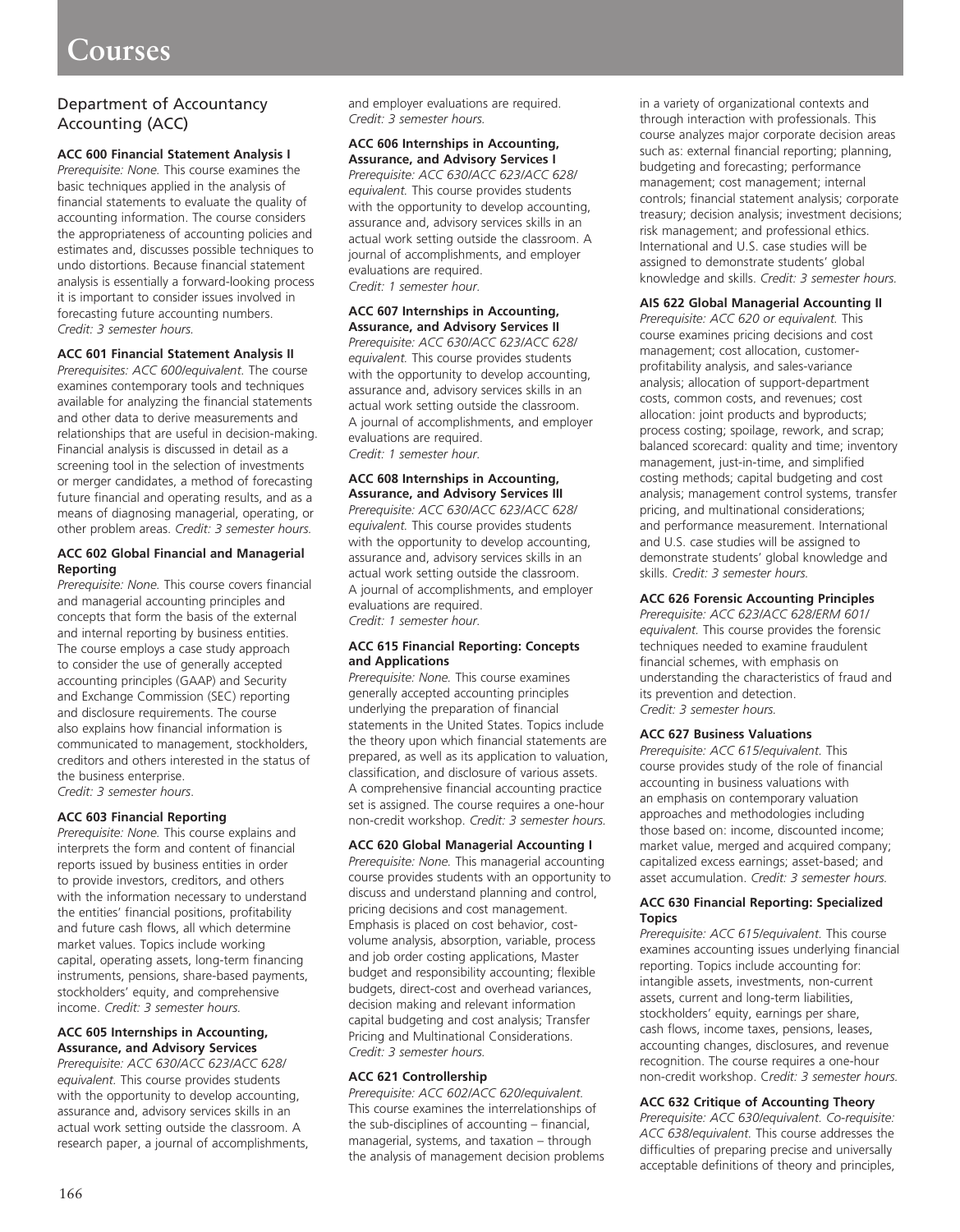a review of current professional studies and selected areas of research. *Credit: 3 semester hours.* 

#### **ACC 635 Derivatives and Other Financial Instruments**

*Prerequisite: ACC 602/ACC 615/equivalent.* This course examines the accounting, economic, regulatory, reporting, and disclosure requirements relating to derivatives and other financial instruments from both an investing and financing perspective. *Credit: 3 semester hours.*

## **ACC 636 Financial Institutions**

*Prerequisite: ACC 602/ACC 615/equivalent.* This course examines significant issues relating to regulatory, accounting, financial presentation and disclosure requirements of commercial, savings and investment banks, credit unions, finance companies, and investment companies. *Credit: 3 semester hours.* 

#### **ACC 638 Business Entities and Combinations**

*Prerequisite: ACC 630/equivalent.* This course covers accounting for mergers and acquisitions by corporations including the preparation of consolidated financial statements, accounting for foreign currency transactions and foreign subsidiaries. Extensive use of Excel required. *Credit: 3 semester hours.* 

# **ACC 639 Government and Not-for-Profit**

*Prerequisite: ACC 630/equivalent.* This course examines the special accounting procedures and problems with respect to governmental and not-for-profit entities and the reporting requirements promulgated by the FASAB, the GASB and other standard setting bodies. In addition, this course examines governmental auditing standards as promulgated by the Governmental Accountability Office (GAO). *Credit: 3 semester hours.* 

# **ACC 640 SEC Accounting Practice**

*Prerequisite: ACC 602/ACC 615/equivalent.* This course examines the registration and reporting requirements contained in various SEC rules such as Regulations S-K, S-X, S-T, and S-B along with exemptions provided under Regulations A and D. Financial Reporting Releases, Industry Guides, and Staff Accounting Bulletins are also discussed. *Credit: 3 semester hours.* 

#### **ACC 650 Global Insurance Accounting I**

*Prerequisite: ACC 602/ACC 615/equivalent.*  This course introduces students to insurance accounting, specifically that applicable to the property and liability insurance companies. Insurance accounting is based on regulatory requirements (Statutory Accounting Principles or SAP), as well as standards applicable to insurers based on the jurisdiction in which the insurer is organized. *Credit: 3 semester hours.*

#### **ACC 651 Global Insurance Accounting II**

*Prerequisite: ACC 650/equivalent.* This course introduces students to insurance accounting,

especially that applicable to the life and health insurance entities. That accounting is based on regulatory requirements (Statutory Accounting Principles or SAP), as well as standards applicable to insurers based on the jurisdiction in which the insurer is organized. *Credit: 3 semester hours.* 

#### **ACC 654 International Financial Reporting I**

*Prerequisite: ACC 602/ACC 615/equivalent.* This course is designed to familiarize students with the infrastructure and institutional elements of IFRS, provide an overview of the International Accounting Standards Board (IASB) and its due process, conceptual framework underlying IFRS, and the core accounting topics on financial statement elements and presentation. Differences between IFRS and U.S. Generally Accepted Accounting Principles (U.S. GAAP) are explored. *Credit: 3 semester hours.* 

### **ACC 655 International Financial Reporting II**

*Prerequisite: ACC 654/equivalent.* This course is designed to familiarize students with the IFRS in the global practice through the study of advanced accounting topics on financial statement elements and presentation, first time adoption of IFRS, and IFRS for Small and Medium-Sized Entities (IFRS for SMEs). Differences between IFRS and U.S. Generally Accepted Accounting Principles (U.S. GAAP) are explored. This is the second course in a series of two graduate courses devoted to IFRS. *Credit: 3 semester hours.* 

## **ACC 656 Analysis of Foreign Financial Statements**

*Prerequisite: ACC 602/ACC 615/equivalent.*  The course focuses on the analysis of financial statements of companies using International Financial Reporting Standards (IFRS), as promulgated or adopted by the International Accounting Standards Board (IASB). Financial statement analysis is introduced and international accounting and reporting practices underlying financial statements are analyzed. Emphasis is placed on the existing differences between U.S. GAAP and IFRS, and on the convergence process. *Credit: 3 semester hours.*

#### **ACC 671, Accounting for Healthcare Entities**

*Prerequisite: ACC 615/602/equivalent.* This course introduces the basic concepts of financial and managerial accounting with emphasis on health care applications and explains the measurement system of business operations, business valuation, financial reporting, budgeting, cost allocation, service and product costing, and special reports for managerial use. Ethical and international issues are integrated throughout the course materials with real world applications. At the conclusion of the course, students should be able to read, understand, and analyze the annual financial reports of an organization. *Credit: 3 semester hours.* 

### **ACC 672 Investment Company Accounting, Reporting, and Audit**

*Prerequisite: ACC 615/602/equivalent.* This course introduces the essential techniques required to perform accounting, reporting, regulatory, and operational due diligence on investment companies and other alternative investments. Topics include an overview of Investment Company accounting and financial reports, valuation and custody assessment, asset verification techniques, common red flags, fraud case studies, and fund interview strategies. This course provide an introduction to operational risk and due diligence in an alternative investment context with a particular focus on hedge funds.

*Credit: 3 semester hours.* 

### **ACC 673 Real Estate Accounting and Taxation**

*Prerequisite: ACC 602, ACC 615, or ACC 2371 or an equivalent course.* This course provides a basic understanding of accounting and taxation for the real estate industry. The course reviews concepts, principles, rules, regulations, and reporting requirements and the accounting procedures needed to understand financial statements related to management, operations and investments. This course covers a variety of accounting and taxation topics, including: real estate construction accounting, leases, real estate appraisal and valuation methodologies; revenue recognition procedures and financial statement analysis; budget analysis and joint venture accounting. This course also examines basic legal and tax issues and planning opportunities encountered in the acquisition, operation and disposition of real estate. *Credit: 3 semester hours.* 

## **ACC 681 Sustainability Accounting and Reporting**

*Prerequisite: ACC 615/602/equivalent.* This course examines business sustainability and accountability reporting and their integration into strategy, governance, risk assessment, performance management and the reporting process. It also highlights how people, business and resources collaborate in a business sustainability and accountability model by (a) looking at business sustainability and accountability reporting and assurance and their incorporation into the reporting process; (b) focusing on how the business sustainability and accountability model are impacted by the collaboration of people, business, and resources; and (c) presenting laws, rules, regulations, commit fraud, the risks of fraud by function and why management and other responsible parties fail to uncover fraud, corporate governance and its responsibility, the role of internal controls in fraud prevention, fraud detection, and fraud correction, how to conduct a fraud Investigation and maintain proper evidential matter, as well as, ethical considerations. *Credit: 3 semester hours.*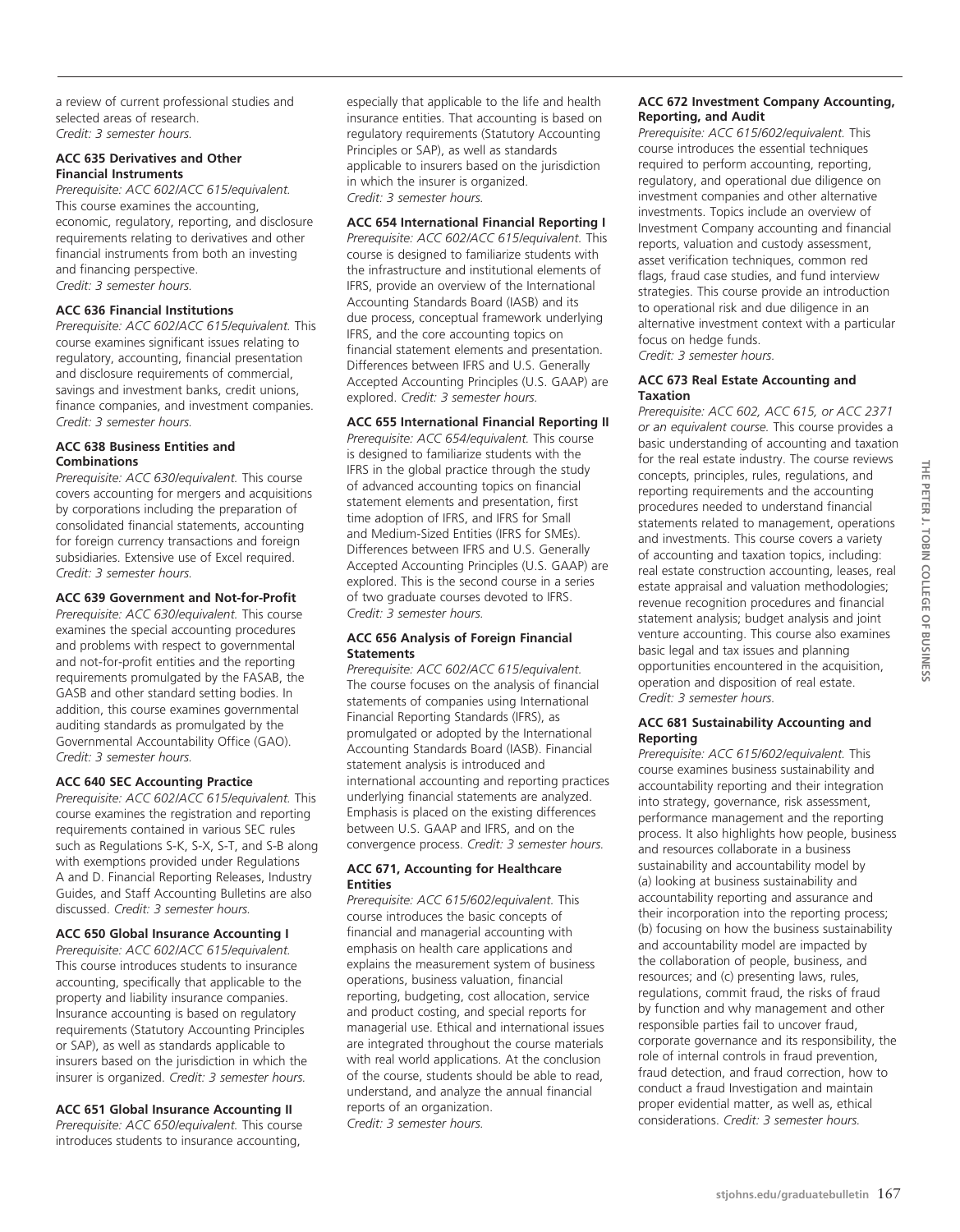# **ACC 683, Sustainability: Implementation & Disclosure**

*Prerequisite: ACC 681 Sustainability: Accounting and Reporting, or an equivalent course.* This course provides background on the subject matter of sustainability information reporting, sometime referred to as Corporate Social Responsibility reporting. It defines the objectives of an organization's efforts to establish, or enhance, their reporting processes for sustainability topics. It will introduce the students to number of publicly available and internationally recognized guidelines and standards. The course will also incorporate the Sustainability Accounting Standards Board's (SASB) topics and metrics. First as a basis for determining what constitutes material information, given an organization's industry and geographic footprint. Then to assess an organization's readiness to report given any existing mandatory or voluntary reporting, whether for internal or external purposes. After addressing any gaps identified, we then cover how an organization may use their relevant topics and metrics to evaluate their strengths, weaknesses, opportunities and threats, (aka SWOT analysis) given their current performance. The course then shifts its focus onto how to integrate the generation and monitoring of these metrics into existing internal processes, including the departments to involve. Lastly, the course covers how best to organize their external disclosures, including but not limited to the annual reports Management, Discussion & Analysis (MD&A) narrative, exploring both legal and ethical considerations. *Credit: 3 semester hours.*

# **ACC 684 Advanced Income Tax Accounting and Financial Reporting**

*Prerequisite: ACC 630/equivalent.* This course examines advanced financial accounting reporting and auditing of income taxes under Accounting Standards Codification 740. Topics will include the calculation of current and deferred tax provisions, an overview of book-tax differences, the calculation of interim provisions, valuation allowances, net operating losses. Topics also include related financial statement presentations and footnote disclosures of income taxes including analysis of recent Securities and Exchange Commission comment letters. specialized topics include accounting and reporting for uncertain tax provisions, tax accounting for business combinations, tax accounting for stock compensation expense, foreign operations, naked tax credits and true-up adjustments. IFRS versus U.S. GAAP differences for income tax accounting, and recent FASB projects impact on income tax accounting. *Credit: 3 semester hours.* 

## **ACC 690 Seminar in Financial Accounting Research**

*Prerequisite: ACC 630/DS 609/equivalent.*  The course prepares students for empirical research in the financial accounting area. Due to the large volume of literature in the area, students will have two reading lists. First, students will focus on a small number of articles (1-2 articles) in each week followed by a more extensive list of papers that are useful in developing research ideas. These papers are marked with a "\*" in front of author names. Students will read all assigned papers thoroughly before class, and discuss the papers and exchange ideas during the class. Students will be introduced to quantitative methodologies needed for empirical accounting research. These methodologies will enable students to derive mathematical equation and formulae in homework. At the end of the semester, students will learn SAS programming to prepare them for empirical data analysis. *Credit: 3 semester hours.*

# **ACC 925 Maintaining Matriculation**

M.B.A. and M.S. students not registered for courses during a semester must register for ACC 925 in order to maintain matriculation and return to the program for the remaining courses. *No credit. Fee \$100 per semester.*

# **Assurance and Information Systems (AIS)**

# **AIS 623 Auditing: Concepts and Applications**

*Prerequisite or Co-requisite: ACC 615/ equivalent.* This course provides a study of current auditing theory and techniques, generally accepted auditing standards, the auditing standards of the PCAOB and IFAC, especially as they relate to audit objectives, pre-engagement and audit planning activities, the assessment of internal controls, the uses of sampling, the performance of procedures during the audit, and the various reports and services rendered by independent auditors. *Credit: 3 semester hours.* 

# **AIS 624 Information Technology Auditing**

*Prerequisite or Co-requisite: AIS 623/ACC 628/ ERM 601/equivalent.* The course evaluates technology controls in mitigating risks in accounting information and communication systems and considers the procedures performed by the internal and external auditors to obtain assurance regarding IT governance; systems acquisition, development, and implementation; systems operations, maintenance and support; continuity planning; and physical and data security. *Credit: 3 semester hours.* 

## **AIS 625 Accounting Ethics and Professionalism**

*Prerequisite: Taken in last 12 credits.* This capstone course addresses ethical issues relating to professional responsibilities posed by the federal regulatory agencies (e.g. SEC, IRS, GAO, DOL, etc.), self-regulatory bodies (i.e., PCAOB), and professional organizations (e.g., AICPA, IIA, IMA, ISACA, etc.) as well as the code of conduct, used by different states as a basis for professional certification. *Credit: 3 semester hours.* 

# **AIS 628 Internal Auditing**

*Prerequisite: None.* This course evaluates risk exposures relating to the organization's governance, operations and information systems, in relation to: (a) effectiveness and efficiency of operations, (b) reliability and integrity of financial and operational information, (c) safeguarding of assets, and (d) compliance with laws, regulations, and contracts. *Credit: 3 semester hours.* 

# **AIS 629 International Auditing**

*Prerequisite: ACC 602/ACC 615/ACC 654/ equivalent.* This course examines International Standards on Auditing (ISA) issued by International Federation of Accountants (IFAC) and examines how those standards improve the uniformity of practice by professional accountants throughout the world. *Credit: 3 semester hours.* 

# **AIS 660 Fraud Examination I**

*Prerequisite or Co-requisite: AIS 623/ACC 628/ ERM 601/equivalent.* This course examines frauds that have occurred in recent years and addresses: (a) the nature of the scheme and how the fraud was perpetrated, (b) how the fraud was covered up, (c) why the auditors, the board of directors, and the regulators did not discover the fraud, (d) what should have been done by auditors, board members and regulators to prevent and detect the fraud, and what weaknesses in controls existed to allow the situation to occur. Actual examples of recent frauds will be used and discussed. *Credit: 3 semester hours.* 

# **AIS 661 Fraud Examination II**

*Prerequisite: AIS 660/equivalent.* This course analyzes frauds to determine the meaning or type of fraud involved (fraudulent financial statements, misappropriation of assets, or corruption), the people responsible for perpetrating the fraud and their motivation to that the security architecture (policies, standards, procedures, and controls) ensures the confidentiality, integrity and availability of information assets. *Credit: 3 semester hours.* 

## **AIS 662 Accounting Information: Governance and Audit**

*Prerequisite: ACC 623/ACC 628/ERM 601/ equivalent.* This course examines audit services and enterprise IT governance to develop the knowledge necessary to provide audit services in accordance with IT audit standards and to assist the enterprise with protecting and controlling information systems. Students will be able to understand and to provide assurance that the enterprise has the structure, policies, accountability mechanisms and monitoring practices in place to achieve the requirements of corporate governance of IT. *Credit: 3 semester hours.* 

# **AIS 663 Accounting Information: Systems Development and Operations**

*Prerequisite: AIS 623/ACC 628/ERM 601/ equivalent.* This course examines the acquisition, development, implementation,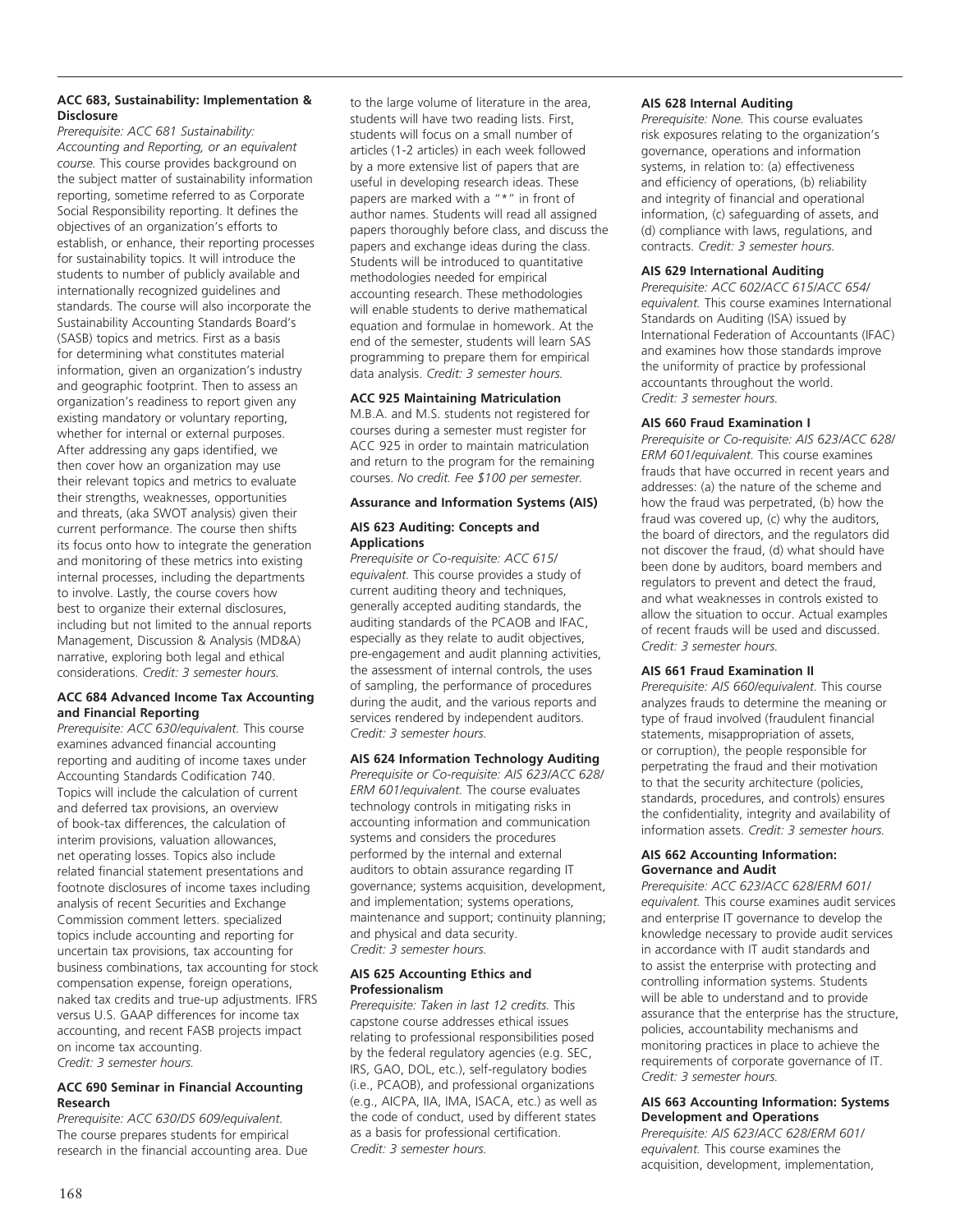operations, maintenance and support of accounting information systems and considers appropriate audit and control procedures. Students should be able to provide assurance that the practices for the acquisition, development, testing and implementation of information systems meet the enterprise's strategies and objectives; and that the IT service management practices ensure the delivery of the level of services required to meet the enterprise's objectives. *Credit: 3 semester hours.* 

## **AIS 664 Accounting Information: Cyber Security**

*Prerequisite: ACC 623/ACC 628/ERM 601/equivalent.* This course provides an understanding of information security fundamentals, and key system security engineering, analysis and assessment techniques, tactics and procedures that are internationally accepted information security practices. The course will also prepare students to handle security incidents more effectively leading to improved business response and reduced adverse impact.

*Credit: 3 semester hours.*

## **AIS 665 Accounting Information: Protection of Assets**

*Prerequisite: AIS 623/ACC 628/ERM 601/ equivalent.* This course examines accounting information and communication systems' security and the protection of information assets to understand and provide assurance standards, and best practices relevant to business sustainability performance, reporting and assurance. *Credit: 3 semester hours.* 

# **AIS 667 Accounting Information: Enterprise Resource Planning**

*Prerequisite: AIS 623/ACC 628/ERM 601/ equivalent.* This course develops the student's understanding of the market and evolution of ERP systems, ERP technology, business process reengineering, process mapping, the ERP life cycle (i.e., planning, package selection, implementation, operation, and maintenance), ERP functionality (e.g., sales, purchasing, HR, accounting, plant maintenance and warehousing), and ERP auditing/security issues. *Credit: 3 semester hours.* 

## **AIS 668 Accounting Information: Analytics and Forensics**

*Prerequisite: ACC 623/ACC 628/ERM 601/ equivalent.* This course examines issues related to the automated monitoring of a company's financial and non-financial data to ensure its validity and integrity, and then using both simple and complex analytical tools to ensure the data is meaningful for its function or purpose and to ensure the company's internal controls are functioning properly. Various software products are used to perform such continuous monitoring. This process has come to be known as data or audit analytics. This course also examines issues related to

information technology frauds and methods of fraud detection and deterrence. *Credit: 3 semester hours.* 

## **AIS 669 Accounting Information: IT Risks and Controls**

*Prerequisite: ACC 623/ACC 628/ERM 601/ equivalent.* This course examines information technology-related business risk management and the methodology that includes risk identification, evaluation and response. The course describes the principles of information technology risk management, the responsibilities and accountability for information technology risk, how to build risk awareness, and how to communicate risk scenarios, business impact and key risk indicators. Included in the course is the opportunity to create a business-focused, process-oriented and measurement-driven risk response plan. *Credit: 3 semester hours.*

## **AIS 684 Sustainability Information: Attestations**

*Prerequisite: ACC 615, AIS 623 or equivalent.* This course provides background on the subject matter of sustainability information, defines the objectives of an examination or review of sustainability information under AICPA attestation standards, and provides guidance on applying the engagement preconditions of AICPA attestation standards to a potential attestation engagement on sustainability information. In addition, this course provides guidance on agreeing to the terms of an attest engagement and requesting a written assertion with respect to sustainability information. This course explains current guidance on planning the attestation engagement on sustainability information, performing the engagement, forming an opinion or conclusion and reporting on an attestation engagement on sustainability information, and specifically how to perform an engagement when the sustainability information is Greenhouse gas (GHG) emissions information. *Credit: 3 semester hours.* 

# **AIS 685 Advanced Internal Auditing**

*Prerequisite: ACC 628/equivalent.* This course builds on the principles of Internal Auditing curriculum to provide students with additional introduction to topics related to the management of the Internal Audit function. Topics that are included in this course are: corporate governance, enterprise risk management, quality assurance review process, environmental and process quality audits, and value added activities. *Credit: 3 semester hours.* 

## **AIS 686 Developing and Managing an Internal Audit Function**

*Prerequisite: ACC 628/equivalent.* This course provides a foundation for the establishment and management of an internal audit function and the role of the chief audit executive (CAE). Topics that included in this course are the following: review of key audit function foundations, risk based auditing, conducting

effective audits, e-crime, engaging with the audit structure, audit reports – working with stakeholders, the use of technology within economic crime fighting, effective linkage of organizational systems, and engaging with external auditing. *Credit: 3 semester hours.* 

#### **AIS 690, Accounting Information: Case Studies**

*Prerequisite: None.* This Case Studies course may cover internal audit topics in a team presentation format. Each team may make multiple presentations during the week with significant critique from all participants (students, faculty, and practitioners). As part of the case analysis and presentations, the students will develop critical thinking, presentation, and teamwork skills. Furthermore, students will learn how to act as a professional. *Credit: 3 semester hours.*

# **ERM 601 Foundations of Enterprise Risk Management**

*Prerequisite: None.* This course covers the fundamentals of enterprise risk management (ERM). Specific topics include building critical thinking about risk dimensions (risk acumen), understanding the principles of managing an enterprise-wide set of risks, building the value proposition for how enterprise risk management creates value, knowing the keys to building an ERM framework and process, learning how ERM has become a globally accepted and practiced way of running an organization, and gaining an understanding of how companies identify risk, assess risk and try to manage it. This class usually includes a case that covers preparing an ERM consulting proposal to gain experience with risk consulting opportunities and the related thought process. *Credit: 3 semester hours.*

# **ERM 602 Operational Risk Management**

*Prerequisite: None*. This course evaluates operational risk exposures relating to the organization's governance, management, operations, and information systems, in relation to: (a) operational risk governance (b) risk and control assessment (c) events and losses (d) key risk indicators and key control indicators (e) capital modeling. Based on the results of the risk assessment, the student will evaluate the adequacy and effectiveness of how risks are identified and managed and assess reporting, risk modeling, stress test, scenarios, business continuity, disaster recovery, insurance, internal audit, outsourcing risk, people risk, reputational risk, vendor risk, strategic risk, and communication of risk and control information within the organization to facilitate a good governance process. *Credit: 3 semester hours.*

# **ERM 603 Culture, Leadership, and Governance Risk**

*Prerequisite: ERM 601 or equivalent.* This course covers how organizations know if enterprise risk management is working, how to understand macroeconomic risks and their impact on business models, the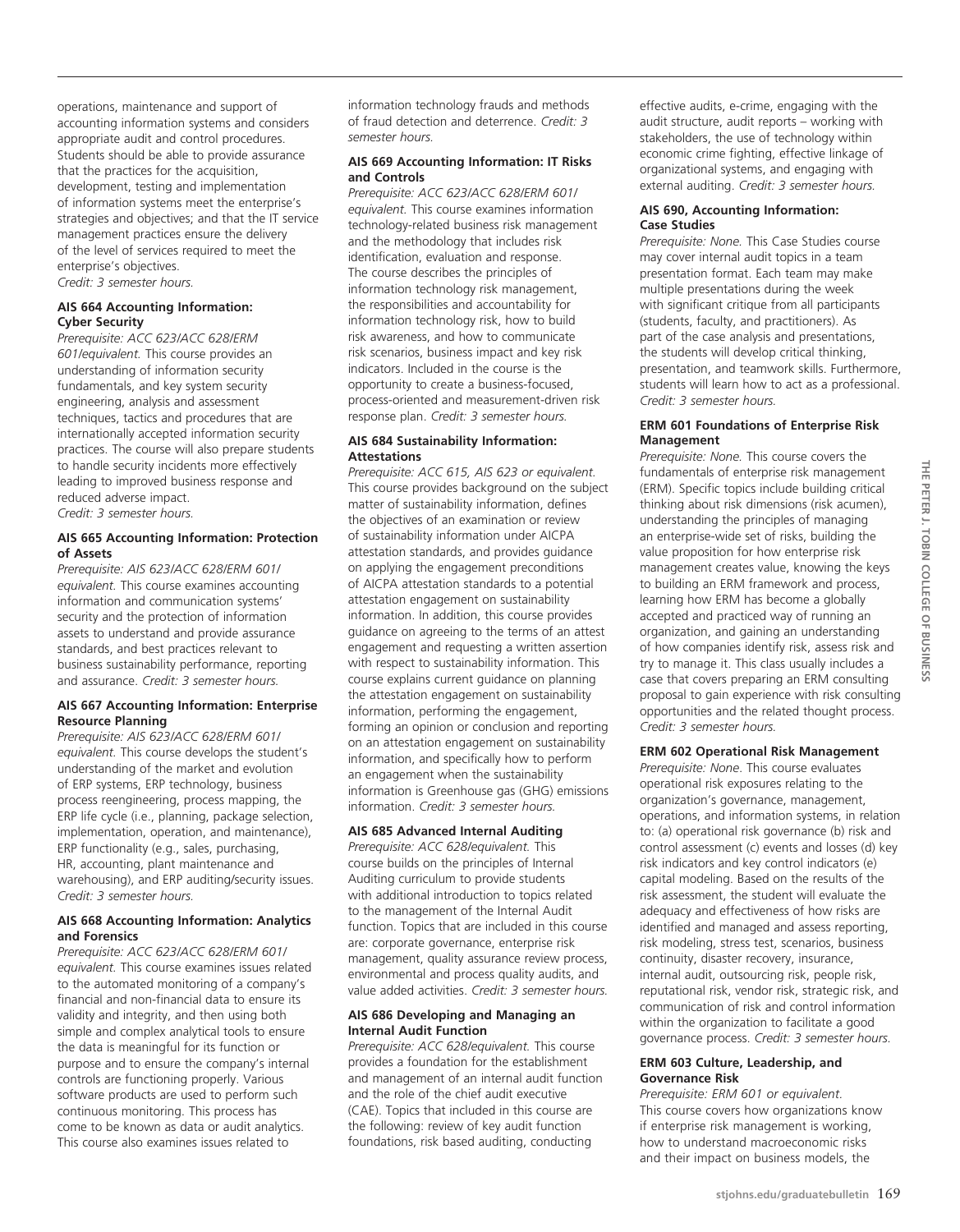role of corporate governance and why boards are under pressure to improve ERM, the link between culture, value, and ERM, how companies assess risks using a variety of tools, how companies do a deep dive on major risks (including risk calculators, strategic bow-tie analysis, opportunity charts, strategic risk shock simulators), the importance of leadership and ethics in risky behavior, and the importance of managing risk caused by disruption as well as identifying and managing the risk in innovation. Potential additional topics (as time allows) include reputation risk, merger and acquisition risk, and social media risks. *Credit: 3 semester hours.*

#### **ERM 606 Internships in Enterprise Risk Management I**

*Prerequisite: ERM 601/equivalent.* This course provides students with the opportunity to develop enterprise risk management skills in an actual work setting outside the classroom. A journal of accomplishments, and employer evaluations are required*. Credit: 1 semester hour.*

# **ERM 607 Internships in Enterprise Risk Management II**

*Prerequisite: ERM 601/equivalent.* This course provides students with the opportunity to develop enterprise risk management skills in an actual work setting outside the classroom. A journal of accomplishments, and employer evaluations are required. *Credit: 1 semester hour.*

## **ERM 608 Internships in Enterprise Risk Management III**

*Prerequisite: ERM 601/equivalent.* This course provides students with the opportunity to develop enterprise risk management skills in an actual work setting outside the classroom. A journal of accomplishments, and employer evaluations are required. *Credit: 1 semester hour.*

# **ERM 705 Strategic Risk Analysis and Tools**

*Prerequisite: ERM 601.* This course is the capstone course in the M.S. in Enterprise Risk Management or the final ERM course for the MBA ERM option. Course topics include understanding the waves of disruption and risks that are impacting an organization, filtering those risks into their impact on the business model, knowledge of tools to understand and interpret strategic risk (black swan workshops, scenario analysis, and other tools), a review of strategy models, strategic tools, and value propositions, and a strategic risk analysis of a major organization. *Credit: 3 semester hours*.

# Taxation (TAX)

# **TAX 600 Tax Research and Writing**

*Prerequisite: None.* This course concentrates on the skills needed to research tax questions and considers the sources of the federal tax law including legislative, administrative and judicial explanations and interpretations. *Credit: 1 semester hour.*

## **TAX 601 Tax Concepts and Strategies**

*Prerequisite: None.* This course provides a broad knowledge of the federal income tax system and the legislative and administrative procedures which create and interpret the Internal Revenue Code. *Credit: 3 semester hours.*

#### **TAX 603 Corporate Taxation**

*Prerequisite: None.* This course provides an intensive study of the choice of business organizations; corporate stockholder transactions; tax accounting; and special types of corporations. *Credit: 3 semester hours.*

#### **TAX 605 Internship in Taxation**

*Prerequisite: TAX 603/TAX 610/TAX 635/ equivalent.* This course provides students with the opportunity to develop tax skills in an actual work setting outside the classroom. A research paper, a journal of accomplishments, and employer evaluations are required. *Credit: 3 semester hours.*

## **TAX 606 Internship in Taxation I**

*Prerequisite: TAX 603/TAX 610/TAX 635/ equivalent.* This course provides students with the opportunity to develop tax skills in an actual work setting outside the classroom. A journal of accomplishments and employer evaluations are required. *Credit: 3 semester hours.*

## **TAX 607 Internship in Taxation II**

*Prerequisite: TAX 603/TAX 610/TAX 635/ equivalent.* This course provides students with the opportunity to develop tax skills in an actual work setting outside the classroom. A journal of accomplishments and employer evaluations are required. *Credit: 3 semester hours.*

## **TAX 608 Internship in Taxation III**

*Prerequisite: TAX 603/TAX 610/TAX 635/ equivalent.* This course provides students with the opportunity to develop tax skills in an actual work setting outside the classroom. A journal of accomplishments and employer evaluations are required. C*redit: 3 semester hours.*

## **TAX 610 Individual Tax Planning**

P*rerequisite: None.* This course examines how to determine taxable income, including coverage of income, exclusions, deductions, and credits. *Credit: 3 semester hours.*

## **TAX 611 Tax Planning for High Net-Worth Individuals**

*Prerequisites: TAX 610/equivalent.* This course examines income and estate tax planning for wealthy individuals, dealing with passive activities (tax shelters), the use and limitations of qualified plans, investment planning (asset allocation) life, disability and liability insurance exposures and retirement and estate planning. *Credit: 3 semester hours.*

# **TAX 612 Partnerships and Partners**

*Prerequisites: TAX 610/equivalent.* This course provides a study of the uses, formation, operation and termination of partnerships, including family partnerships. *Credit: 3 semester hours.*

### **TAX 621 Estates and Gifts**

*Prerequisites: None.* This course examines the rules and interrelationship between the estate tax and gift tax, and introduces basic elements of estate planning. *Credit: 3 semester hours.*

## **TAX 622 Income Taxation of Trusts and Estates**

*Prerequisites: TAX 621/equivalent.* This course provides a study of the planning and a preparation of trust and estate income tax returns; computation of taxable net income and distributable net income; operation of the "throwback" rule. *Credit: 3 semester hours.*

#### **TAX 631 Corporate Distributions, Liquidations and Reorganizations**

*Prerequisites: TAX 603/TAX 635/equivalent*. This course provides a study of the tax aspects of corporate-stockholder relationships; tax-free re-organizations, liquidations, parent-subsidiary transactions and corporate distributions. *Credit: 3 semester hours.*

#### **TAX 632 Consolidated Federal Income Tax Returns**

*Prerequisite: TAX 603/TAX 635/equivalent.* This course examines corporations with subsidiaries that elect to file consolidated tax returns and the regulations concerning such returns (emphasizing the concepts, rules and methods for computing consolidated taxable income). *Credit: 3 semester hours.*

## **TAX 635 Business Tax Planning**

*Prerequisite: None.* This course provides a study of tax issues pertaining to corporations, partnerships, and special entities. *Credit: 3 semester hours.*

## **TAX 641 Interstate Commerce**

*Prerequisite: None.* This course examines the constitutional basis of the taxation of interstate commerce and tax problems of conflicting jurisdictions; qualification to do business in foreign states, sales and use taxes, franchise and income taxes, apportionment formulae and real and personal property taxation. *Credit: 3 semester hours.*

# **TAX 642 Sales, Use, and Property Taxation**

*Prerequisite: None.* The course examines sales and use taxation by addressing such issues as constitutional issues, nexus, taxable transactions, exemptions, exemption certificates, interstate sales, gross receipts taxes, services and intellectual property, construction contractors, manufacturers, repairs of tangible personal property, maintenance contracts, and electronic commerce. The course also examines property taxation by addressing, such issues as, constitutional issues, real versus personal property, exemptions, valuation methods, highest and best use, contaminated property, industry specific issues, personal and intellectual property taxes, and natural resources. *Credit: 3 semester hours.*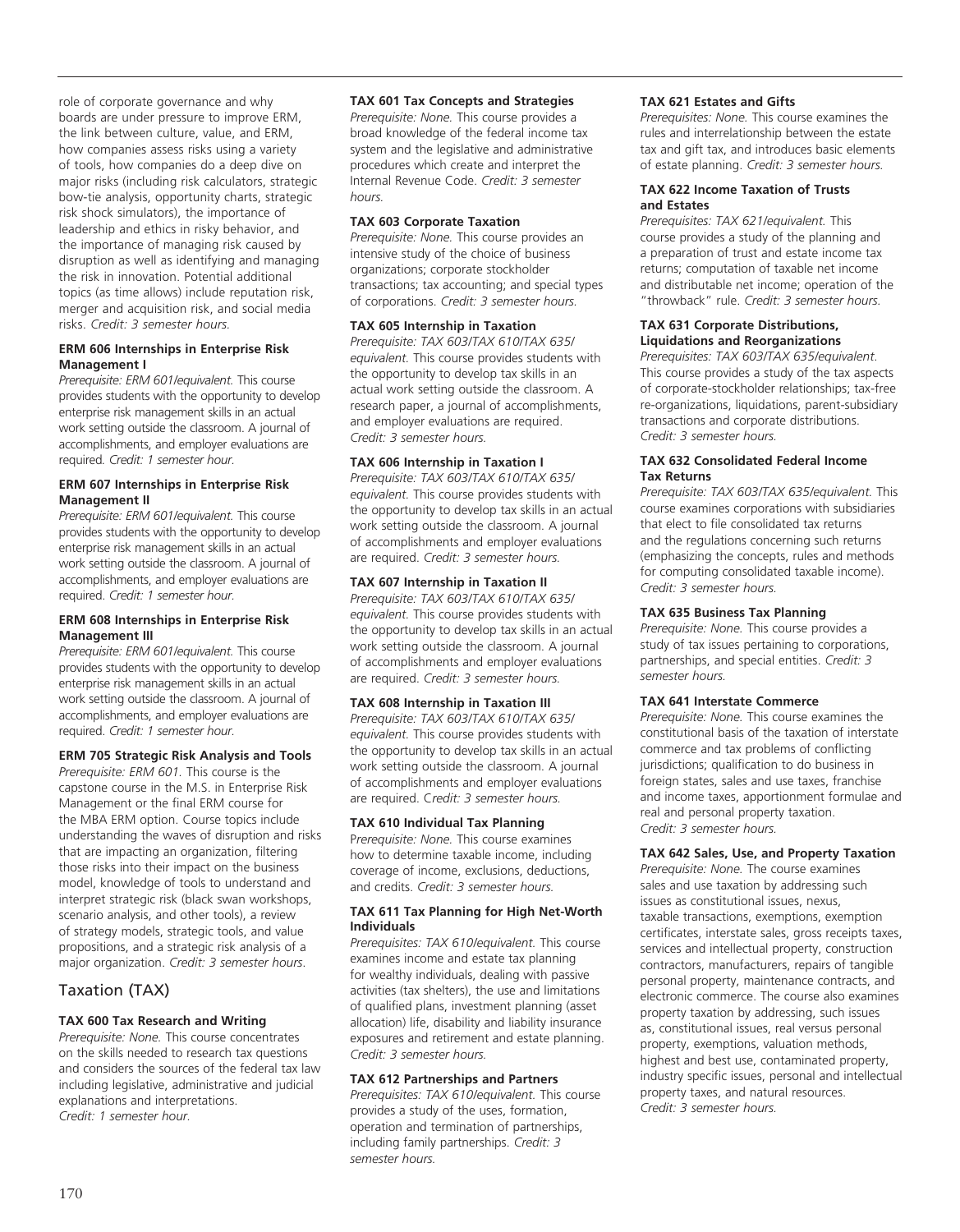## **TAX 643 State and Local Income Taxation**

*Prerequisite: None.* The course examines state and local level corporate and individual income taxes and how several selected state tax systems interact with federal taxation systems. This course analyses the nexus of in-state business activity that requires state tax filings, including the general requirements to start a business in a particular state, the financial impact of state income taxation systems on the provision for taxes and the knowledge necessary to properly comply with interstate filings and interacting federal compliance tax laws. In addition the student will learn how to deal with the ethical and social issues that regularly confront taxpayers on interstate commerce transaction. *Credit: 3 semester hours.*

# **TAX 651 International Taxation I**

*Prerequisite: TAX 603/TAX 635/equivalent.*  This course analyzes the impact of the U.S. tax system in two areas: (a) U.S. persons investing or operating abroad, and (b) foreign persons investing or operating in the United States. Topics include source rules for income and deductions, definitions of U.S. and foreign person, an introduction to outbound international taxation, and controlled foreign corporation provisions. *Credit: 3 semester hours.*

#### **TAX 652 International Taxation II**

*Prerequisite: TAX 651/equivalent.* This course analyzes the impact of such issues as foreign tax credit limitations, subpart F for specialized entities, DISC, etc., as well as, the international tax aspects of business restructurings, foreign currency, international tax free exchanges, international sale of goods, exploitation of intangible property rights abroad, direct investment, and international boycott and foreign bribery provisions. *Credit: 3 semester hours.*

#### **TAX 653 Global Taxation Systems**

*Prerequisite: TAX 603/TAX 635/equivalent.* This course analyzes taxation models and methods used to finance government expenditures. Taxation systems studied include income taxes, such as the current federal, state, and local income taxes, flat and gross income taxes; consumption taxes such as sales, use, excise, and a variety of other transaction taxes; transfer taxes such as estate, gift, and inheritance taxes, value added taxes, and property taxes. *Credit: 3 semester hours.*

#### **TAX 654 Transfer Pricing**

*Prerequisite: TAX 603/TAX 635/TAX 655/ equivalent.* This course analyzes the complexities of transfer pricing by focusing on the impact of both the U.S. and the OECD transfer pricing systems among related entities. Transfer pricing is the valuation of domestic and cross-border transactions between units of a multinational enterprise (MNE). Topics include: the arm's length standard, the U.S. and OECD rules and procedures, transfer pricing audits. *Credit: 3 semester hours.*

## **TAX 655 Tax Planning for European Union Member Countries**

*Prerequisite: None.* This course analyzes the taxation of corporations, partnerships, trusts, estates, and transfers by analyzing those business entities under a specific country's tax regime. An expert in foreign taxation (of an EU member state) will discuss source income and deductions for that country, and will consider that country's taxation on businesses including corporate operations, liquidations, and stockholder transactions; partnership formations, operations and liquidations; problems in tax accounting, property and business transactions; and special types of entities. *Credit: 3 semester hours.*

## **TAX 656 European Union Direct (Income) Taxation**

*Prerequisite: TAX 655/equivalent.* This course analyzes the European Union's taxation models and methods. The European Court of Justice (ECJ) has made decisions on hundreds of income tax cases, which not only affect each member country but may also affect companies and individual doing business or working in the European Union. *Credit: 3 semester hours.*

#### **TAX 657 European Union Indirect VAT) Taxation**

*Prerequisite: None.* This course analyzes the European Union VAT as it operates and on European Union legislation(s) and jurisprudence. The course begins with an introduction to key concepts of VAT, including supplies of goods and services, taxable persons and transactions, the rate structure, and consideration for supplies, and then examines the deductibility of input tax and the treatment of exemptions, the taxation of international transactions, and transactions between member states. *Credit: 3 semester hours.*

## **TAX 661 Compensation, Benefit and Retirement Plans**

*Prerequisite or Co-requisite: TAX 610/ equivalent.* This course examines the tax consequences as well as various strategies and opportunities relating to the design and implementation of executive compensation and benefit and retirement plans. *Credit: 3 semester hours.*

#### **TAX 662 Real Estate**

*Prerequisite or Co-requisite: TAX 610/ equivalent.* This course examines the tax issues and planning opportunities encountered in the acquisition, operation, and disposition of real property. *Credit: 3 semester hours.*

#### **TAX 663 Financial Products**

*Prerequisite or Co-requisite: TAX 610/ equivalent.* This course examines the tax issues relating to financial products including debt and equity securities, mortgage-backed securities, derivative, and foreign exchange contracts. *Credit: 3 semester hours.*

#### **TAX 664 Intellectual Property**

*Prerequisite or Co-requisite: TAX 610/ equivalent*. This course examines the federal tax consequences of the development, purchase, sale and licensing of intellectual properties, including inventions (whether or not patentable), trade secrets, trademarks, trade names, copyrights and computer software. *Credit: 3 semester hours.*

#### **TAX 671 Tax-Exempt Institutions**

*Prerequisite: TAX 610/equivalent.* This course examines the tax aspects of tax-exempt organizations, including those of charitable and educational organizations, civic leagues, labor unions, and health and welfare funds. *Credit: 3 semester hours.*

## **TAX 672 Specialized Industries**

*Prerequisite: TAX 603/TAX 635/equivalent.*  This course examines the tax treatment of specific industries (such as health care and entertainment) and capitalizes on the availability of industry experts and government officials to analyze issues in depth from a particular industry perspective. *Credit: 3 semester hours.*

#### **TAX 674 Depository and Lending Institutions I**

*Prerequisite: TAX 603/TAX 635/equivalent.* This course investigates the taxation of commercial banks, thrift institutions, and other depository or lending institutions. The course analyzes the applicable special tax provisions in light of the economic function and operation of those institutions. Consideration is given to why depository and lending institutions are treated differently from other taxpayers and to differences in the treatment accorded to their various types of financial products. *Credit: 3 semester hours.*

#### **TAX 675 Depository and Lending Institutions II**

*Prerequisite: TAX 674/equivalent.* This course investigates the taxation of commercial banks, thrift institutions, and other depository or lending institutions. The course analyzes the applicable special tax provisions in light of the economic function and operation of those institutions. Consideration is given to why depository and lending institutions are treated differently from other taxpayers and to differences in the treatment accorded to their various types of financial products. *Credit: 3 semester hours.*

#### **TAX 676 Insurance Companies I**

*Prerequisite: TAX 603/TAX 635/equivalent.* This course investigates the taxation of life insurance entities. The course analyzes the applicable special tax provisions in light of the economic function and operation of life insurers. Consideration is given to why life insurers are treated differently from other taxpayers and to differences in the treatment accorded to their various types of financial products. *Credit: 3 semester hours.*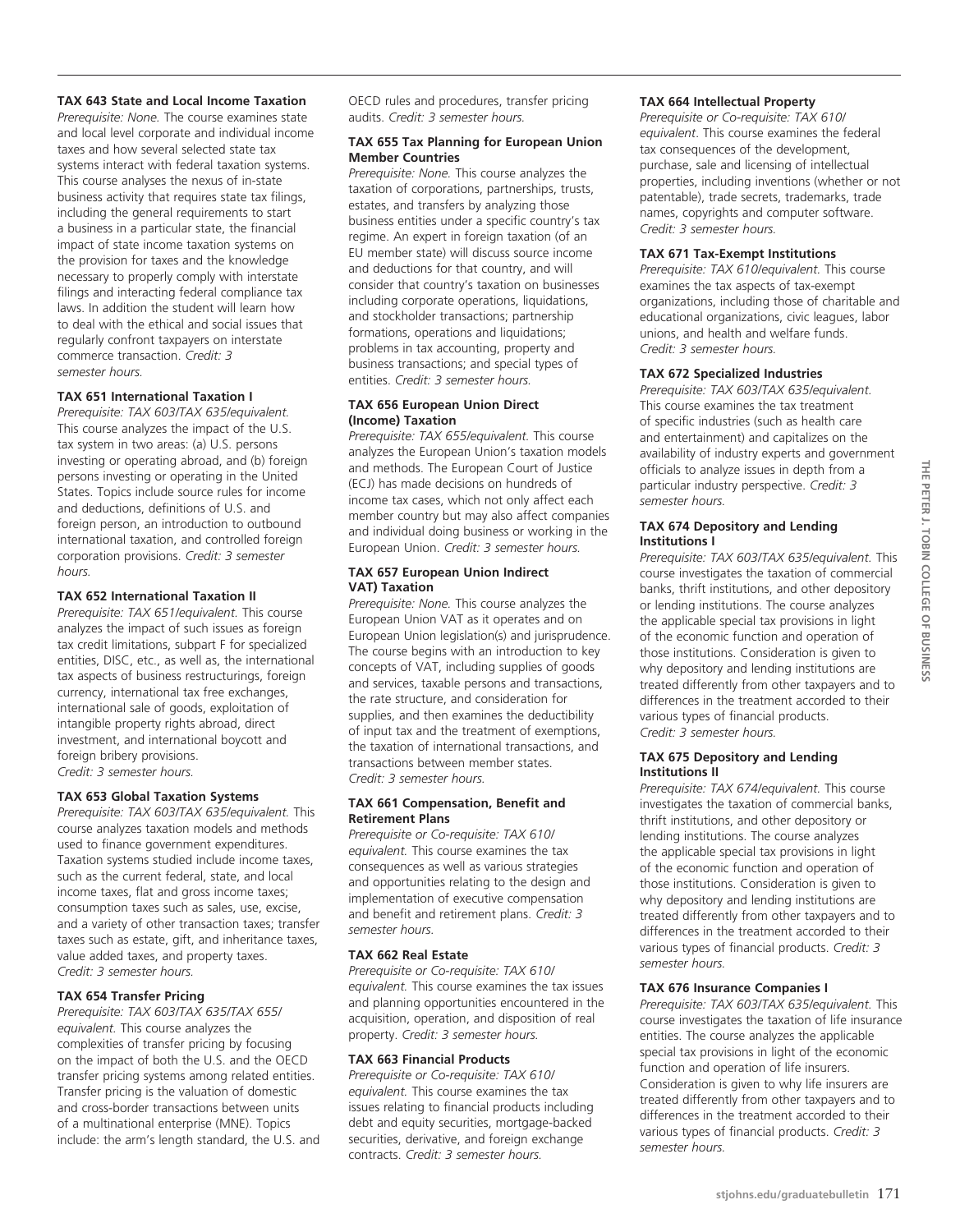# **TAX 677 Insurance Companies II**

*Prerequisite: TAX 676/equivalent.* This course investigates the taxation of property and casualty insurance entities, including health insurers. The course analyzes the applicable special tax provisions in light of the economic function and operation of those institutions. Consideration is given to why property and casualty insurance entities are treated differently from other taxpayers and to differences in the treatment accorded to their various types of financial products. *Credit: 3 semester hours.*

# **TAX 681 Tax Accounting**

*Prerequisite: TAX 603/TAX 610/TAX 635/ equivalent.* This course examines the difference between the government rules required to compute tax liability and those required by the accounting profession to reflect the financial condition of a business. *Credit: 3 semester hours.*

# **TAX 682 Special Topics in Taxation**

*Prerequisite: TAX 603/TAX 610/TAX 635/ equivalent.* This course examines current developments in federal income, estate and gift taxation, as a consequence of recent court decisions, legislation, regulations and rulings. *Credit: 3 semester hours.*

# **TAX 683 Practice and Procedure**

*Prerequisite: TAX 603/TAX 610/TAX 635/ equivalent.* This course examines the procedures to resolve disagreements—both pre- and post-audit—with the Internal Revenue Service. *Credit: 3 semester hours.*

# **TAX 691 Research Project**

*Prerequisite: TAX 600 or equivalent, Taken in last 12 credits.* This course offers an opportunity to research and write about a current and relevant topic in taxation, resulting in an article of publishable quality. *Credit: 3 semester hours.*

# Department of Business Analytics/ Information Systems

# **BUA 602 Business Statistics**

*Prerequisites: None.* In this course students are exposed to major business analytics tools useful in business decision making. Topics covered include: Big Data, Data Warehousing, Descriptive Statistics, Visual Analytics, Business Reporting, Regression Analysis and Model Building, Forecasting Models, Data Mining, Emerging Trends and Future Directions of Business Analytics. The assigned computer projects will provide extensive practice using computer programs to solve business analytics problems for management decision making. *Credit: 3 semester hours.*

# **BUA 609 Advanced Managerial Statistics**

*Prerequisites: BUA 602 or equivalent.* This course covers applications of statistical theory to managerial problems. Topics include: analysis of variance; testing of hypotheses; correlation

and regression (simple and multiple); analysis of economic time series and problems of forecasting: non-parametric methods and index numbers. Students use standard statistical programs. *Credit: 3 semester hours.*

# **BUA 611 Machine Learning for Business.**

*Prerequisite: BUA 602.* Machine-learning algorithms use statistical methods to find patterns in massive amounts of data. With an incredible increase in the amount of business data which are generated daily around the world, business practitioners need to be able to use different analytical methods to stay ahead of their competitors. Data is everywhere and its volume is increasing exponentially. Although data encompasses a lot of things—numbers, words, images, clicks, and even display numerical location axis. As long as it can be digitally stored, it can be fed into a machinelearning model. As a result, Machine Learning has become one of the most stimulating technologies during the last 15 years. In this course students learned about different machine learning techniques through applied, hands-on projects using variety of business data. *Credit: 3 semester hours.*

## **BUA 631 Decision Science and Spreadsheet Modeling**

*Prerequisite: BUA 602 or equivalent.* This is a survey course in the most commonly used decision-making techniques for planning and analysis of managerial problems. Spreadsheet software and other related computer packages are utilized for real-time problem solving. *Credit: 3 semester hours.* 

# **BUA 632 Bayesian Statistics for Business Decision Making**

*Prerequisite: BUA 602 or BUA 609 or equivalent.* This course is an intermediate treatment to Bayesian inferential and decision procedures as applied to managerial problems. Real cases in inventory control, development and introduction of new product, demand forecasts and evaluation of business research projects are used to demonstrate the application of Bayesian statistical principles. This course is especially recommended to management and marketing majors. *Credit: 3 semester hours.* 

## **BUA 633 Predictive Analytics and Business Forecasting**

*Prerequisite: BUA 602 or equivalent.* This course covers the application of generally accepted regression and forecasting techniques to various phases of business decision making. Actual models in use will be reviewed and evaluated. *Credit: 3 semester hours.*

## **BUA 634 Statistical Quality Control for Business**

*Prerequisite: BUA 602.* This course covers the application of statistical quality control techniques to industrial processes. Topics covered are sampling techniques; the design and use of single, double and sequential

acceptance sampling plans; control charts and the design of industrial experiments. *Credit: 3 semester hours.* 

# **BUA 635 Big Data and Data Mining**

*Prerequisite: BUA 602 or equivalent.* This course deals with applying the state-of-the-art methodologies and techniques for analyzing enormous quantities of raw data in highdimensional data spaces for the purpose of extracting new information for decision making. The covered topics include methods and algorithms originating from different disciplines including statistics, machine learning, neural networks, fuzzy logic, and evolutionary computation. Case studies in the areas of finance, accounting, personnel, production, health care, and marketing systems are examined. Class projects will be assigned for hands-on practice. *Credit: 3 semester hours.*

# **BUA 925 Maintaining Matriculation**

Master of Business Administration students not registered for courses during a semester must register for DS 925 in order to maintain matriculation and return to the program for the remaining courses.

*No Credit. Fee: \$100 per semester.* 

# Information Systems (IS)

## **IS 601 Advanced Computer Applications for Business**

*Prerequisite: None.* This is an advanced course in applications of computer software. This course changes each semester, but currently includes sophisticated and integrated applications of spreadsheets, data bases, project management and the internet. *Credit: 3 semester hours.* 

# **IS 605 Applied Computer Languages**

*Prerequisite: IS 601.* This course covers the design, modeling, implementation and management of relational database systems. Key course topics include design principles, data modeling, normalization, and implementation using relational DBMS software such as Oracle, MYSQL and MS SQL Server. It will also survey the emerging trend topics such as data warehouse and Web database technologies. *Credit: 3 semester hours.* 

# **IS 644 Systems Analysis and Design**

*Prerequisite: IS 601 or equivalent programming exposure.* This course deals with the analysis, design and implementation of computer information systems. There is in-depth exposure to the theory, application and procedures of systems analysis. Case studies in the areas of finance, personnel, production and marketing systems are examined.

*Credit: 3 semester hours.* 

# **IS 645 Database Management**

*Prerequisite: IS 601.* An intensive presentation and appraisal of the fundamental technology and practice of database management systems design, implementation and application.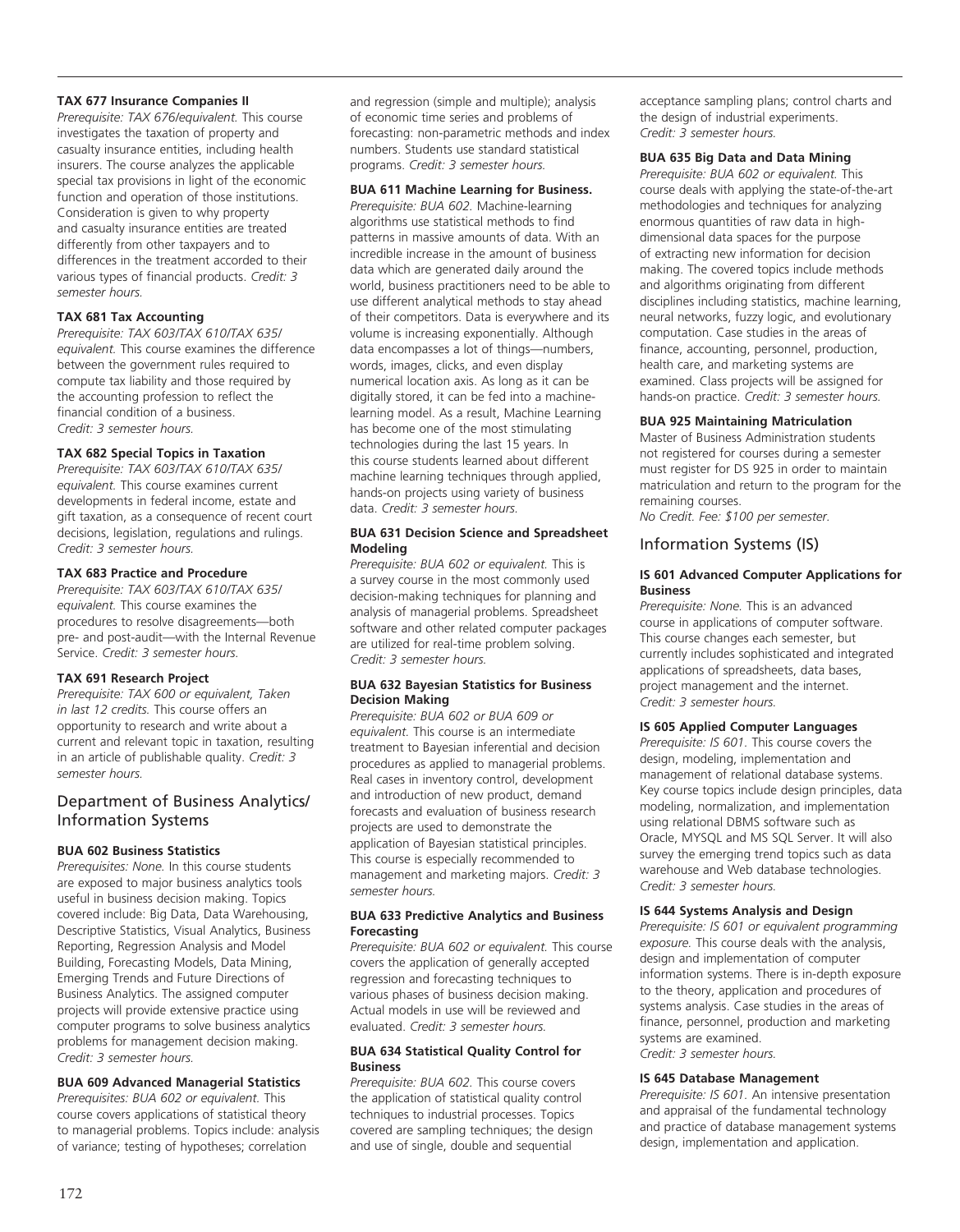This course examines the organization and management of data and databases. *Credit: 3 semester hours.*

# **IS 646 Computer Simulation Methods**

*Prerequisite: BUA 602 and IS 601.* This course covers the application of simulation techniques as a method for planning and system evaluation in business and government; emphasis is on discrete systems. System and modeling concepts are examined and related to the construction of simulation models to solve complex problems. Major simulation languages and spreadsheet are utilized. *Credit: 3 semester hours.* 

# **IS 647 Data Communications and Networks for Business**

*Prerequisite: IS 601.* This course combines a detailed introduction to data communications and networking concepts and theory with a practical, approach that enables students to apply the theory in real world environments. It also intends to give a comprehensive survey of the entire data and computer communications field. *Credit: 3 semester hours.* 

#### **IS 650 Seminar in BUA/IS**

*Prerequisite: BUA 602 or BUA 631 or IS 645.* This is a research and case study course in the application of information technology and quantitative techniques to business problems. Students are expected to carry out independent research and prepare written and oral reports of their findings as a major requirement of the course. *Credit: 3 semester hours.* 

## **IS 699 Information Systems Internship**

*Prerequisites: IS 601 or equivalent.* This internship seeks to provide students with the opportunity to develop Information Systems skills in an actual work setting outside the classroom. The internship is a one term, part time, credit bearing IT position within a supervised work environment. Practical application of IT practices and theories is emphasized. In addition to Internship responsibilities a research project is required. This course may be taken only once. *Credit: 3 semester hours.* 

# Department of Economics and Finance

#### **Economics (ECO)**

## **ECO 600 Managerial Economics and Forecasting**

*Prerequisite: ECO 606.* This course focuses on applied microeconomics. It addresses practical business problems, including analysis of industries within national and international contexts. The course also analyzes the problem of forecasting as an integral part of decisionmaking. *Credit: 3 semester hours.*

#### **ECO 605 International Trade and Investment**

*Prerequisite: ECO 606.* This course focuses on the international economic and monetary systems. It examines the different international monetary arrangements, analyzes the balance of payments accounts, provides theoretical bases for trade among countries, and addresses current problems and issues in commercial policy, and foreign business investment to and from the United States, the EU and other economic blocks. *Credit: 3 semester hours.* 

#### **ECO 606 Industrial Economics**

*Prerequisite: None.* This course will teach the student how to apply empirical economic analysis to real world market competition. Centered on the Structure/ Conduct/Performance approach of Industrial Organization, this class allows the student to learn economics by doing economics. The course is built around the student's Industry Study Project, with the student selecting the industry that they are currently works in (or hope to work in). Students will do a Structure/ Conduct/ Performance style analysis of the Industry they choose, generating a professional level industry report (in style and substance). Numerous case studies will be used throughout the class to illustrate the major concepts in Industrial Economics, and to demonstrate how economics can be applied to understanding industries (that is the context in which firms compete). Emphasis is placed on developing analytical abilities, information gathering, analysis and presentation skills, as well as developing an advanced understanding of economic theory and the economy. *Credit: 3 semester hours.*

#### **ECO 631 Monetary and Fiscal Policies**

*Prerequisite: ECO 606.* The course looks at how the government and the central bank use macroeconomic policies to achieve macroeconomic stability. Topics include the structure and operation of the banking system; money supply and demand and the tools of monetary, fiscal and debt management policies and their application over a typical business cycle. *Credit: 3 semester hours.* 

#### **ECO 670 Urban Economics**

*Prerequisite: None.* This urban economics course examines the main economic forces that lead to the existence of cities and regional agglomeration. In particular, the theory and evidence on the emergence of cities and their effect on worker productivity, urban amenities, and congestion will be discussed. This course will also examine the problems in measuring these urban characteristics, the methodologies to do it, as well as the design of optimal urban policy. The economic theory and evidence on the internal structure of cities together with the urban and housing policies that can enhance urban living, and the role cities play in aggregate economic development will be analyzed. *Credit: 3 semester hours.*

# Finance (FIN)

# **FIN 607 Financial Management**

*Prerequisite: None.* This course introduces the student to elements of managerial finance within an analytical framework. Conceptual and quantitative approaches are used to examine some issues related to investment and financing decisions, and provides some exposure to other strategic financial decisions made within the corporation. The course will combine theory with practice in its focus on financial decision making. *Credit: 3 semester hours.*

#### **FIN 625 Ethics and Professionalism for Finance**

*Prerequisite: None.* This course provides an introduction to ethical reasoning, integrity, objectivity, independence, core values and professional issues in investment management and finance. Students will apply the concepts and theories to investment management cases. *Credit: 3 semester hours.* 

#### **FIN 628 Market Risk Management**

*Prerequisite: Fin 607.* This course examines market risk measurement and management analytics. The course covers market risks on various types of assets. Value-at-Risk will is addressed in detail as a measure of a company's portfolio risk exposures. In addition, derivative hedging strategies will be demonstrated by means of futures, forwards, swaps, and options. *Credit: 3 semester hours.* 

#### **FIN 629 Credit Risk Management**

*Prerequisite: Fin 607.* This course focuses on understanding and controlling credit risk of the firm in the global credit environment. It provides a conceptual framework as well as relevant tools and techniques to identify and measure credit risk exposures. In addition, techniques to mitigate the exposures are examined as well. *Credit: 3 semester hours.* 

#### **FIN 633 Corporate Financial Management**

*Prerequisite: FIN607.* This course examines the theory of business finance and the financial techniques and tools employed by modern corporate managers. The student will be introduced to corporate investment and financing decisions, financial modeling, financial forecasting and other microcomputer applications that pertain to finance. *Credit: 3 semester hours.* 

#### **FIN 634 Investment Analysis**

*Prerequisite: FIN 607.* This course covers the microstructure of the securities markets, trading mechanisms, investment processes, investment objectives, risk analysis and security valuation. The course examines the applicability of fundamental analysis, efficient market theory and technical analysis. Hedging and alternative investments are also covered. *Credit: 3 semester hours.*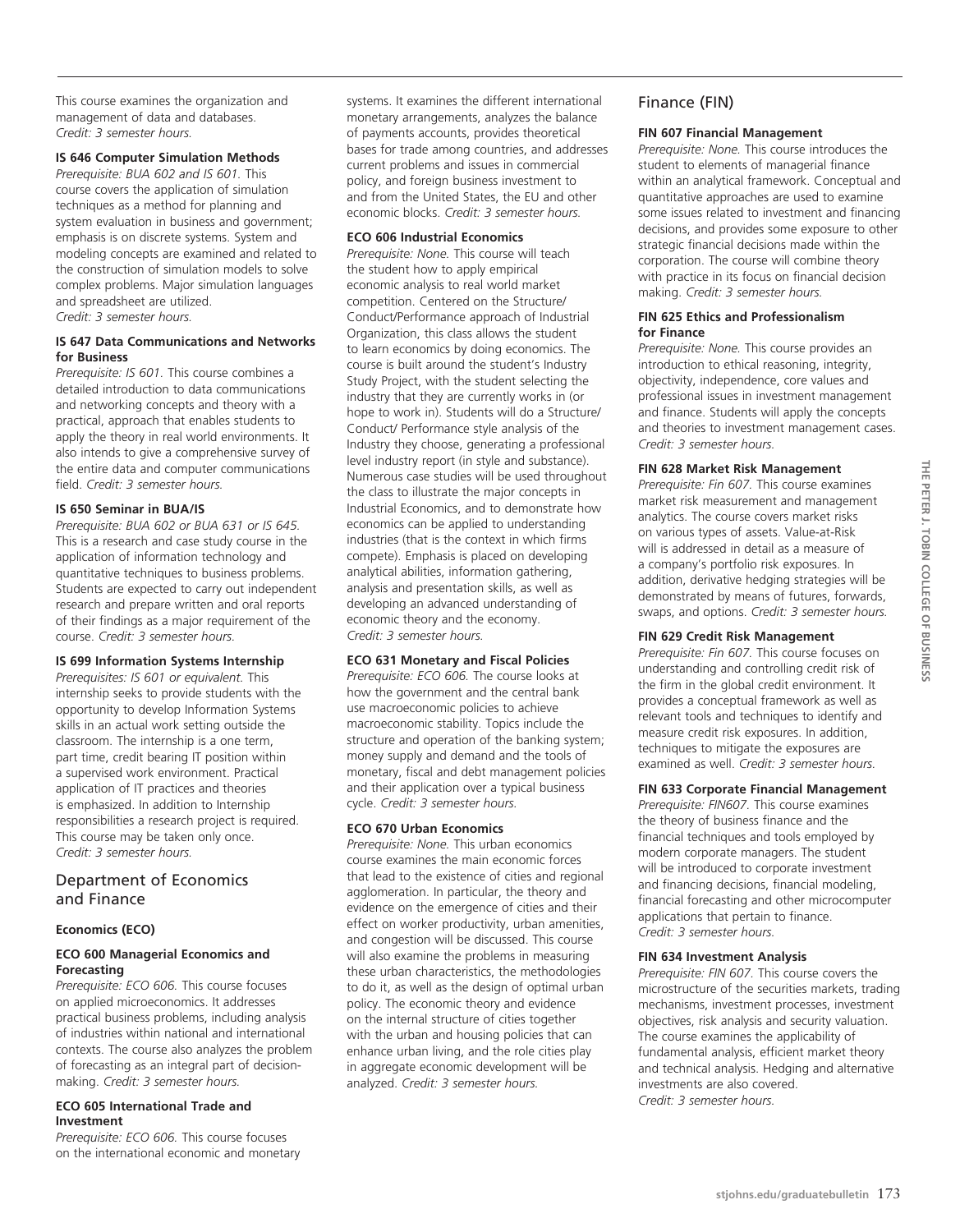## **FIN 635 Capital and Money Markets**

*Prerequisite: FIN 607.* The course focuses on structure, operation, instruments and players of the capital markets in the United States, Japan, Europe and emerging markets. The course also discusses the impact of government policy on interest rates, exchange rates, market practices, development of securities design, financial risk management and international monetary policies. *Credit: 3 semester hours.* 

#### **FIN 636 Mergers, Acquisitions, and Restructuring**

*Prerequisites FIN 607 and ACC 602.* This course builds on the prior courses in corporate finance. Students who are interested in investment banking, consulting, equity research, corporate development, strategic planning, and private equity may wish to consider this course. The topics in this course include various transactions that restructure firm's operations with a focus on mergers and acquisitions. The objectives of the courses are to help students understand the importance of various managerial strategies in today's business world; to help students build a framework to analyze corporate restructuring; to provide students with a set of quantitative and qualitative tools to assess the drivers and consequences of different types of corporate restructuring including equity carve-outs, spinoff, leverage and management buy-out, hostile takeovers and M & As; to provide insight into the successful and unsuccessful M&A processes from economic and financial perspective. *Credit: 3 semester hours.*

## **FIN 638 Fixed-Income Analytics**

*Prerequisite: Fin 607.* This course focuses exclusively on fixed income analytics and markets. The traditional yield to maturity methodology for bond valuation first gave way to a spot rate methodology, then to a forward rate methodology, and most recently to an option-based methodology. This evolving valuation methodology has led to progressively better risk-management measures and assessment of the risks of fixed income securities containing embedded derivatives. *Credit: 3 semester hours.* 

## **FIN 639 Introduction to Financial Technology.**

*Co-requisite: FIN 607 or equivalent course.* This course is designed to explore the fundamentals of financial technology and help the understanding of the unprecedented wave of change in finance as it happens. This course begins with a broad overview of the FinTech related changes in the finance industry, including new players such as start-ups and technology firms that brings democratization, inclusion and disruption; companies that engage in social media, ecommerce, and telecommunications, and companies that explore large customer data pools, creative energies, and technical capacities. We then look at some of the areas in the FinTech industry, including P2P lending, equity crowdfunding, robo advising and other machine learning and

textual analytics based financial service. In the second part of the course, we will look into the blockchain and cybersecurity. *Credit: 3 semester hours.*

#### **FIN 643 International Corporate Finance**

*Prerequisite: FIN 607.* This course covers international environment and operations of major corporations. The course also emphasizes the analysis and control of currency risk and exposure. *Credit: 3 semester hours.* 

#### **FIN 651 Bank Financial Management**

*Prerequisite: FIN 607.* Major variables affecting financial management of commercial banks in both national and international settings. Consideration is given to bank operations, structure and earnings. Liquidity and financial risk analysis is also given special consideration. *Credit: 3 semester hours.* 

#### **FIN 654 Advanced Corporate Finance**

*Prerequisite: FIN 633.* Students are expected to apply financial theories and skills acquired in previous coursework in real-life cases. Instead of lecturing to students, the instructor will serve merely as a "facilitator" in class. Students are expected to commit additional efforts every week outside of class to analyze and discuss cases in study groups. *Credit: 3 semester hours.* 

#### **FIN 655 Financial Risk Management**

*Prerequisite: FIN 607.* Topics include risk identification, risk measurement, risk monitoring and risk management/control. The primary objective is to expose students to primary areas of risk management and enable them to understand risk reports and data and their implications to the institution. *Credit: 3 semester hours.* 

## **FIN 664 Advanced Investment Analysis**

*Prerequisite: FIN 634.* This course deals with advanced topics in investment analysis and portfolio management. The course involves an in-depth examination of the tools of modern portfolio theory and investment analysis together with specific hands-on applications of these tools. *Credit: 3 semester hours.*

#### **FIN 665 Portfolio Management**

*Prerequisite: FIN 607 and FIN 634 (or permission of program director).* Portfolio management teaches students the task of creating a tailored portfolio for a client. As all clients are different, the process starts with understanding the clients' needs, desires, risk tolerance, and investment constraints, in order to set the parameter for the portfolio. Based on those parameters, a portfolio manager can then use his/her knowledge and expectations about different asset classes and securities to create a portfolio that best suits the client. Once the portfolio has been created, it has to be continuously monitored and periodically rebalanced, in order to make sure that it continues to suit the client. *Credit: 3 semester hours.* 

#### **FIN 668 Financial Derivatives**

*Prerequisite: FIN 607.* This course focuses on derivative instruments including futures, forwards, swaps, options, exotic derivatives, and other derivative securities. Critical issues include pricing, daily revaluation, and hedging. This requires an in-depth understanding of the valuation models employed and the assumptions that underlie these models. The course also examines how derivatives are used by banks, corporations and investment firms to reduce financing costs, hedge price and credit risks, and to adjust return and risk profiles. *Credit: 3 semester hours.* 

## **FIN 669 Advanced Financial Technology.**

*Prerequisites: FIN 639 or an equivalent course.* This course covers the advanced knowledge in financial technology with a focus in the blockchain technology and its application in cryptocurrencies. We start with a comprehensive survey of the cryptocurrency industry. Then we set the focus on technological standpoint with the basics of cryptography and economics, to establish a solid fundamental understanding of Bitcoin by building it from the bottom up. We then explore the myriad of ideas and technologies relating to blockchain technology. On the non-technical side, we start with the history of digital currency, then look at the laws, organizations, trends, and the related financial service industry behind it to build a complete picture of the ecosystem surrounding blockchain technology.

*Credit: 3 semester hours.*

## **FIN 670 Real Estate Finance**

*Prerequisite: None.* This course provides a critical foundation to the major concepts, principles, analytical methods and tools for evaluating real estate as an investment. The course provides an understanding of the nature of real estate markets and the role of real estate as an asset class. Students learn mathematical techniques used in finance, basic approaches to valuation and estimating cash flows. Mortgages, the role of leverage in real estate investing and types of lenders are also analyzed. The course addresses portfolio theory and the role of real estate in a mixed asset portfolio. *Credit: 3 semester hours.* 

#### **FIN 671 Real Estate Valuation, Feasibility, and Development**

*Prerequisite: None.* This course analyzes of the major valuation models used to price, value, and analyze real estate assets. It covers the theory, principles and techniques for conducting valuation and feasibility studies of real property. The course emphasizes the importance of market analysis in the valuation and development process. It provides students with a thorough exploration of the concept of feasibility analysis and the techniques for market analysis. The importance of the development process in valuation will also be introduced. *Credit: 3 semester hours.*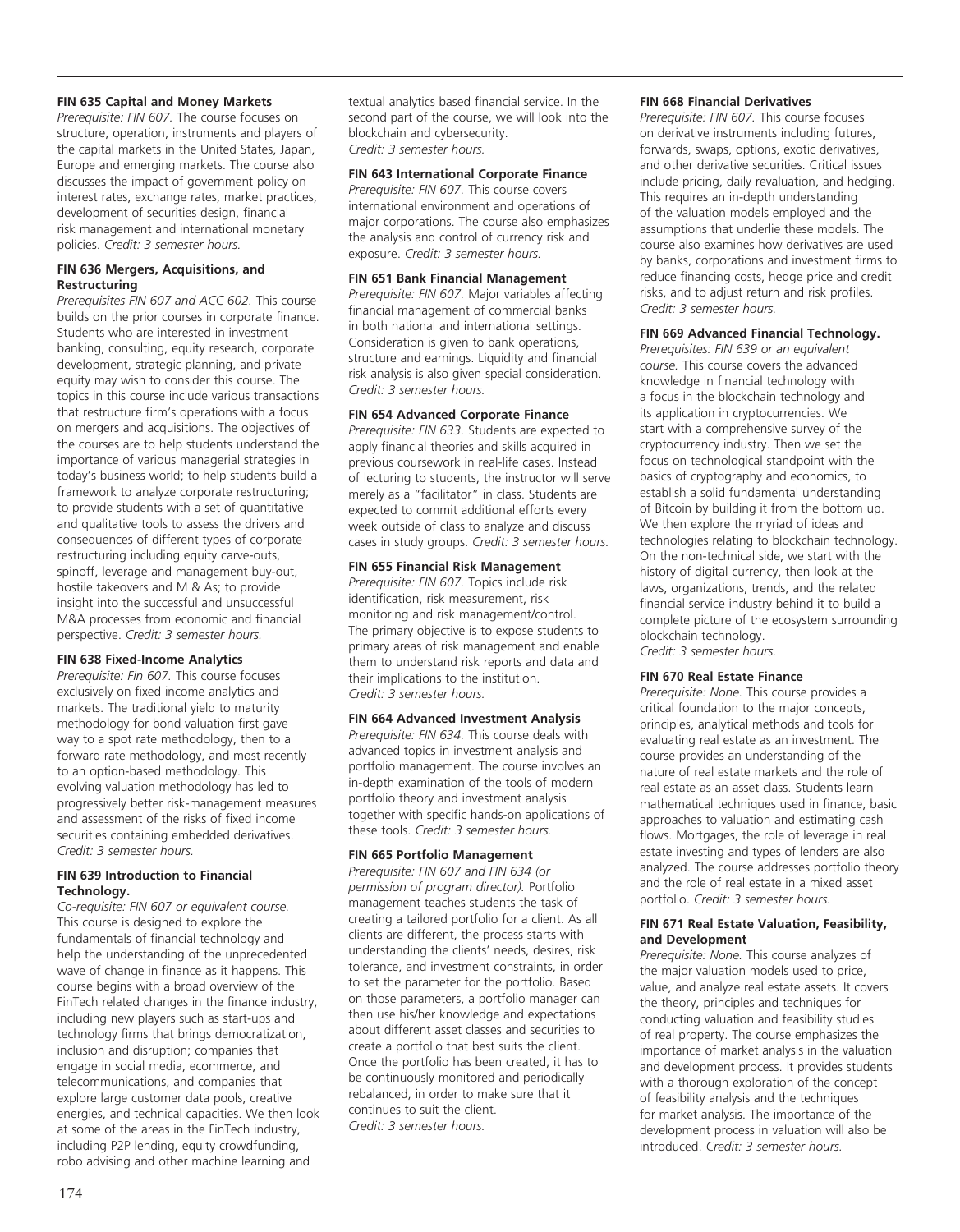# **FIN 672 Real Estate Capital Markets**

*Prerequisite: None.* This course examines financial structures and capital markets available to real estate debt and equity investors and explores the ways those structures and markets influence broad investment strategies. Themes include: (a) riskadjusted relative value as a pricing framework; (b) implications of the real estate cycle on asset choice, valuation, acceptable sustainable capital structure and risk; (c) arbitrage between the public and private real estate markets; (d) underlying risk construct of structured transactions both private and securitized; and (e) incentives inherent in deal and fund structures. This course aims to provide students with many of the building blocks required in real estate investment banking, securities analysis, and financial structuring. Debt capital markets will be the focus in the first half of the term, and equity capital markets will be the focus in the second half of the term. *Credit: 3 semester hours.*

## **FIN 673 Real Estate Development**

*Prerequisite: None.* This course provides students with a comprehensive understanding of the multidisciplinary field of real estate development. The course begins with an introduction to the basic roles and responsibilities of the real estate developer, then explores various issues specific to the development process, including market and site analysis; community planning; entitlements; the social, political, and environmental implications of real estate development; architecture and design; budgeting and financial analysis; construction; sales and marketing; and property and asset management. Various product types are studied, including land development, residential, multi-family, retail, office, hospitality, industrial, and mixed-use. *Credit: 3 semester hours.* 

#### **FIN 674 Investment Banking and Brokerage**

*Prerequisite: FIN 607.* This course examines the business of investment banking and securities brokerage. These business activities include venture capital, mergers and acquisitions, underwriting, primarily dealership operations, money management, prime brokerage, proprietary trading, market making, financial engineering and financing. *Credit: 3 semester hours.* 

#### **FIN 684 Asset Management**

*Prerequisite: FIN 607.* The course provides an opportunity for managing a live portfolio. This course examines issues involved in the management and investment strategies of an endorsement. Students will initiate trading recommendations, supported by complete research reports and present to program investment committee for approval. Industry executives will participate in class presentations and discussions. *Credit: 3 semester hours.* 

#### **FIN 699 Finance Internship**

The finance internship seeks to provide students with the opportunity to develop a deeper understanding of the finance industry and the development of financial skills built upon previous program coursework in an actual work setting outside the classroom. The internship which exposes students to the practice of finance in an actual work setting is a one-term, part-time, credit-bearing internship position within a supervised work environment. Practical application of financial knowledge, practices and theories is emphasized. In addition to internship responsibilities a research project is required. This course may be taken only once. *Credit: 3 semester hours.* 

#### **FIN 925 Maintaining Matriculation**

M.B.A. and M.S. students not registered for courses during a semester must register for FIN 925 in order to maintain matriculation and return to the program for the remaining courses. *No Credit. Fee: \$100 per semester.*

# Department of Law

#### **Law (LAW)**

## **Law 600 Law, Ethics and the Principled Path in Business**

*Prerequisite: None.* This course prepares business leaders to use principles embedded in the law as tools for positive, strategic guidance. Through cases, simulations and active learning, students apply principles to make decisions in real life business situations. The goal of this course is to enable future leaders to apply these mission-critical principles to themselves and to the hard decisions they will face throughout their careers. *Credit: 3 semester hours.*

#### **LAW 650 Government Regulation of Business**

*Prerequisite: None.* A study of the relationship between governments and business. The course examines the goals of governments and the regulatory schemes they use to achieve these goals. It covers government regulation in the U.S. and globally, emphasizing securities markets, acquisitions, marketing, antitrust, labor and E-Commerce.

*Credit: 3 semester hours.* 

#### **LAW 652 International Business Law and Negotiations**

*Prerequisite: None.* Students gain real advantages over competitors by learning how to win business competition by combining international business law, negotiating skills and problem solving. Students gain competitive advantage by learning how to combine the critical legal principles of global enterprise with negotiating skills and problem solving. Students improve their cross border business negotiation skills through simulations involving international sales and marketing contracts, overseas capital investments, joint ventures, mergers and other international business arrangement, which require a core knowledge of international business law. *Credit: 3 semester hours.*

#### **LAW 653 Commercial Law**

*Prerequisite: Law 600 or its equivalent.* This course covers Property, Contracts and Commercial Law. This course is important for all students, but is crucial for accountants since it covers approximately 25% of one part of the CPA exam and Commercial Law (required for CPA licensure). *Credit: 3 semester hours.* 

#### **LAW 654 Human Resources Law**

*Prerequisite: None.* This course covers employment law and labor law. It explains discrimination, harassment, privacy, benefits and hiring/termination policies, giving students this essential knowledge to become effective managers. International issues, problem solving and current trends are explored. *Credit: 3 semester hours*.

#### **LAW 655 Real Estate Law**

*Prerequisite: Law 600.* This course offers students an overview of the manner in which legal issues arise in the course of the selection, acquisition, development, financing, ownership, and management of real estate; the nature of those legal issues; and how they may best be identified and addressed. This course focuses on informing students about how a panoply of federal, state, and local laws impact, directly and indirectly, a variety of real estate transactions and issues, while also addressing the use of a wide variety of legal agreements to govern the particular relationships between the parties. *Credit: 3 semester hours.*

# Department of Management

#### **Management (MGT)**

## **MGT 601 Managing for Global Success**

*Prerequisite: None.* This course is designed to prepare competent, ethical, and global business leaders to effectively manage operations and human capital in contemporary organizations. *Credit: 3 semester hours.*

#### **MGT 610 Construction Project Management**

*Prerequisites: None.* An introduction to construction project management designed to provide a detailed overview of concepts and techniques applied to the management of construction projects. The project is viewed as a network of activities with pre-determined start and completion times, managed by a suitable temporary organization. Specialized functions unique to the construction project management environment including time management, cost management, human resources management, risk management and others are introduced and explained. *Credit: 3 semester hours.* 

## **MGT 611 Real Estate Management**

*Prerequisite: None.* This course is an introduction to real estate management. In-house management versus third-party management is discussed. Real estate management around the world is covered. Topics include: starting a real estate company, using leadership to drive results, training and retaining talent, stakeholder management,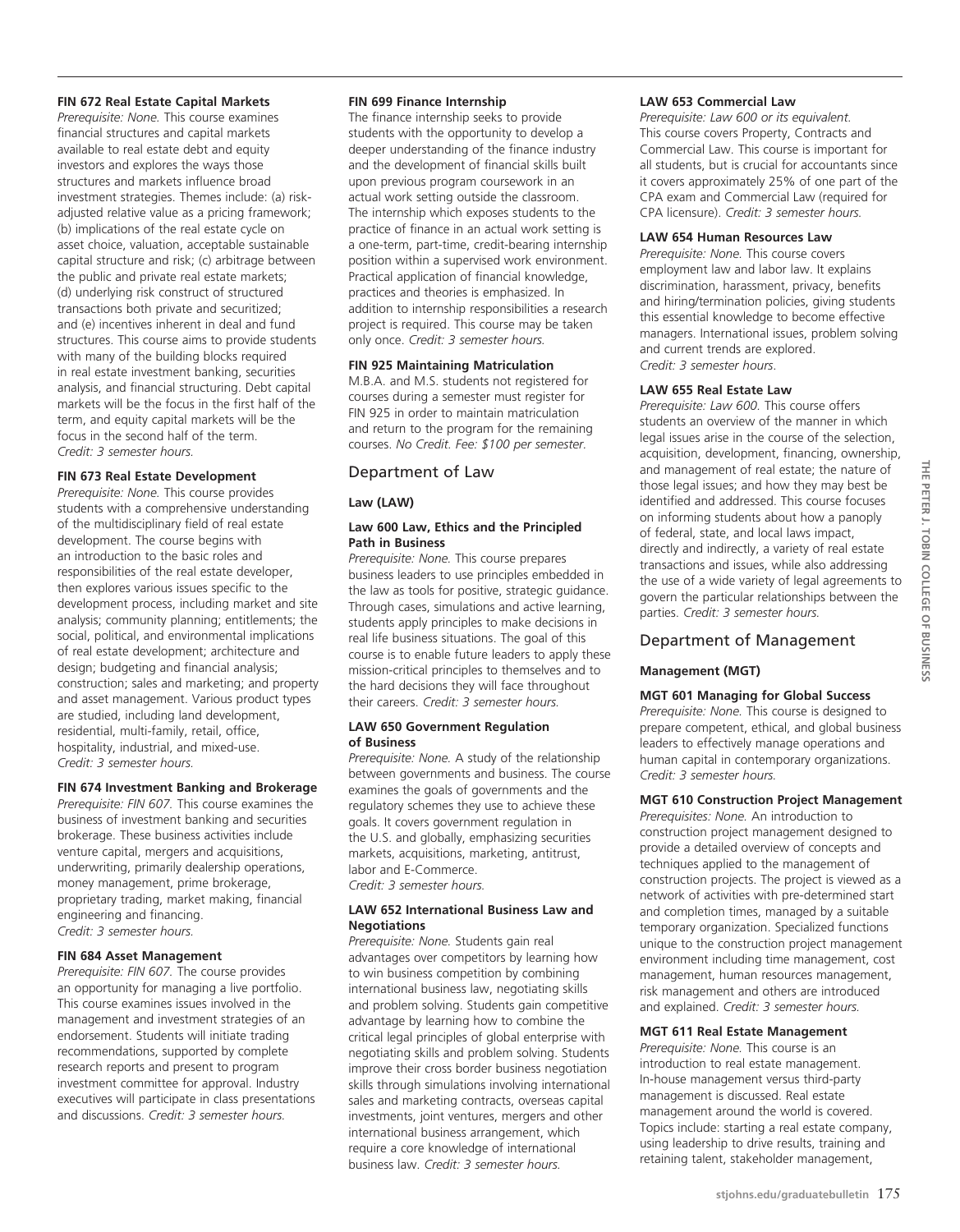business development strategies, takeovers, risk management, ethical and legal issues, and terminating management accounts. *Credit: 3 semester hours.* 

#### **MGT 621 Decision Support Systems**

*Prerequisite: MGT 601.* Students are taught conceptualization and model-building tools to enhance their management problem solving and decision making capability. *Credit: 3 semester hours.* 

#### **MGT 622 Theory and Applications of Management Information Systems**

*Prerequisite: MGT 601.* Students learn how to utilize procedures and techniques essential for the design, measurement and evaluation of management information systems. *Credit: 3 semester hours.*

#### **MGT 623 Management of Human Resources**

*Prerequisite: MGT 601.* The course explores important contemporary issues and perspectives in the field of human resources management. Emphasis is given to work design, management of diversity, and core human resource management issues. *Credit: 3 semester hours.*

#### **MGT 628 Operations Management and Management Systems**

*Prerequisite: MGT 601.* An advanced course in the management of operations. Students learn how to use operations management systems to manage, analyze and evaluate the operations of an organization. *Credit: 3 semester hours.* 

# **MGT 631 Leading Modern Organizations**

*Prerequisite: MGT601.* This course examines the theoretical underpinnings that determine effective leadership styles and their impact upon the business and the society at large. *Credit: 3 semester hours.* 

#### **MGT 632 Organizational Theory**

*Prerequisite: MGT 601.* This course addresses major theoretical perspectives relevant to the development and management of organizations. Topics include organizational power and control, corporate governance, and interrelationships between organizations. *Credit: 3 semester hours.* 

#### **MGT 640 Seminar in Entrepreneurship**

*Prerequisite: MGT 601.* Students learn how to plan, organize and implement a new venture. *Credit: 3 semester hours.* 

#### **MGT 645 Management of Creativity and Innovation**

This course addresses the major theories and current trends in the study of the management of creativity and innovation in modern organizations. *Credit: 3 semester hours.*

#### **MGT 650 Managing a Web-based Entrepreneurial Business**

*Prerequisite: MGT 601.* In this course students learn how to manage a cyber-space entrepreneurial business. The course examines case studies of existing companies on the Web. *Credit: 3 semester hours.* 

# **MGT 651 Creating an E-Commerce Business**

*Prerequisite: MGT 601.* Students learn how to carry out the basic steps involved in developing an e-commerce venture, whether as an independent entity or in conjunction with an established business. *Credit: 3 semester hours.*

## **MGT 652 Seminar in International Management**

*Prerequisite: MGT 601.* An advanced seminar course designed to identify and explore cross cultural issues and emerging trends of major significance relating to managing global organizations in both the for-profit and not-for-profit sectors, and cross-border transactions. *Credit: 3 semester hours.* 

# **MGT 653 Managing for Sustainability**

Global warming and other ecological problems are endangering the world's success on a macro-level. However, it is clear that individual businesses can foster sustainable practices by themselves and their stakeholders in ways that bolster the achievement of many of their strategic objectives. This course will cover the issues and opportunities that make global sustainability a business imperative. *Credit: 3 semester hours.*

#### **MGT 654 Global Information Systems**

*Prerequisite: MGT 601.* This course enables the students to develop and manage the integrated information system needed to manage multinational organizations. *Credit: 3 semester hours.* 

#### **MGT 659 International Business Policy**

*Prerequisite: MGT 601.* This course teaches students how to formulate, implement and control multinational business strategies in a global environment, taking into account social, regulatory, political and economic issues. *Credit: 3 semester hours.* 

#### **MGT 661 Compensation, Training and Development and Labor Relations**

This course builds student understanding of key areas of human resource management in preparation for real world application. The focal topics are building compensation plans that support the firm's competitive position; understanding how training and development support the goal of improving employee performance and guiding employees through career stages. The course covers labor relations and employment law. *Credit: 3 semester hours.* 

#### **MGT 662 International Human Resource Management**

This course is designed to provide a comprehensive and up-to-date introduction to the field of international human resource management. Emphasis will be on attempting to understand the interaction between people and cultures in multinational and global organizations, and effective management of human resource systems in cross-cultural,

multicultural, and the global contexts. *Credit: 3 semester hours.* 

#### **MGT 663 Strategic and Risk Human Resource Management**

The course examines the strategic aspects and the risk management of human resources (HR). *Credit: 3 semester hours.* 

#### **MGT 670 Contemporary Issues in Management**

*Prerequisite: MGT 601.* An advanced seminar course designed to identify and explore contemporary forces of major significance in managing enterprises as they develop and compete within increasingly global and turbulent markets. *Credit: 3 semester hours.*

## **MGT 680 Organizational Development: Managing Change**

Students learn skills necessary in improving the performance of individuals, groups and organizations in situations involving major change. *Credit: 3 semester hours.* 

#### **MGT 685 Managing and Staffing Virtual Organizations**

*Prerequisite: MGT 601.* This course teaches students how to develop and effectively utilize human resources in a variety of contemporary international and global organizational forms and across cultures. *Credit: 3 semester hours.*

#### **MGT 690 E-Commerce Impacts on Organizations**

*Prerequisite: MGT 601.* The course provides a foundation for effectively developing and applying electronic commerce within an existing organization by utilizing techniques such as, among others, the training and development of its existing human resource force. C*redit: 3 semester hours.* 

#### **MGT 699 Management Internship**

This internship program provides students with the opportunity to develop research and analytical skills in an actual work setting within a supervised work environment. Practical application of management tools and tactics are emphasized throughout as is the importance of ethics in the workplace. *Credit: 3 semester hours.* 

#### **MGT 700 Seminar in Business Strategy**

The course concerns enterprise wide strategic management. In this course students learn how to develop business strategies, how to implement these strategies through translating them into operational policies and action, and how to exercise strategic control. *Credit: 3 semester hours.* 

#### **MGT 925 Maintaining Matriculation**

Master of Business Administration students not registered for courses during a semester must register for MGT 925 in order to maintain matriculation and return to the program for the remaining courses.

*No Credit. Fee: \$100 per semester.*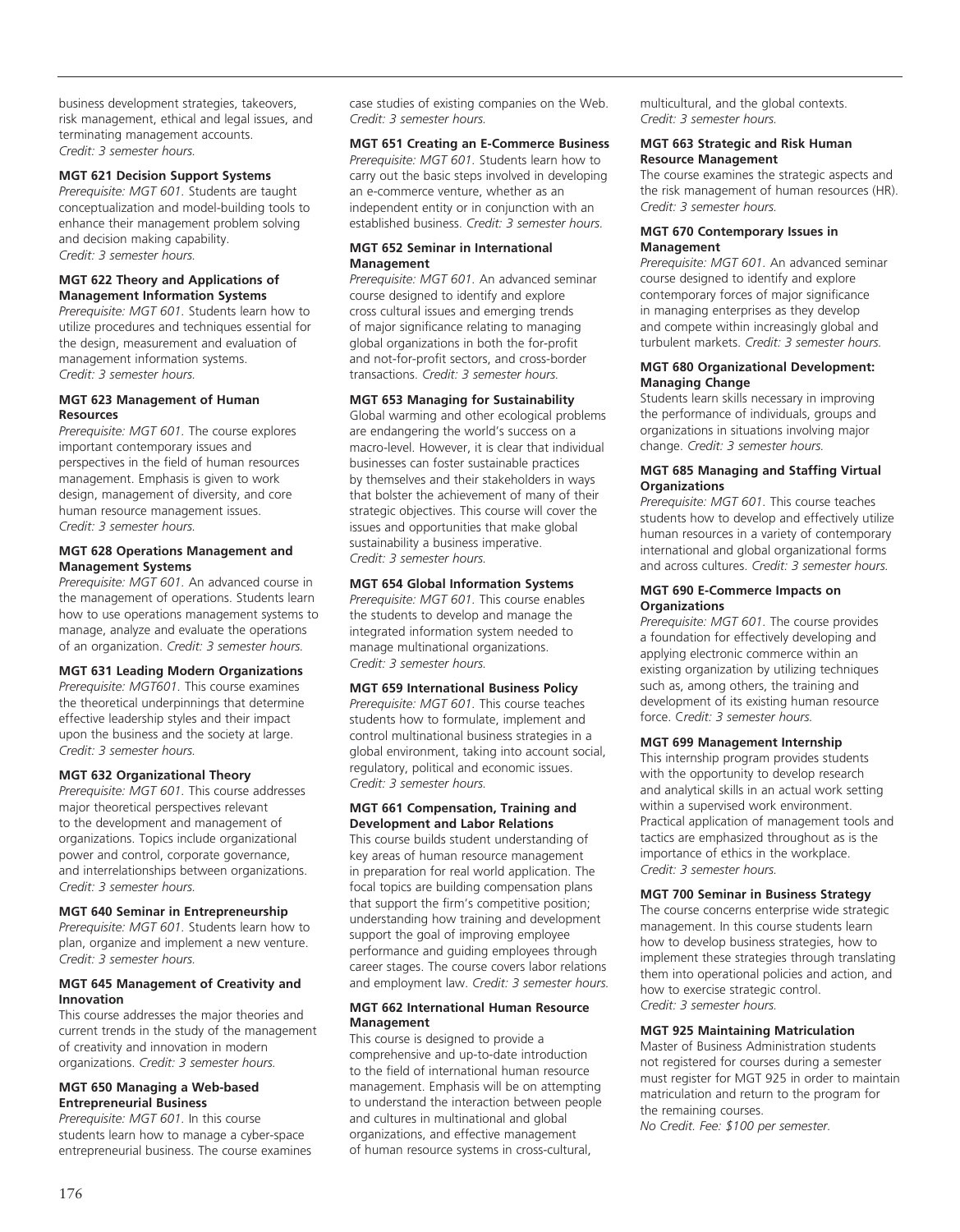# Department of Marketing

# **Marketing (MKT)**

## **MKT 600 Decisions in Marketing Management**

This course focuses on formulating and implementing marketing management strategies and policies. The course provides a systemic framework for understanding marketing management and strategy in an ever-changing business environment. Course topics include marketing planning, scanning the environment, growth strategies, understanding and predicting behavior of consumers and competitors, the Internet as a strategic resource, global marketing and so forth. *Credit: 3 semester hours.* 

# **MKT 601 Marketing Research Seminar**

*Prerequisite: MKT 600.* Marketing research is treated as a tool utilized by management in exploration, examination and evaluation of marketing problems and opportunities and the role of marketing research in the firm's marketing information system (MIS). Topics covered include questionnaire design, attitude, measurement, sampling, and hypothesis testing. C*redit: 3 semester hours.* 

#### **MKT 603 Dynamics of Consumer Motivation and Behavior**

*Prerequisite: MKT 600.* This course acquaints the student with the basic factors affecting the behavior of consumers—a key element of the business environment. The subject matter draws primarily upon contributions from economics, psychology and sociology. *Credit: 3 semester hours.* 

# **MKT 604 Sustainable Marketing.**

*Prerequisite: None.* The heightened importance of the concept of sustainability is generating much public discussion; thus, increasing the focus of sustainable practices on the firm's impacts and responsibilities and consumer choice processes. Growing and increased awareness of the significant environmental degradation decline of natural systems and resources along with community, national and global social inequalities have placed a focus on sustainable business practices. Sustainable marketing requires rethinking assumptions that underlie traditional marketing practices and embracing a holistic integrative approach that puts equal emphasis on environmental, social equity and economic/financial concerns in the development of marketing strategies and tactics. *Credit: 3 semester hours.*

# **MKT 611: Data Driven Marketing**

*Prerequisites: MKT 600.* Marketing has undergone a radical transformation over the past decade. This is driven by the massive amounts of data now available on consumers, and advanced analytics software capable of identifying trends and opportunities that managers need to address or lose out to their competitors. The objective of this course is that upon completion, all students in the course will be skilled in analysis and interpretation of advanced analytic techniques, including linear and logistic regression analysis, and segmentation analysis (using Hierarchical Cluster Analysis and K-Means Cluster Analysis). *Credit: 3 semester hours.* 

## **MKT 622: Direct Response Marketing**

*Prerequisites: MKT 600.* The Direct Response Marketing course will prepare students in the execution of direct marketing programs, especially as it relates to methods for utilizing databases and targeting prospective customers. As part of the course, students will be required to develop direct marketing models and apply them to external data sets for validation. The course goes in-depth to describe the process of direct marketing campaign optimization (e.g. data preparation, variable transformations, scoring of customers, evaluation of program effectiveness, etc.). Students will apply these marketing tools to real world data and make recommendations about whom to target for a specific offer. *Credit: 3 semester hours.* 

## **MKT 623 Contemporary Marketing Strategies**

*Prerequisites: MKT 600.* The student is placed in the role of the principal marketing manager and decision-making skills are sharpened via the liberal use of business cases and computer simulation marketing games. *Credit: 3 semester hours.* 

# **MKT 624 Global Brand Marketing**

*Prerequisites: MKT 600.* This course is designed to provide a course of study in which students will secure an appreciation and understanding of the rapidly changing global brand and branding landscape, and how global brands are increasing being created all over the world. The challenge for players in the global marketplace is increasingly to develop and manage branded products and services, which enable them to better compete by introducing and building their brand offerings. *Credit: 3 semester hours.*

#### **MKT 626 Global Marketing Management Seminar**

*Prerequisite: MKT 600.* This course focuses on the growing importance of the international marketing operations of multinational firms. The student's perception of marketing management's domain is expanded from the domestic environment to the global market place. *Credit: 3 semester hours.* 

## **MKT 650 Service Design for Business Impact**

*Prerequisites: MKT 600.* The design of delightful service experiences requires attention to the interactive moments between the company, its employees, its customers and other stakeholders.This course examines the opportunities and challenges at the intersection of service design thinking and the pursuit of business objectives. Topics include principles of

human-centered design, service design research methods, co-creation of value with actors in complex service ecosystems, and value creation in service systems for multiple stakeholders. *Credit: 3 semester hours.*

# **MKT 699 Marketing Internship**

This internship program provides students with the opportunity to develop research and analytical skills in an actual work setting within a supervised work environment. Practical application of marketing tools and tactics are emphasized throughout. *Credit: 3 semester hours.*

#### **MKT 700 Marketing Seminar on Special Interest Topics**

*Prerequisite: MKT 600.* A course designed to cover special topics of interest. Coursework includes research into specialized areas, class lectures, discussions, guest lecturers, field trips and written reports. *Credit: 3 semester hours.* 

# **MKT 925 Maintaining Matriculation**

Master of Business Administration students not registered for courses during a semester must register for MKT 925 in order to maintain matriculation and return to the program for the remaining courses.

*No Credit. Fee: \$100 per semester.* 

# Greenberg School of Risk Management, Insurance and Actuarial Science

#### **Actuarial Science (ACT)**

# **ACT 600 Actuarial Economics**

*Prerequisite: Six-credit hours of college calculus.*  This course applies the analytical framework of risk and insurance economic, managerial economics, and financial economics to the risk-capital-value decisions facing the corporate risk manager. The focus of the course is on the understanding of concepts and their application in corporate risk management rather than the mathematical derivation of concepts. At the end of the course students understand the tools, methods and reasons to mitigate and/or finance most, if not all, risks facing a corporation as a portfolio of risk. The course is aimed primarily at students with no or little exposure to corporate risk management. The course satisfies the Validation by Educational Experience (VEE) requirements of the Society of Actuaries. *Credit: 3 semester hours.* 

# **ACT 601 Financial Mathematics I**

*Prerequisite: Six credit hours of college calculus and three credit hours of probability.*  Upon completing this course, students are expected to be able to: (1) Understand and grasp different measures of interest, and convert one measure to another; (2) calculate present and accumulated value of streams of cash flows; (3) price and valuate certain financial instruments; (4) Understand the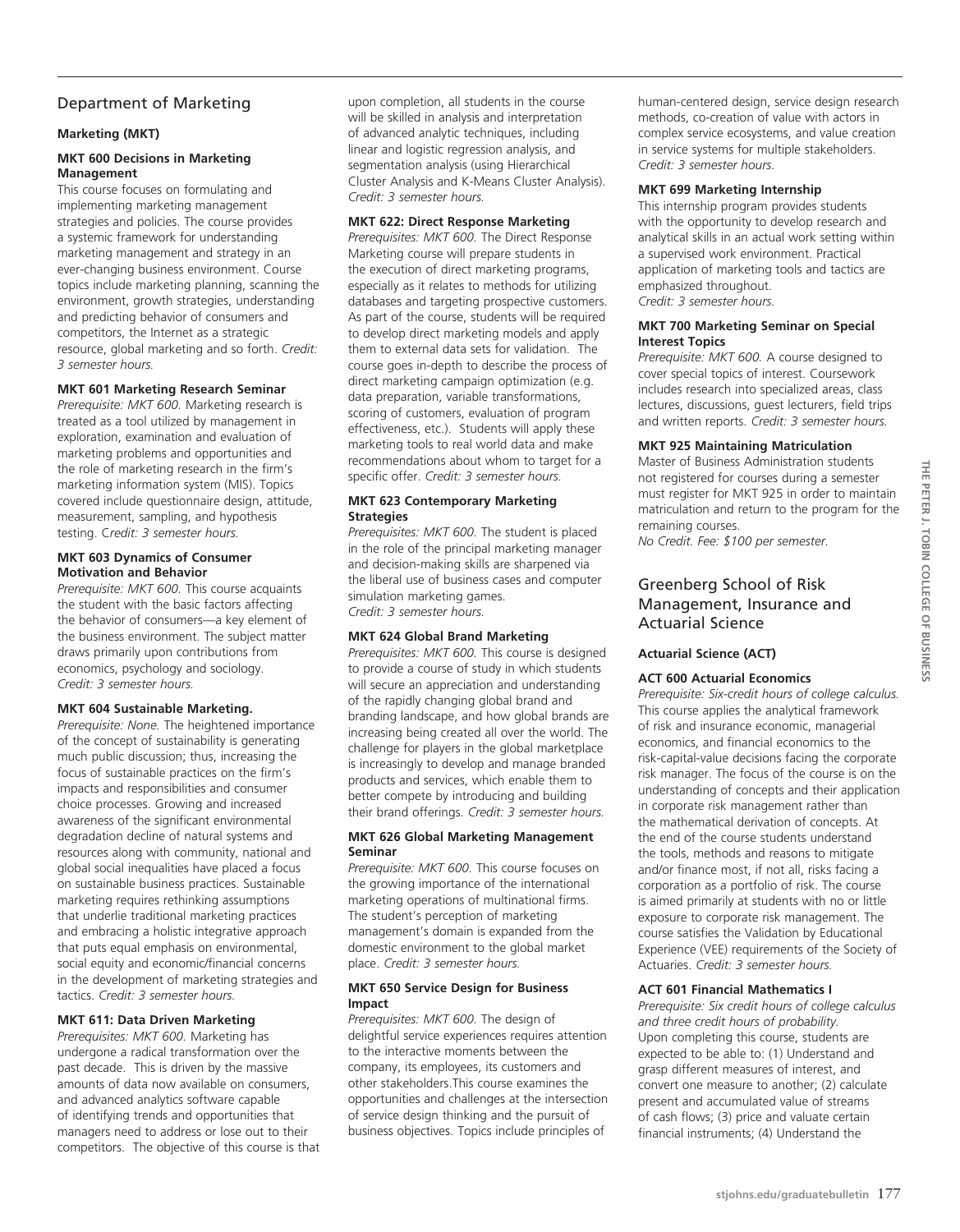concepts of asset/liability management and construct investment portfolio to match or immunize the liability cash flows; and (5) Understand hedging and investment tools including options, futures, forwards, swaps and how they can be used to manage financial risk. *Credit: 3 semester hours.* 

# **ACT 602 Financial Mathematics II**

*Prerequisite: ACT 601.* This course, along with ACT 601, covers the fundamental concepts of financial mathematics, particularly theoretical basis of certain actuarial models and the applications of these models to insurance and other financial risks. *Credit: 3 semester hours.*

#### **ACT 603 Actuarial Modeling I**

*Pre- or co-requisite: ACT 601.* Upon completing this course, students are expected to be able to: (1) Master and apply various distributions common for actuarial modeling; (2) analyze aggregate losses; and (3) perform simulation of loss outcomes when analytical methods are not available or too expensive. *Credit: 3 semester hours.* 

## **ACT 604 Actuarial Modeling II**

*Prerequisite: ACT 603.* This course, along with ACT 603, introduces the fundamentals of actuarial modeling in both life and property/ casualty businesses, particularly distributions, estimation methods and models commonly used in insurance analysis. *Credit: 3 semester hours.* 

# **ACT 605 Life Contingency Mathematics I**

*Pre- or co-requisite: ACT 601.* This course, along with ACT 606, covers the fundamental principles of life contingencies, particularly those related to pricing and reserving of various life insurance and annuity products. *Credit: 3 semester hours.* 

#### **ACT 606 Life Contingency Mathematics II**

*Prerequisite: ACT 605.* This course, along with ACT 605, covers the fundamental principles of life contingencies, particularly those related to pricing and reserving of various life insurance and annuity products. *Credit: 3 semester hours.* 

#### **ACT 610 Mathematical Statistics**

*Prerequisites: None.* This course enables the student to focus on the application of the basic concepts of random sampling and statistical inference with particular emphasis on: (a) various methods of estimation and the main properties of estimators derived; (b) the development and use of confidence intervals; (c) the techniques employed in hypothesis testing; and (d) regression analysis. This course satisfies the requirements established by the Society of Actuaries for a candidate to qualify (with a grade of B- or better) for the Validation by Educational Experience (VEE) credit in Mathematical Statistics. *Credit: 3 semester hours.*

## **ACT 611 Statistics for Risk Modelling.**

*Prerequisites: A thorough knowledge of calculus, probability and mathematical statistics as covered in ACT 610 (SOA VEE Mathematical Statistics, CAS Exam P) is assumed.* Proficiency with Excel spreadsheets, including pivot tables and charting. This course provides an introduction to modern statistical methods and models for analyzing data with a focus on actuarial and predictive modeling applications. It is designed to help prepare students for the Society of Actuaries Statistics for Risk Modeling exam or the Casualty Actuarial Society Modern Actuarial Statistics exam. *Credit: 3 semester hours.*

#### **ACT 615 Introduction to Long-Term Actuarial Modelling.**

*Prerequisites: A thorough knowledge of calculus, probability as covered in ACT 2332 (SOA Exam P) and mathematical statistics as covered in ACT 2333 (SOA VEE Mathematical Statistics) is assumed.* This course, covers the fundamental principles of long-term actuarial modeling with applications to life contingencies, including the pricing and reserving of various life insurance and annuity products. *Credit: 3 semester hours.*

# Risk Management and Insurance (RMI)

## **RMI 601 Risk Management**

*Prerequisite: None.* This course covers the fundamentals of economic and business risk. The course also addresses the institutional environment and regulations of managing risk, how organizations identify, assess and measure risk. Results in students able to explain if and how companies and society should manage risk. *Credit: 3 semester hours.*

#### **RMI 602 Risk Research Methods**

*Prerequisite: None.* Research tools and data sources for risk evaluation. Emphasis on computer-aided application. Results in students able to produce credible analysis reports on risk and its consequences and develops a knowledge of the required MS thesis format. Seating priority is for M.S. Actuarial Science and M.S. Risk Management and Insurance students. Other students wishing to take this course should contact their advisor. *Credit: 3 semester hours.* 

## **RMI 607 Insurance Operations**

*Prerequisite: None.* This course provides a review of key elements and processes of non life and health insurance company operations; examples include marketing and distribution, underwriting, premium auditing, actuarial operations, claims and claims adjusting, statutory accounting and regulatory compliance. The course results in students being able to explain key processes, functions and reporting activities of insurance firms. *Credit: 3 semester hours.*

## **RMI 609 Property and Liability (Re)-Insurance**

*Prerequisite: None.* Underwriting, claims administration, financial reporting and ratemaking for insurable property and liability risks. Results in students able to structure (re) insurance programs to finance risk. *Credit: 3 semester hours.*

#### **RMI 610 Life-Health Insurance and Employee Benefits**

*Prerequisite: None.* Funding premature death, medical care costs, unexpected loss of income and retirement. Results in students able to identify, measure, and fund the consequences of personal risks. *Credit: 3 semester hours*.

#### **RMI 611 Cases in Insurance**

*Prerequisite: None.* This course includes practice-oriented readings, case analysis, topical discussions and related presentations by industry speakers. The course results in students able to connect concepts to the current and evolving practice of insurance, and in students understanding the nature of decisions insurance practitioners ordinarily have to make. *Credit: 3 semester hours.*

# **RMI 612 Applied Risk Research and Writing**

*Prerequisite: None.* Students, monitored by the instructor, apply the analysis tools they have already acquired to complete a series of large sample empirical research projects of applied interest to the risk, insurance or banking industry. Students are responsible for all aspects of the research project including data collection, data analysis and the presentation of their results. At the end of the course students have a first-hand experience in resolving the practical issues involved in conducting large sample empirical research. *Credit: 3 semester hours.*

## **RMI 613 Graduate Risk Seminar**

*Prerequisite: None.* Students collaborate to examine in detail and depth topical issues in risk and insurance. Results in students able to articulate the nuanced impact of the topics examined for the practice of risk management or the formulation of social policy. *Credit: 3 semester hours.*

## **RMI 614. Risk Funding Tools for Insurers**

*Prerequisite: None.* This course focuses on derivatives, swaps, hybrid securities, indexed debt, contingent financing and reinsurance. The course results in students being able to finance and hedge pure financial risks faced by insurance firms singularly or jointly. *Credit: 3 semester hours.*

#### **RMI 621 Risk Project**

*Prerequisite: None.* Students apply their knowledge and skills to complete a project of practical use to the banking, risk or insurance industry. The project, however, requires the student to apply critical thinking skills and a systematic problem-solving approach within professional contexts. The requirements and scope of the project is less than the scope of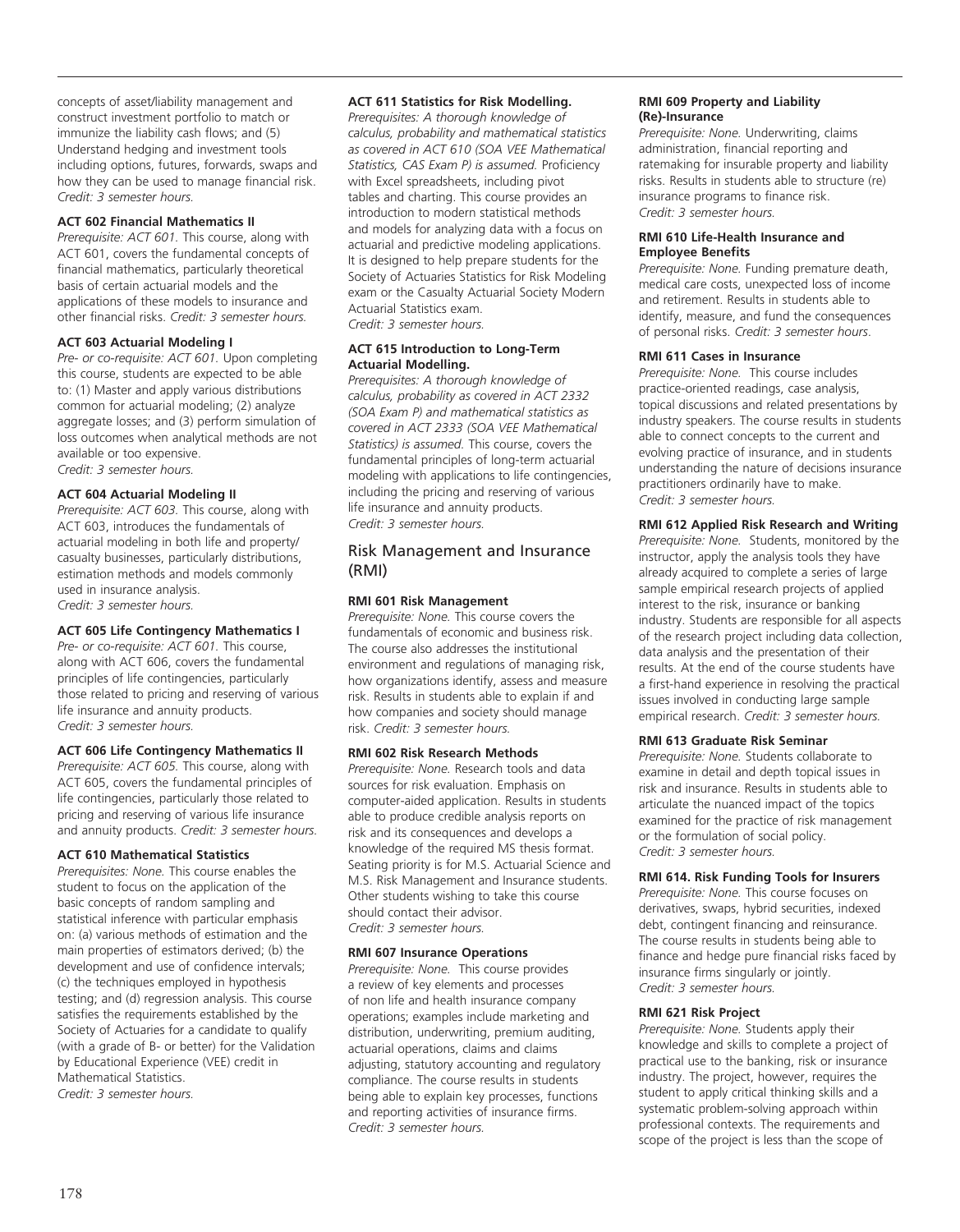a thesis. Requires permission of department. *Credit: 3 semester hours.*

## **RMI 622 Dimensions of Risk Leadership: Executive Perspectives**

*Prerequisite: None.* This graduate seminar builds students' leadership skills as well as enhances their understanding of the challenges that come with bringing forward a company in the area of risk management and insurance. The first part of the course consists of industry speakers presenting their case to the students. Invited speakers come from different business areas and bring with them extensive industry experience. The seminar has an open setting such that students are encouraged to ask questions and discuss with the speakers about their major challenges and most important decisions during their careers. The student learning experience is fostered by critically reflecting the lessons-learned in brief assignments. The second part of the course can be either case study-based or in the form of a classical lecture. The focus is on the decisionmaking processes of managers and how to better prepare them for future challenges in the insurance business. The aim is to enhance problem-solving and strategic leadership skills. *Credit: 3 semester hours.*

## **RMI 623 Game Theory and Risk Management**

*Prerequisite: None.* This course examines decision theory and game theory as a tool for rigorous strategic thinking. Game theory refers to the art of anticipating your opponent's next moves, knowing that your rival is trying to do the same thing to you. Though parts of game theory involve simple common sense, much is counterintuitive, and it can only be mastered by developing a new way of seeing the world. Using a diverse array of examples and case studies, this course enhances students' strategic thinking and decision-making competence. As part of the education in risk leadership, the course also contributes to improving problemsolving and strategic leadership skills. *Credit: 3 semester hours.*

# **RMI 650 (Re) insurance Leadership in the Global Market and Society.**

*Prerequisite: Approval of instructor and Department.* An interview may be required. The Department sets the maximum number of students for the class. Students in the RMI and AS majors are given priority, but the course is open to all Tobin students. This course provides students with experiential learning opportunities, including study abroad, that are reflective of the global insurance and reinsurance environment into which they will graduate. Throughout the in-class meeting and on-site visits, students are exposed to the senior level corporate structure, conduct and performance of leading companies. Students also develop analytical skills covering critical issues in the local and global market. *Credit: 3 semester hours.*

#### **RMI 660 Finance for Actuarial Science**

*Prerequisite: None.* (Note: this course can be inserted between RMI 605 and 607). Core concepts of the theory of corporate finance and asset pricing with applications of particular concern to actuaries. Students learn to appropriately modify and then apply these core concepts to insurance firms. At the end of the course, students are able to suggest practical improvements in the financial management of insurance firms. *Credit: 3 semester hours.* 

#### **RMI 661 Trading Risk in the Global Reinsurance Market**

*Prerequisite: None.* Market-making operations and analytic structures of the global reinsurance market. While the course develops the concepts that underpin the reinsurance market, the emphasis is on how risk is traded in these markets in practice. *Credit: 3 semester hours.*

# **RMI 662 Introduction into Insurance Law**

*Prerequisite: None.* Insurance contracts are the subject of a significant amount of regulations and litigation. Risk managers need to spot risk and mitigate risk through the purchase of insurance contracts and the enforcement of rights under the contracts purchased. Studying Insurance Law will also allow us to tackle some topical issues such as cyber security risks, the risks associated with climate change, and the risks associated with rogue actors. *Credit: 3 semester hours.* 

#### **RMI 688 Applications of Analytics and Technology to Risk Management.**

*Prerequisite: TBD.* This course introduces students to the current and evolving role of analytics and technology in risk management and the insurance industry. It provides students with hands-on experience using different computer software to perform various analytic tasks that are common in the industry. It emphasizes practice and implementation by looking at how individual insurance companies use the various theories and methodologies taught. It investigates how emerging technology and new analytic techniques are transforming the design, pricing, and delivery of insurance solutions.

*Credit: 3 semester hours.*

#### **RMI 690 Operational and Financial Aspects of Insurer Operations.**

*Prerequisite: None.* This asynchronous online course provides a graduate-level study of the insurer operations and financial performance analysis. Students are exposed to the key functional areas in insurance operations as well as to the foundation of accounting standards and key ratio analysis of insurance business operations. Students also develop an understanding of the state of key issues in the market. *Credit: 3 semester hours.*

# **RMI 699 Risk Management Internship**

*Prerequisite: None.* This internship program provides students with the opportunity to develop research and analytical skills in the

area of risk management within an actual work setting environment. Concepts already considered during coursework are expected to be applied and built upon to gain a deeper understanding of the industry of risk and insurance. *Credit: 3 semester hours.*

# **RMI 925 Maintaining Matriculation**

M.B.A. and M.S. students not registered for courses during a semester must register for RMI 925 in order to maintain matriculation and return to the program for the remaining courses. *No Credit. Fee: \$100 per semester.*

\*For a complete listing of approved courses, please contact the Dean's office.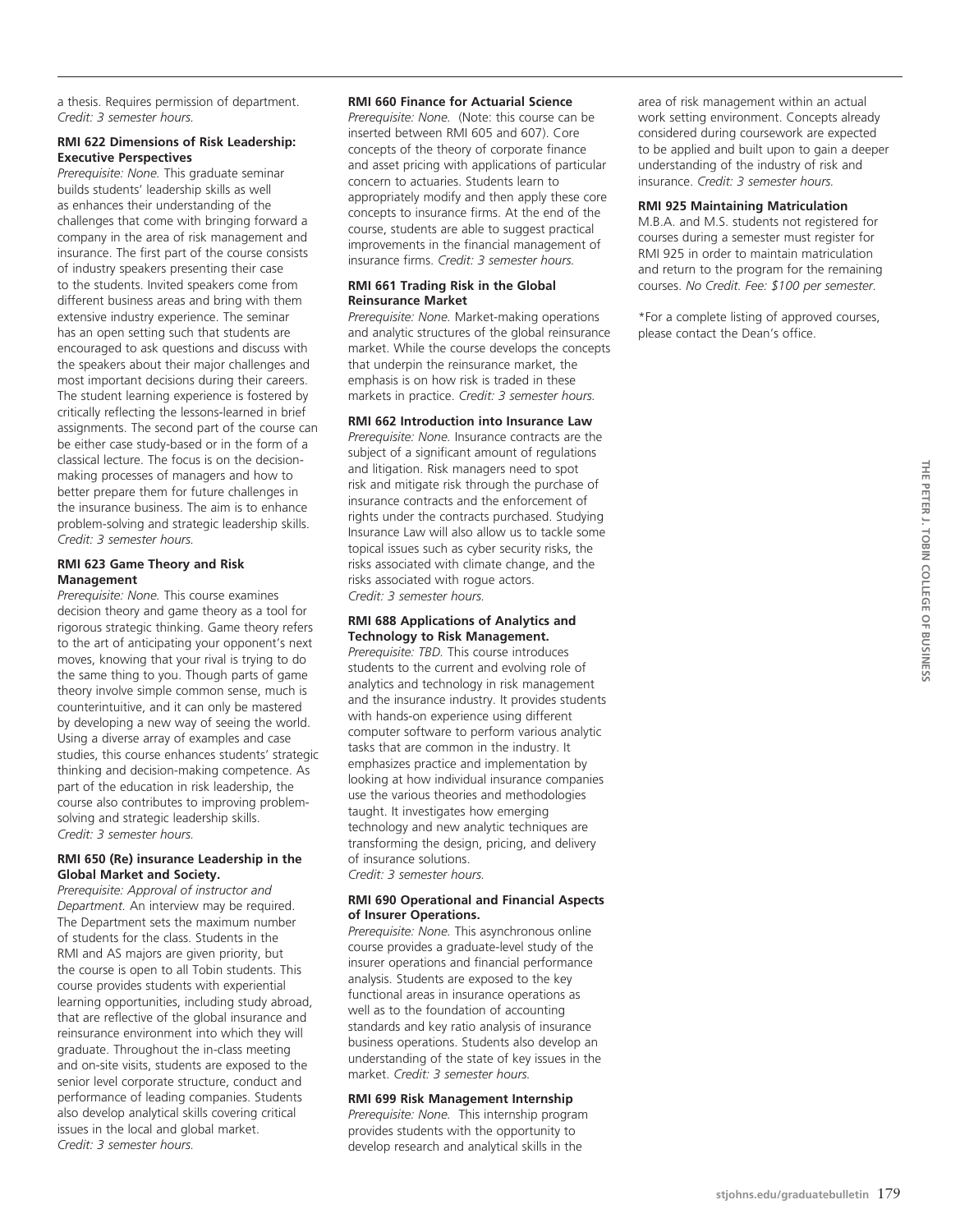# **Faculty**

**Norean R. Sharpe, Ph.D.,** *Dean, Professor of Business Analytics and Information Systems,* B.A., Mount Holyoke College, M.S., University of North Carolina; Chapel Hill; Ph.D., University of Virginia.

**Ivan Abel,** *Associate Professor of Marketing,* B.E.E., City College of New York, The City University of New York; M.B.A.; Ph.D.; Baruch College, The City University of New York.

**John Angelidis,** *Chair and Professor of Management,* B.S., Georgia Institute of Technology, M.S., Ph.D., Georgia State University.

**Mark Aquilio,** *CPA, Professor of Accountancy,* B.S., J.D., Fordham University; LL.M., New York University.

**Joan Ball,** *Associate Professor of Marketing,* B.A., State University of New York, Albany, M.S., Nyack College, Ph.D., International School of Management.

**Vipul K. Bansal,** *Professor of Finance,* B.A., Jiwaju University; M.B.A., University of Delhi; Ph.D., University of Mississippi.

**James Barrese,** *Professor of Risk Management and Insurance,* Robert F. Caroon Academic Chair, B.S., Ph.D., Rutgers University.

**Albert J. Beer,** *F.C.A.S., M.A.A.A, Assistant Professor,* B.S., Manhattan College, M.A. University of Colorado.

**Mikael C. Bergbrant,** *Associate Professor of Economics and Finance,* B.S.; M.S.; M.B.A.; Ph.D., University of South Florida.

**Jason P. Berkowitz,** *Associate Professor of Economics and Finance,* B.B.A.; M.S., George Washington University; Ph.D., University of North Carolina.

**Mark J. Browne,** *Chair and Professor of Risk Management and Insurance,* B.S.E.; M.A.; Ph.D., University of Pennsylvania.

**M. Northrup Buechner,** *Associate Professor of Economics,* A.B., Lawrence University; Ph.D., University of Virginia.

**William Ryall Carroll,** A*ssociate Professor of Marketing,* B.A., University of Rochester, M.S., University of Texas at Arlington, Ph.D., Baruch College, The City University of New York.

**Patrick A. Casabona,** *Professor of Accountancy,* B.A., Iona College; M.B.A., Ph.D., Baruch College, The City University of New York.

**David Y. Chan,** *CPA, CIA, CFE, Associate Professor of Accountancy,* B.S., M.S., St. John's University, Ph.D., Rutgers University.

**Chiang-Nan Chao,** *Professor of Management,* B.A., Jilin University, China; M.B.A., Lamar University; Ph.D., Arizona State University.

**Juan E. Chebly,** *Visiting Assistant Professor of Economics and Finance,* B.S., M.B.A., St. John's University; Ph.D., Sim. n Bolívar University.

**Yeong C. Choi,** *CPA, Professor of Accountancy,* B.A., M.A., M.S., Yeungnam University, Korea; M.S., University of Delaware; Ph.D., Drexel University.

**Young Back Choi,** *Professor of Economics,* B.A., State University of New York (SUNY) Old Westbury; M.A., Ph.D., University of Michigan.

**Charles M. Clark,** *Chair and Professor of Economics,* B.A., Fordham University; M.A., Ph.D., New School for Social Research.

**John P. Clarke,** *Chair and Visiting Professor of Law,* B.B.A., J.D., St. John's University.

**Sylvia Clark,** *Associate Professor of Marketing,* B.B.A., Baruch College, M.B.A., New York University; Ph.D., Baruch College, The City University of New York.

**Patrick R. Colabella,** *CPA, Associate Professor of Accountancy,* B.S., St. John's University; M.B.A., Pace University, Ed.D., St. John's University.

**Timothy Coville,** *CPA, Associate Professor of Accountancy,* B.S., State University of New York (SUNY) Albany, M.B.A. New York University, Ph.D. Rutgers University.

**Gerald P. Cusack,** *Associate Professor of Management,* B.A., M.B.A., St. John's University; M.A., New School for Social Research; Ph.D., New York University.

A**ndre De Souza,** *Assistant Professor of Finance,* B.A., M.B.A., Gao University; Ph.D. New York University.

**Nina T. Dorata,** *CPA, Director of Undergraduate Business Major and Professor of Accountancy,* B.S., M.B.A., St. John's University, Ph.D., Rutgers University.

**Reza Eftekharzadeh,** *Associate Professor of Business Analytics and Information Systems,* B.A., Tehran, Iran; M.B.A., St. John's University; M.B.A., M.Phil., Ph.D., Baruch College, The City University of New York.

**I. Hilmi Elifoglu,** *CISA, CISM, Associate Professor of Accountancy,* B.S., Ankara University; M.B.A., University of Minnesota; M.S., Ph.D., New School for Social Research.

**Robert B. Fireworker,** *Professor of Business Analytics and Information Systems,* B.S., Brooklyn College, The City University of New York; M.S., Ph.D., New York University.

**Adrian P. Fitzsimons,** *CPA, CISA, CMA, CFA, CFE, Associate Dean of Academic Programs and Professor of Accountancy,* B.S., M.B.A., St. John's University; Ph.D., New School for Social Research.

**Ingrid D. Fray,** *Associate Professor of Management,* B.A., Fairleigh Dickinson University, M.B.A., University of Phoenix, Ph.D., University of Maryland.

**Arlene J. Furfero,** *Associate Professor of Economics and Finance,* B.A., M.A., Pace College; J.D., Pace University; Ph.D., Rutgers University.

**Leonora Fuxman,** *Professor of Management,* B.S., Kiev State University, Ukraine; M.A., Ph.D., Wharton School, University of Pennsylvania.

**Aleksandr V. Gevorkyan,** *Associate Professor of Economics and Finance,* B.S., M.S., Louisiana State University; Ph.D., New School for Social Research.

**Sylwia Gornik-Tomaszewski,** *CMA, CFM, Professor of Accountancy,* M.S., Academy of Economics, Katowice, Poland; M.S., Kent State University; D.B.A., Cleveland State University.

**Niall C. Hegarty,** *Associate Professor of Management,* B.S., M.B.A., Ed.D., St. John's University.

**Annette Hofmann,** *Associate Professor of Risk and Insurance,* M.S., Ph.D. University of Hamburg.

**Sven Horak,** *Associate Professor of Management,* B.A., University of Applied Science Stralsund, M.S., London South Bank University; Ph.D., University of Duisburg-Essen.

**Chaman Lal Jain,** *Professor of Economics,* B.A., M.A., Punjab University, India; M.A., Vanderbilt University; Ph.D., American University.

**Shreekant G. Joag,** *Associate Professor of Marketing,* B. Tech. Mech., Indian Institute of Technology; B.A., Indian Institute of Management; Ph.D., Oklahoma State University.

**Timothy Keiningham,** *Professor of Marketing,* B.A., Kentucky Wesleyan College; M.B.A., Vanderbilt University; Ph.D., Staffordshire University.

**Deborah Kleiner,** *Associate Professor of Law,* B.A., Brooklyn College, The City University of New York; J.D., New York University School of Law.

**W. Jean Kwon,** *C.P.C.U., Professor of Risk Management and Actuarial Science,* B.B.A., University of Maryland, M.B.A., The College of Insurance; Ph.D., Georgia State University.

**Craig Latshaw,** *CPA, Associate Professor of Accountancy,* B.S., Gettysburg College; M.B.A., Kutztown University, Ph.D., Drexel University.

**K. Thomas Liaw,** *Professor of Economics and Finance,* B.A., National Chenchi University, Taiwan; Ph.D., Northwestern University.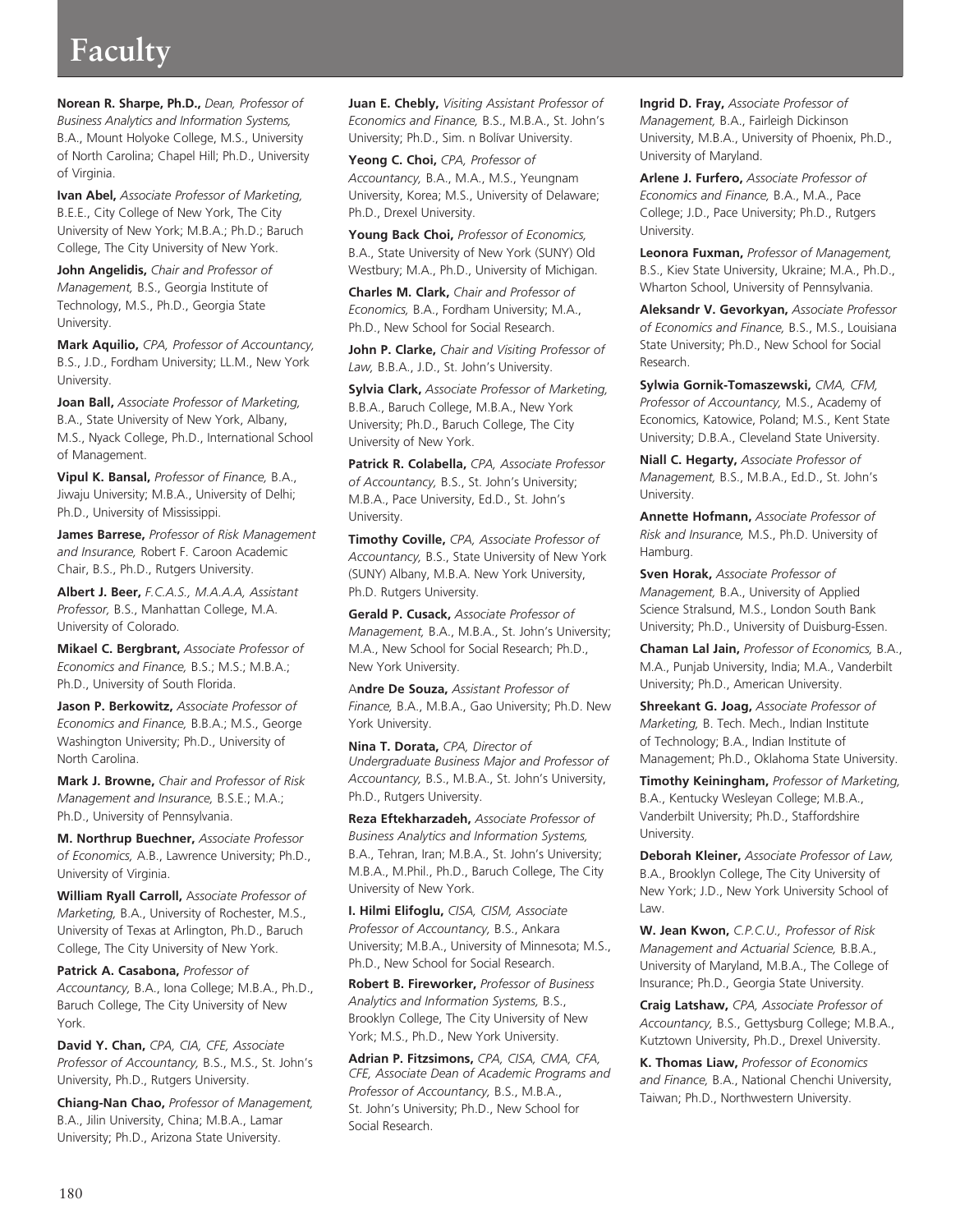**Xiao (Joyce) Lin,** *Assistant Professor of Risk Management and Actuarial Science,* B.A., B.S., Peking University; Ph.D., University of Wisconsin-Madison.

**Christopher Long,** *Director of Faculty Research and Associate Professor of Management,* the Paul Naughton Research Fellow, M.P.P. Harvard University, Ph.D., Duke University.

**F. Victor Lu,** *Professor of Business Analytics and Information Systems,* B.S., Cheng Kung University, Taiwan; M.S., Georgia Institute of Technology; Ph.D., Syracuse University.

**George Maggiore,** *Instructor of Marketing,* B.A., Baruch College, The City University of New York; M.B.A., St. John's University.

**Laura Lee Mannino,** *Associate Professor of Accountancy,* B.S., Fairfield University; J.D., Hofstra University; LL.M., New York University.

**Anna Martin,** *Alois J. Theis Professor in Global Finance,* B.S., Purdue University, M.B.A. University of Miami, Ph.D., Florida Atlantic University.

**Brenda L. Massetti,** *Associate Professor of Management,* B.A., University of South Florida; M.B.A., University of Alabama in Birmingham; Ph.D., Florida State University.

**Irene N. McCarthy,** *CPA, Professor of Accountancy,* B.B.A., Baruch College, The City University of New York; City College of New York, The City University of New York; Ph.D., New York University.

**Stephen J. Mildenhall,** *FCAS, ASA, CERA, Assistant Professor of Risk Management and Insurance,* B.Sc., University of Warwick; Ph.D. University of Chicago.

**Iris Mohr,** *Chair and Associate Professor of Marketing,* B.S., SUNY at Albany; M.A., Hebrew University; M.B.A., Ph.D., Baruch College, The City University of New York.

**Gary Mongiovi,** *Professor of Economics and Finance,* B.S., St. John's University; M.A., New York University; Ph.D., New School for Social Research.

**Ronald L. Moy,** *Associate Professor of Economics and Finance,* B.A., M.A., Ph.D., Rutgers University.

**Kirstin Munro,** *Assistant Professor of Economics,* B.A. Reed College; M.A., University of Illinois at Chicago; Ph.D., Portland State University.

**Harry L. Nagel,** *Professor of Business Analytics and Information Systems,* B.S., Brooklyn College, The City University of New York; M.S., Ph.D., New York University.

**Jay Nathan,** *CFPIM, APP, CPM, Professor of Management,* M.E., University of Florida; M.B.A., Ph.D., University of Cincinnati.

**John J. Neumann,** *Associate Professor of Economics and Finance,* B.S., University of Pennsylvania; Ph.D., Boston University.

**Chris O'Kane,** *Visiting Assistant Professor of Economics and Finance,* B.A., The Evergreen State College; M.A., Ph.D., University of Sussex.

**Therese Pactwa,** *Associate Professor of Finance and Economics,* M.S., Drexel University; Ph.D., Florida International University.

**Anthony Pappas,** *Associate Professor of Economics and Finance,* B.S., Massachusetts Institute of Technology; M.A., Ph.D., Yale University.

**Cynthia R. Phillips,** *Associate Professor of Accountancy,* B.B.A., Hofstra University, M.B.A., Ed.D., St. John's University.

**Biagio Pilato** *CFE, CPA, Associate Professor of Law,* B.S., J.D., St. John's University, LL.M., New York Law School.

**Yanni Ping,** *Assistant Professor of Business Analytics and Information Systems,* B.S., Shanghai Jiao Tong University; M.S., Georgia Institute of Technology; Ph.D., Drexel University.

**Maria M. Pirrone,** *CPA, Associate Professor of Accountancy,* B.S., M.B.A., J.D., St. John's University, LL.M., New York Law School.

**Simcha Pollack,** *Professor of Business Analytics and Information Systems,* B.S., Brooklyn College, The City University of New York; M.S., Ph.D., New York University.

**David M. Pooser,** *Associate Professor of Risk Management and Insurance,* B.S., Florida State University; Ph.D., Florida State University.

**Ronnie Rong Qi,** *Associate Professor of Economics and Finance,* B.S., Renmin University, China; M.A., Ohio State University; Ph.D., Columbia University.

**Jack Raisner,** *Professor of Law,* Boston University, J.D. Cardoza School of Law, Yeshiva University.

**William Reisel,** *Professor of Management,* M.A., M.B.A., Ph.D., The City University of New York.

**Ralph Rogalla,** *Associate Professor of Actuarial Science,* B.S., M.S. Technical University Berlin, Ph.D., Habil., Goethe University Frankfurt.

**Daniel Rubin,** *Assistant Professor of Marketing,* B.S, B.A., Stony Brook University; M.B.A., M.Phil., Ph.D., Baruch College, The City University of New York

**Manuel G. Russon,** *Associate Professor of Business Analytics and Information Systems* B.A., University of Pittsburgh; M.A., Ph.D., University of Mississippi.

**Anthony Sabino,** *Professor of Law,* B.S., J.D., St. John's University.

**Linda M. Sama,** *Associate Dean for Global Initiatives, Executive Director, Center for Global Business Stewardship, Joseph F. Adams Professor of Management,* B.A., SUNY Albany, M.B.A., McGill University, M.Phil, Ph.D., Baruch College, The City University of New York.

**Nicos A. Scordis,** Ph.D., *Associate Dean of Faculty and Professor of Risk Management and Insurance,* John R. Cox/ACE Ltd. Chair of Risk and Insurance, B.S., Florida State University; M.B.A., University of Georgia; Ph.D., University of South Carolina.

**Zenu Sharma,** *Assistant Professor of Finance,* B.Com., M.S., Punjab University, Ph.D., Rensselaer Polytechnic Institute.

**Vincent Shea,** *CPA, Associate Professor of Accountancy,* B.B.A., M.B.A., University of North Florida, Ph.D. Kent State University.

**Victoria Shoaf,** *CPA, Professor of Accountancy,* B.A., California State College; M.B.A., Pace University; Ph.D., Baruch College, The City University of New York.

**Benjamin R. Silliman,** *CPA, Professor of Accountancy,* B.ACCY., M. ACCY., University of Mississippi; M.Tax, University of Denver; M.A., Ed.D, New York University; M.S. in Economics, Columbia University.

**Abraham Stefanidis,** *Associate Professor of Management,* B.A., M.B.A., Ph.D., Athens University of Economics and Business.

**Jialin Kevin Sun,** *CFA, Associate Professor of Accountancy,* B.S., Shanghai University; Ph.D., University of Colorado at Boulder.

**Ralph A. Terregrossa,** *Associate Professor of Economics,* B.A., The State University of New York (SUNY) Cortland; M.A., Ph.D., SUNY Binghamton.

**Igor Tomic,** *Professor of Economics and Finance,* B.S., M.A., Queens College, The City University of New York; Ph.D., City University of New York.

**Joseph E. Trainor,** *CPA, CFE, Chair and Associate Professor of Accountancy,* B.S., Southern New Hampshire University, M.B.A., Ph.D., Florida Atlantic University.

**Ahmad F. Vakil,** *Chair and Associate Professor of Business Analytics and Information Systems,* B.S., National University, Tehran, Iran; M.B.A., LaSalle University; M.S., Ph.D., Temple University.